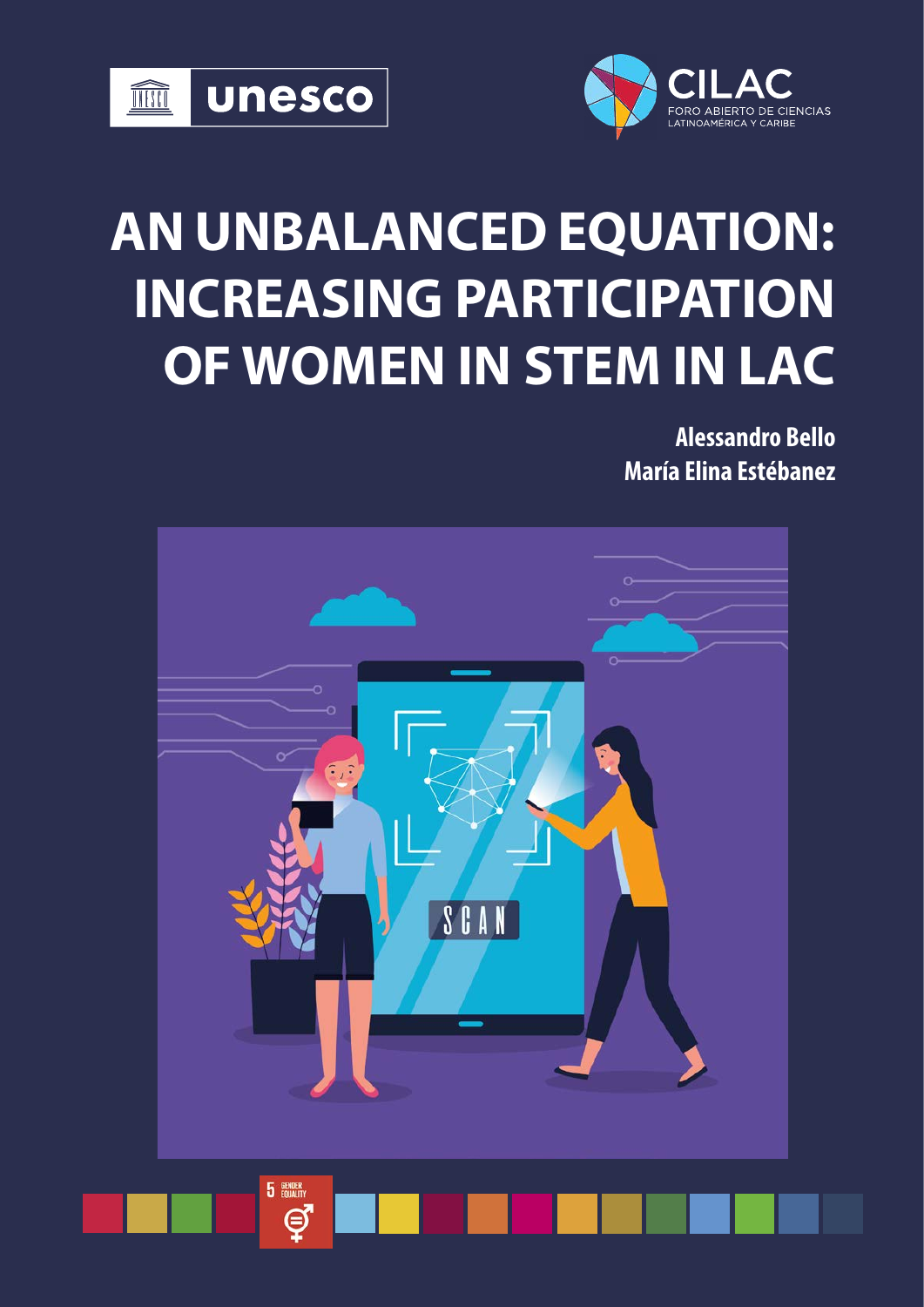Published in 2022 by the United Nations Educational, Scientific and Cultural Organization, 7, place de Fontenoy, 75352 Paris 07 SP, France, and UNESCO's Regional Office for Sciences in Latin America and the Caribbean in Montevideo, Luis Piera 1992, piso 2, 11200, Montevideo, Uruguay.

MTD/SC/2022/PI/01

© UNESCO 2022



This publication is available in Open Access under the Attribution-ShareAlike 3.0 IGO (CC-BY-SA 3.0 IGO) license (http://creativecommons.org/licenses/by-sa/3.0/igo/). By using the content of this publication, the users accept to be bound by the terms of use of the UNESCO Open Access Repository (http://www. unesco.org/open-access/terms-use-ccbysa-en).

The designations employed and the presentation of material throughout this publication do not imply the expression of any opinion whatsoever on the part of UNESCO concerning the legal status of any country, territory, city or area or of its authorities, or concerning the delimitation of its frontiers or boundaries.

The ideas and opinions expressed in this publication are those of the authors; they are not necessarily those of UNESCO and do not commit the Organization.

Cover graphic: Freepik

This publication had the support of the British Council **COUNCIL** 



**This paper sets out to describe the gender gap in STEM experienced by women. We acknowledge it is limited in its approach to gender due to lack of available data, being sex-disaggregated at best. We acknowledge the gap in available data to describe the experiences, challenges and levels of participation of Trans and non-binary people.**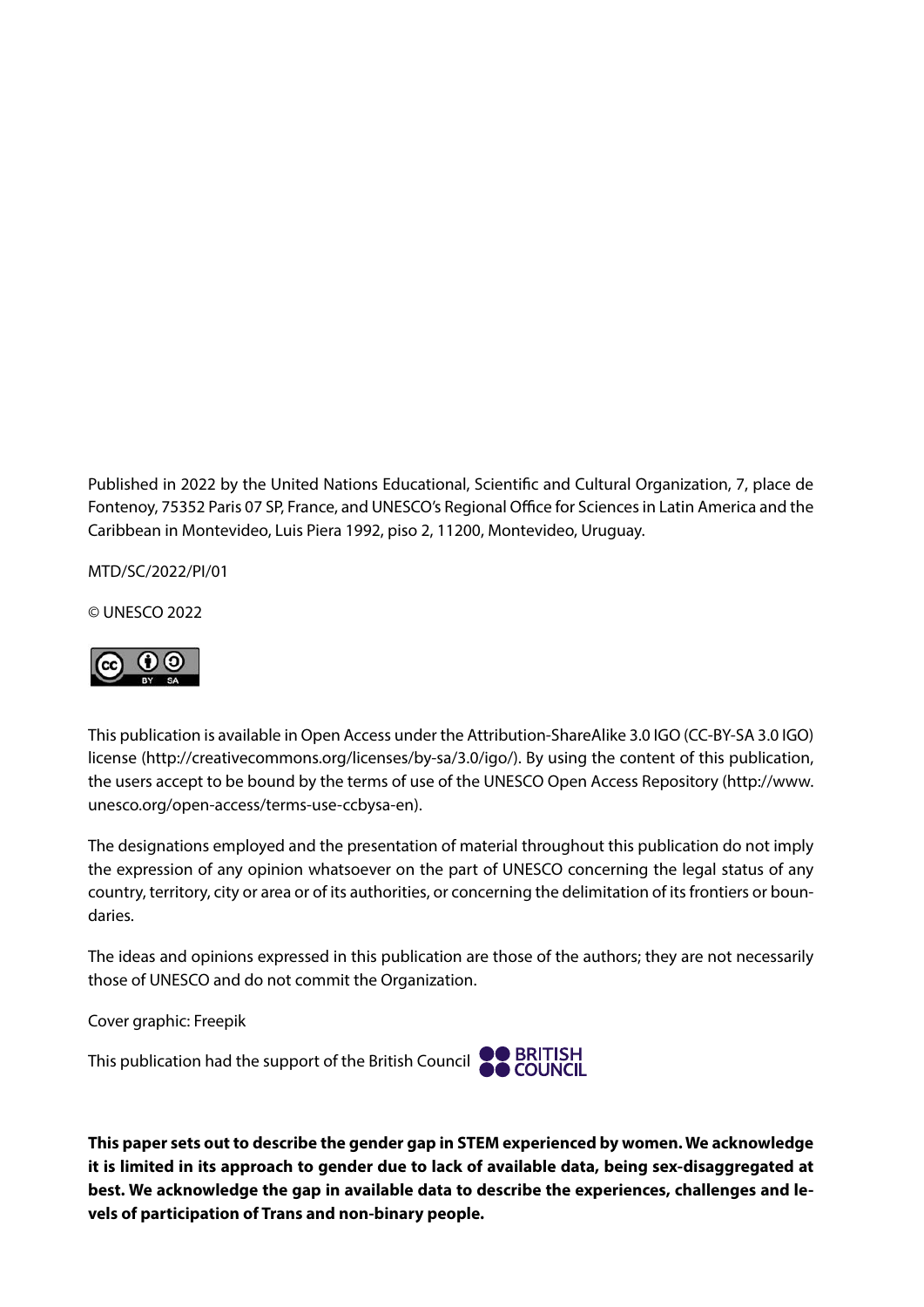## SCIENCE, TECHNOLOGY & INNOVATION AS CROSSCUTTING AXES OF THE GLOBAL SUSTAINABLE AND INCLUSIVE DEVELOPMENT AGENDA TOWARDS 2030

The Open Science Forum in Latin America and the Caribbean -CILAC- is conceived as a space that contributes to the implementation of the 2030 Agenda endorsed by the General Assembly of the United Nations. It is aimed at becoming a platform for reflection and interaction in relation to the issues of science, technology and innovation management. Therefore, for the consortium of CILAC organizing institutions, it is important that the debates and reflections are not limited to the organization of the Forums every two years, but kept alive over time.

UNESCO, as a specialized agency of the United Nations System, dedicates its efforts to the advancement of knowledge in five major fields that are vital for sustainable human development: education, natural sciences, social sciences and human rights, culture, and communication and information.

To fulfil this mission, UNESCO operates along five strategic axes: a) the definition of international standards (b) capacity building; (c) organization and dissemination of knowledge; (d) international cooperation; and (e) laboratory of ideas. Thus, the CILAC Forum constitutes a platform to enhance these strategies, strengthening science, technology and innovation policies in the countries of Latin America and the Caribbean.

These documents, which are prepared by renowned experts in their respective fields of knowledge, identify challenges and propose key ideas for moving forward. In their contributions, the authors describe innovative areas of knowledge and action, assess their potential for the future of the region - whether as an opportunity or a threat - and offer possible decision-making scenarios.

These contributions are not intended to be conclusive, but are mainly offered as an invitation from UNESCO to all stakeholders so that, together and without ignoring diversities or divergences, we can advance the public debate on the role to be played by science, technology and innovation in the present and future of Latin America and the Caribbean.

Building sustainable, democratic, and inclusive knowledge societies with broad human rights protection is an urgent and necessary task. The spirit of the texts we publish today is to enrich these debates, promoting their continuity in the time to come. We do so with the conviction that these efforts are essential in order to advance the regional agenda, with a view to the implementation of the Sustainable Development Goals. Because connecting to a desirable future, requires connecting to science.

Good reading! Good debates!

Lidia Brito,

**3**

 $\overline{\phantom{a}}$ 

Director Regional Bureau for Sciences in Latin America and the Caribbean - UNESCO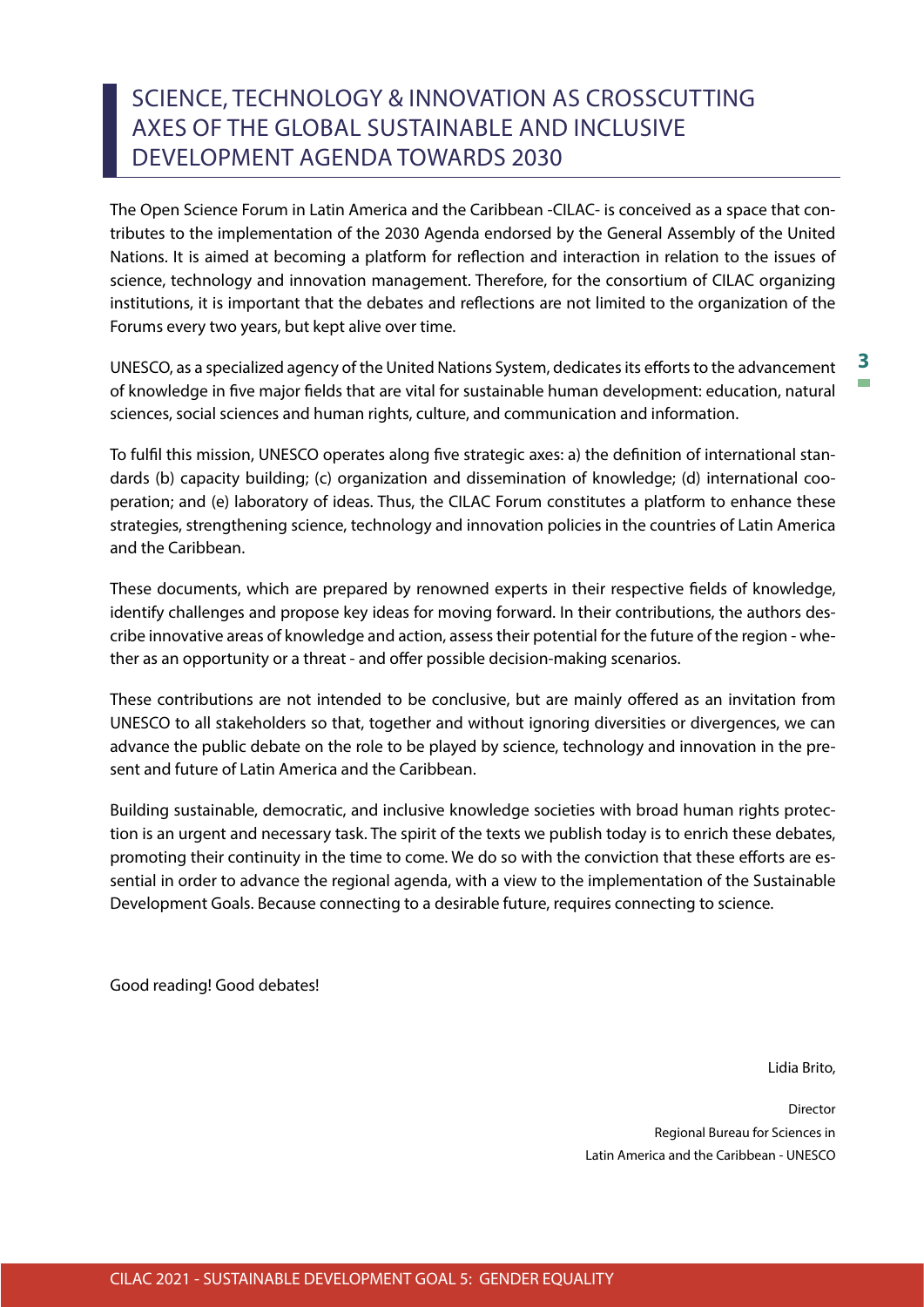# **AN UNBALANCED EQUATION: INCREASING PARTICIPATION OF WOMEN IN STEM IN LAC**

**Alessandro Bello María Elina Estébanez**

#### **Authors and acknowledgements**

We are deeply grateful to the British Council for making possible the original study, commissioned to Technopolis Group, which provided the principal contents of this policy brief. In particular, the enriching comments of Diana Daste, Jessica Swann, and Camila Morsch, that improved our reflections, and the communicability of ideas were muchappreciated. We also want to thank Gloria Bonder from the UNESCO Regional Chair on Women, Science and Technology in Latin America and to Eliana Carolina Rubiano Matulevich and Juliana Chen Peraza from the World Bank for their contributions to this report. For the initiative to produce this policy brief and the regional dissemination of its recommendations, we give a special acknowledgment to Guillermo Anlló Programme Specialist at UNESCO.

Alessandro Bello – Principal Consultant, Technopolis Group alessandro.bello@technopolis-group.com

María Elina Estébanez – Centro REDES and Universidad de Buenos Aires / Argentina marilina@centroredes.org.ar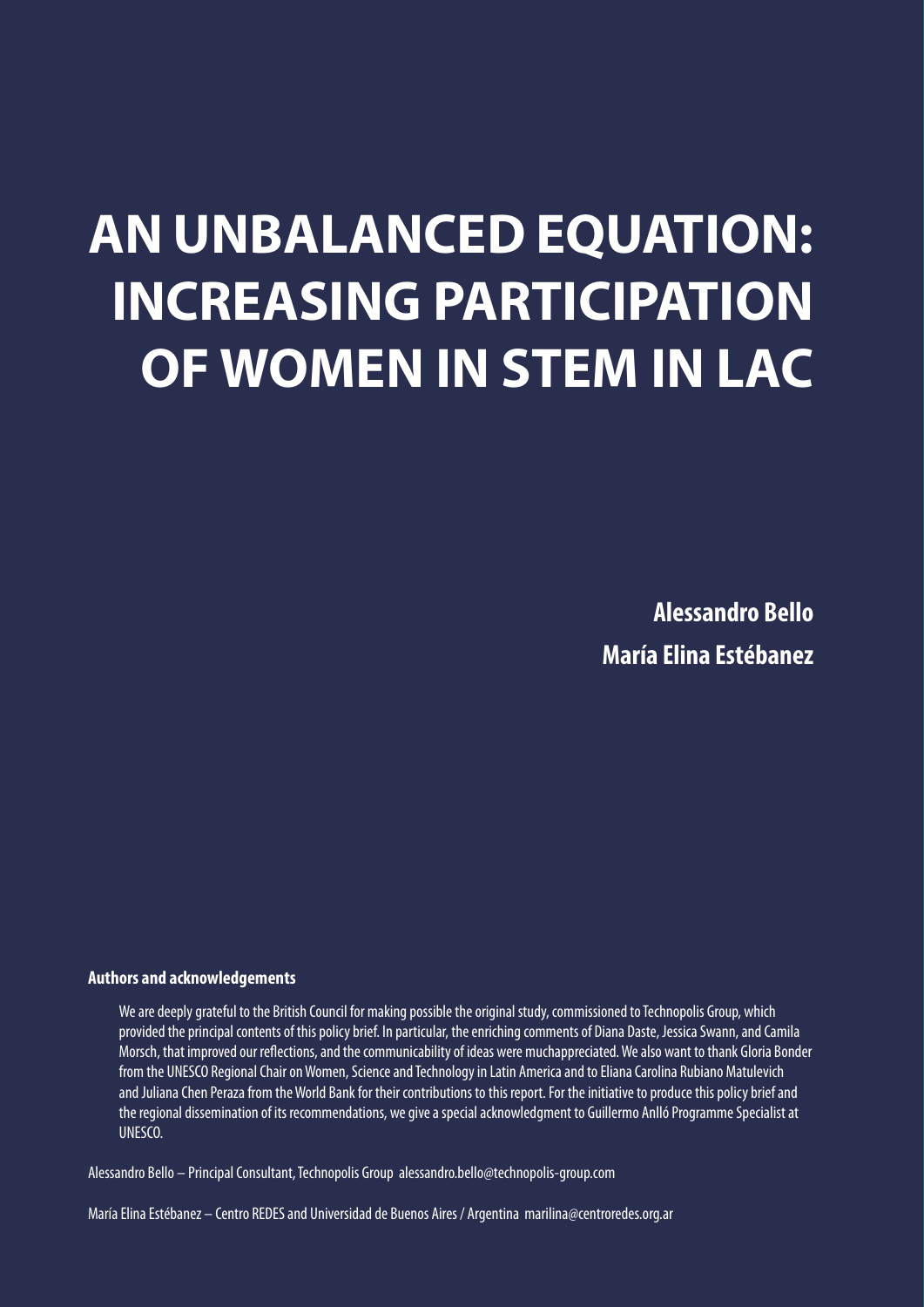|                 | <b>AUTHORS AND ACKNOWLEDGEMENTS</b>                                                             | 4  |
|-----------------|-------------------------------------------------------------------------------------------------|----|
|                 | <b>TABLE OF FIGURES</b>                                                                         | 6  |
| <b>ACRONYMS</b> |                                                                                                 | 6  |
| <b>FOREWORD</b> |                                                                                                 | 8  |
|                 | <b>EXECUTIVE SUMMARY</b>                                                                        | 9  |
| 1.              | <b>INTRODUCTION - SETTING THE GLOBAL CONTEXT</b>                                                | 11 |
| 2.              | <b>GENDER AND SCIENCE IN LATIN AMERICAAND THE</b><br><b>CARIBBEAN THROUGHOUT THE LIFE CYCLE</b> | 14 |
|                 | 2.1. Early childhood and primary education                                                      | 15 |
|                 | 2.2. Secondary education                                                                        | 15 |
|                 | 2.3. Higher education                                                                           | 16 |
|                 | 2.4. Research positions                                                                         | 17 |
|                 | 2.5. Scientific and technological production                                                    | 22 |
| 3.              | BARRIERS TO THE PARTICIPATION OF WOMEN IN STEM                                                  | 24 |
| 3.1             | Stereotypes                                                                                     | 24 |
| 3.2             | Obstacles to professional advancement                                                           | 25 |
| 3.3             | Caregiving and household responsibilities                                                       | 26 |
|                 | 3.4 Sexual harassment and other gender-based violence (GBV)                                     | 26 |
|                 | 3.5 Obstacles in professional leadership and decision-making roles                              | 27 |
| 4.              | <b>MAIN ACTORS AND INITIATIVES IN LAC</b>                                                       | 27 |
|                 | 4.1 Government                                                                                  | 28 |
|                 | 4.2 Higher education institutions                                                               | 29 |
| 4.3             | International organizations                                                                     | 29 |
|                 | 4.4 Private Sector                                                                              | 31 |
| 4.5             | National and international cooperation agencies and embassies and civil society organisations   | 32 |
|                 | 4.6 Overview of actions in LAC                                                                  | 32 |
| 5.              | <b>CONCLUSIONS AND RECOMMENDATIONS</b>                                                          | 34 |
| 5.1             | Challenges ahead: a regional outlook                                                            | 34 |
|                 | 5.2 Recommendations                                                                             | 35 |
| 6.              | <b>BIBLIOGRAPHY</b>                                                                             | 38 |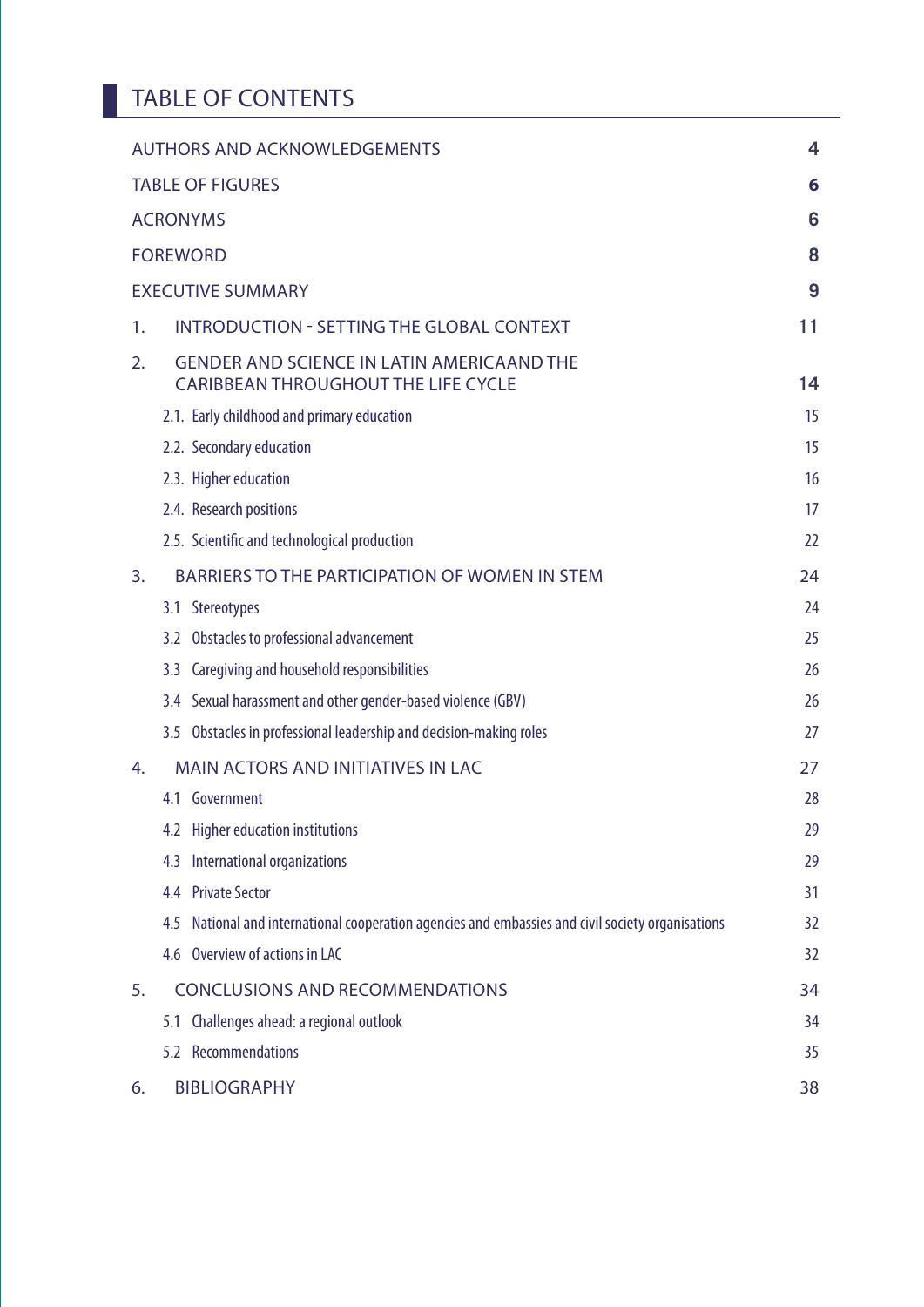## TABLE OF FIGURES

| Figure 1. Life cycle stages                                                                                                                                    | 11 |
|----------------------------------------------------------------------------------------------------------------------------------------------------------------|----|
| Figure 2. Evolution of female participation in total researchers 2000-2016                                                                                     | 14 |
| Figure 3. Share of male and female pupils with the minimum math skills, 2018 (or latest available year)                                                        | 16 |
| Figure 4. Share of female students in tertiary education by field of study, 2018 (or latest available data)                                                    | 17 |
| Figure 5. Female researchers in LAC 2009-2018                                                                                                                  | 18 |
| Figure 6. Share of female researchers in LAC countries, 2019 (or latest available data)                                                                        | 18 |
| Figure 7 Share of female and male in tertiary education<br>by program level and in research in LAC, 2019 (or latest available data)                            | 19 |
| Figure 8. Share of female and male researchers in Argentina in CONICET by seniority levels, 2018                                                               | 19 |
| Figure 9. Share of female and male in the Science and Technology ecosystem in Brazil by position                                                               | 20 |
| Figure 10. Share of female researchers by field of study, 2018 (or latest available year)                                                                      | 21 |
| Figure 11. Situation of women researchers (FTE) in Latin America as %<br>of total researchers according to the sector of work 2019, (or latest available year) | 21 |
| Figure 12. Share of female authors in LAC countries, 2014-2017                                                                                                 | 23 |

## ACRONYMS

- AI Artificial Intelligence
- ECLAC United Nations Economic Commission for Latin America and the Caribbean
- EIGE European Institute for Gender Equality
- EU European Union
- FTE Full-Time Equivalent
- GDP Gross Domestic Product
- GBV Gender-based violence
- HC Headcount
- HDI Human Development Index
- HE Higher Education
- IDB Inter-American Development Bank
- IANAS- Inter-American Network of Academies of Science
- ICT Information and Communication Technologies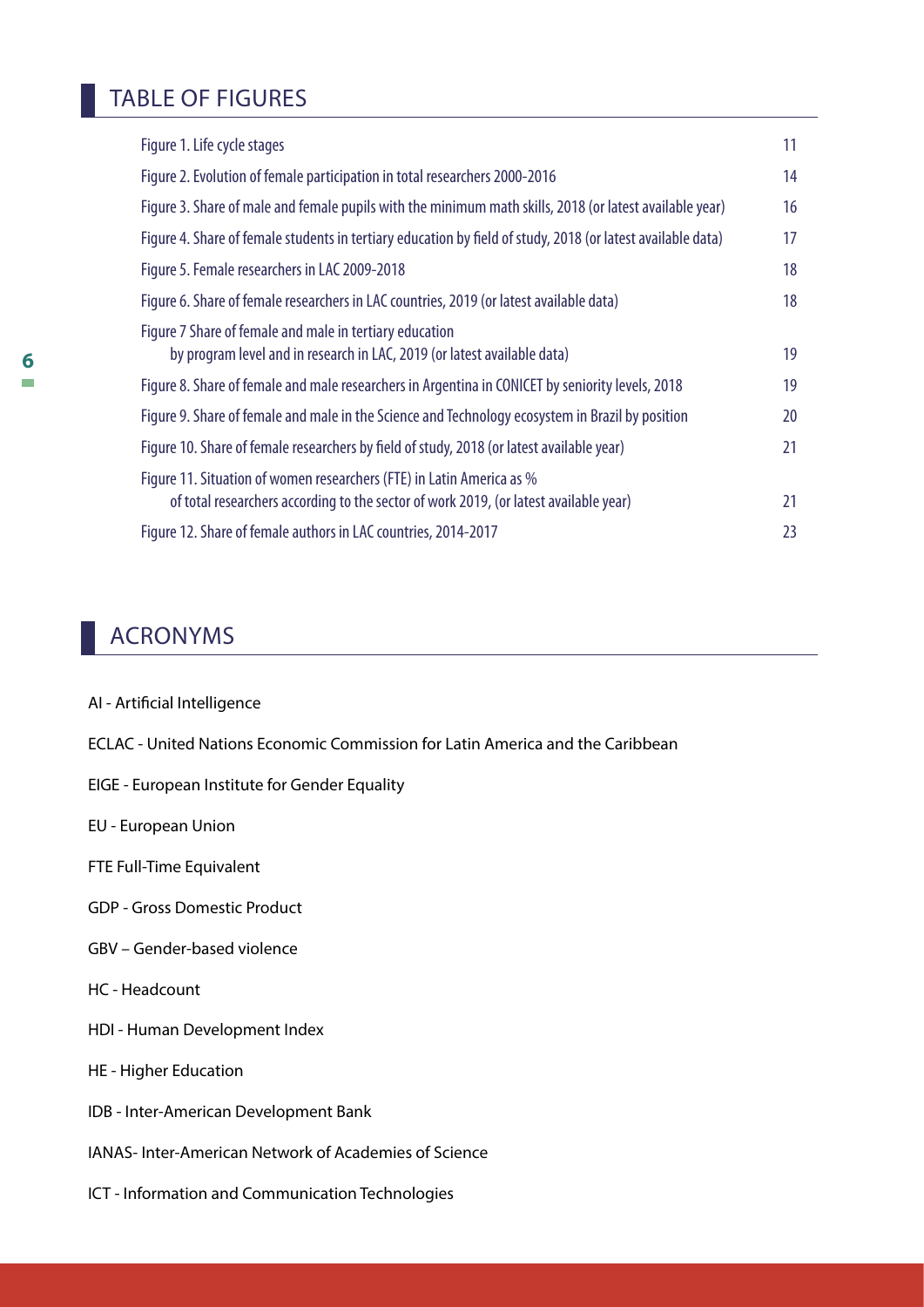IDRC - International Development Research Centre

INDICES - Red Iberoamericana de Indicadores de Educación Superior

- IP Intellectual Property
- ISCED International Standard Classification of Education
- LAC Latin America and the Caribbean
- NGO Non-governmental organisation
- OAS Organization of American States
- OECD Organisation for Economic Co-operation and Development
- OEI -Organization of Ibero-American States
- PISA Programme for International Student Assessment
- R&D Research and Development
- RICYT Red de Indicadores de Ciencia y Tecnología Iberoamericana e Interamericana
- S&T Science and Technology
- SAGA STEM and Gender Advancement
- STEM Science, Technology, Engineering and Mathematics
- STEAM- Science, Technology, Engineering, Arts and Mathematics
- STI Science, Technology and Innovation
- SDGs Sustainable Development Goals
- UN United Nations
- UNDP United Nations Development Program
- UNESCO United Nations Educational Scientific and Cultural Organization
- UN Women United Nations Entity for Gender Equality and the Empowerment of Women
- UIS UNESCO Institute for Statistics
- WEF World Economic Forum
- WISE Women in STEM and Entrepreneurship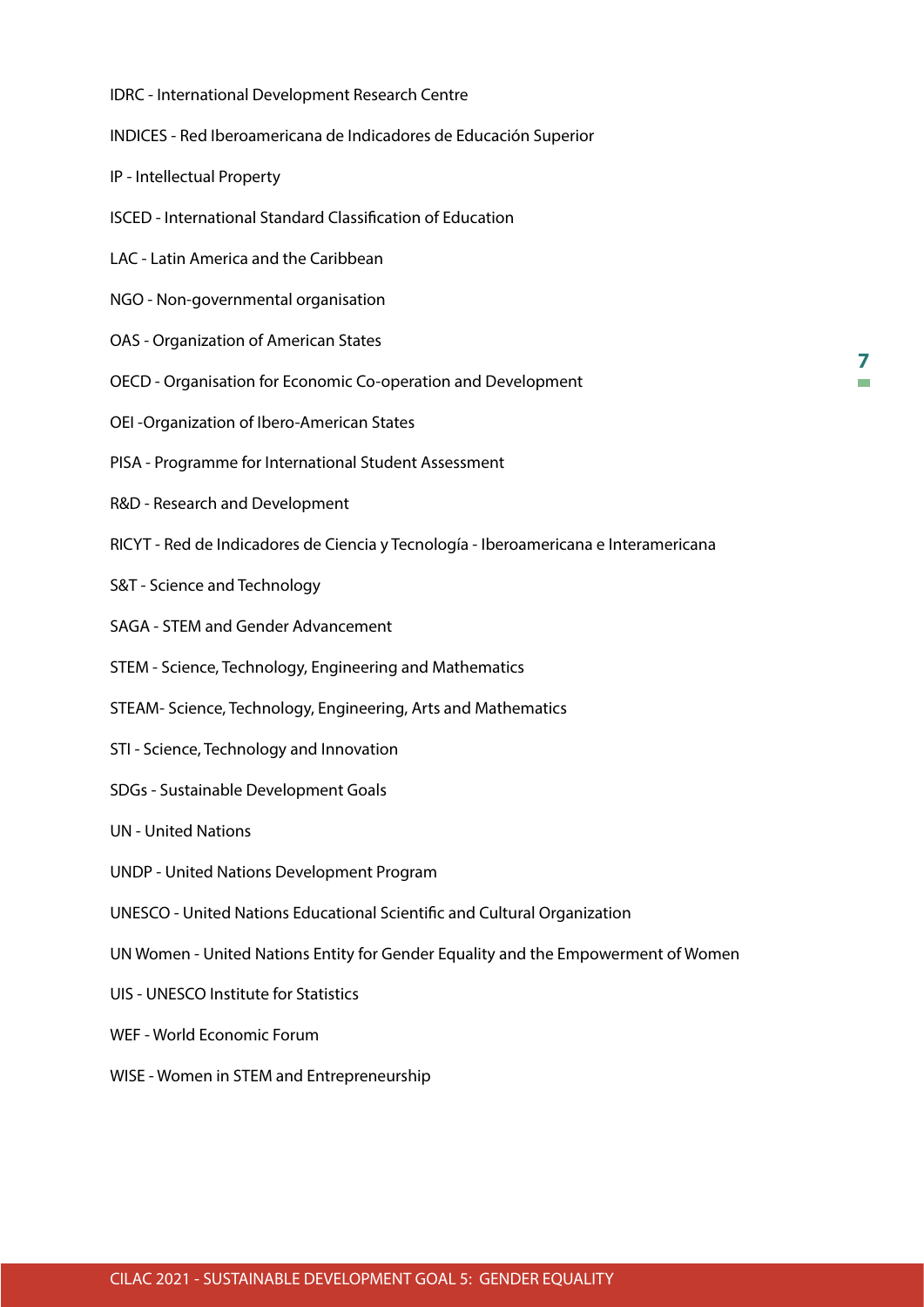### FOREWORD

Despite gender equality being enshrined in international law since 1948 as part of the Universal Declaration of Human Rights, despite decades of advocacy and a UN Sustainable Development Goal, SDG5, being dedicated to it specifically, gender equality remains "the unfinished business of our time" (United Nations 2021). While there has been some progress over the decades, women in the labour market still earn on average 20 per cent less than men globally (United Nations 2021).

Within the context of Higher Education, despite improved access at undergraduate and postgraduate level over the last few years, women are far less likely to progress beyond Master's level graduation or into research fields: globally, 71% of university researchers are male (UNESCO, 2020). Within STEM fields, this disparity is even more marked. Only 3% of scientific Nobel prizes have been awarded to women, and closer to home in Brazil, the representation of women in the highest positions in Science and Technology is between 0% and 2%.

Through our work building connections, understanding and long-term trust between people in the UK and other countries through education, the arts and English language, the British Council is placing particular emphasis on gender equality.

In the area of Women and Girls in STEM, we have established programmes which take a life cycle approach, from inspiring young girls to take up and stay in STEM, to supporting women working in STEM fields to network with their peers in their region and the UK, and running mentorship programmes to support career progression. This life cycle approach is one that you'll find reflected in this Policy Brief. To date we've engaged with more than 14,000 women researchers, academic staff and students, and reached over 20 million through our campaign for the Women in STEM Scholarships, through which 48 women were awarded a full bursary to study for a Master's degree from one of 8 UK universities in England, Scotland or Wales.

In 2020, we commissioned our partner Technopolis to conduct an in-depth study on the context of Women and Girls in STEM from across Latin America and the Caribbean (LAC) by reviewing and pulling together existing research and data into one single report. This Policy Brief summarises the key findings of that research, and our intention is for it to highlight both the achievements and ongoing challenges faced by governments, education institutions and organisations in LAC in terms of achieving gender equality in STEM.

We hope it serves as an invitation for knowledge exchange and debate and facilitates mutual learning, both within LAC and with the UK, and that together we can explore how values of equality can be reflected in policy and put into practice to improve outcomes for women and girls across our region, and indeed the world.

Helen Silvester

*Regional Director - Americas British Council*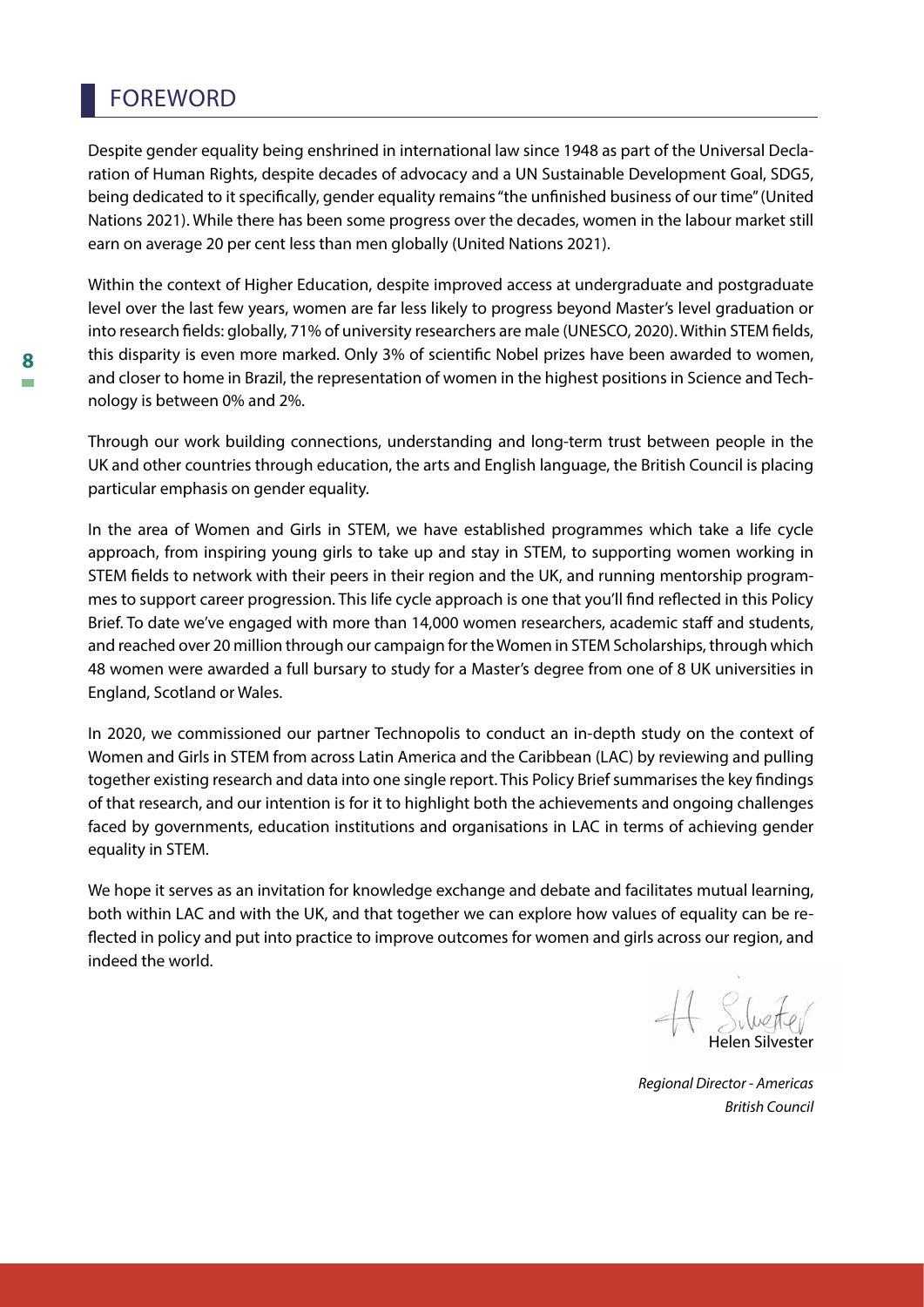## EXECUTIVE SUMMARY

In our changing technological world, Science, Technology, Engineering and Mathematics (STEM) are often referred to as the jobs of the future, driving innovation, social wellbeing, inclusive growth, and sustainable development. But it is estimated that only one woman secures a job in STEM fields for every four men, contributing towards greater economic inequality in society. Despite efforts to bridge gender gaps in STEM areas, voids still exist at different levels of education and career progression in almost every country around the world. These gaps can be observed at all life cycle stages, from primary school to workplaces and leadership positions.

As a result of various policies and activities implemented at different levels over the last 20 years, Latin America, and the Caribbean (LAC) region have experienced some improvements regarding the inclusion of women in science. Now, the region is one of just two globally that have achieved parity in the share of female and male researchers overall. However, even though female participation has been increasing, inequalities remain in several countries and in certain disciplinary sectors, which affect the access to STEM for girls, and the recognition of women's work in science and their ability to rise to positions of leadership.

There are several complex factors that lead to the unequal outcomes for men and women in STEM, which are not easy to address. At basic and secondary education level, there is a substantial lack of awareness among young generations of the potentials of STEM studies, reinforced by a lack of gender-responsive STEM pedagogies, tools and infrastructures that affect most schools and impacts on teachers' capabilities to make STEM studies more appealing to girls. Gender prejudices perpetuated in families, schools and media generate an stereotyped representation of masculine and feminine best educational options and tend to discourage girls to specialize in STEM. Prejudices persist across professional cycles and affect the career development of female researchers and professionals working in R&D systems and enterprises.

Over the last decade, different actors in the region, ranging from Governmental institutions, universities and research centres to civil society and international agencies, as well as private companie,s have launched different types of initiatives aimed at reducing the gender gap in STEM. Some actors within this complex ecosystem have also started acting together to increase the inter-institutional linkages and coordinated efforts needed to address a topic that requires a holistic approach. In many LAC countries, actions initially targeted the retention of women in STEM studies and jobs. Recently, efforts have also been directed at raising the visibility of women's scientific achievements and connecting them through regional and national networks. There are significant divergences among countries in terms of the presence of those action and their efficacy. Gender mainstreaming in STEM is strongly related to the overall linkage of factors like: the maturity of the STI system in a country, the size of its S&T workforce, its history, the political and cultural background, and the institutional framework.

Among the contextual factors at play, beyond societal misconceptions and persistent, harmful stereotypes, some may point at the lack of specific policies for gender equality in STEM. Sporadic and time-limited activities, limited budgets and weak STEM focus are some of the negative features of the interventions implemented to date. Moreover, these initiatives are also failing at including rural women, parents, teachers, and men. One of the main problems with the existing initiatives is the lack of information (evaluation) about their results and outcome, as well as information about their success in achieving their objectives. Many initiatives were ambitious in the initial phase of implementation, but not necessarily successful in reaching their results and in having any impact. It is important to learn from good practices and successful elements, but we must also learn from what has not worked to avoid repeating the same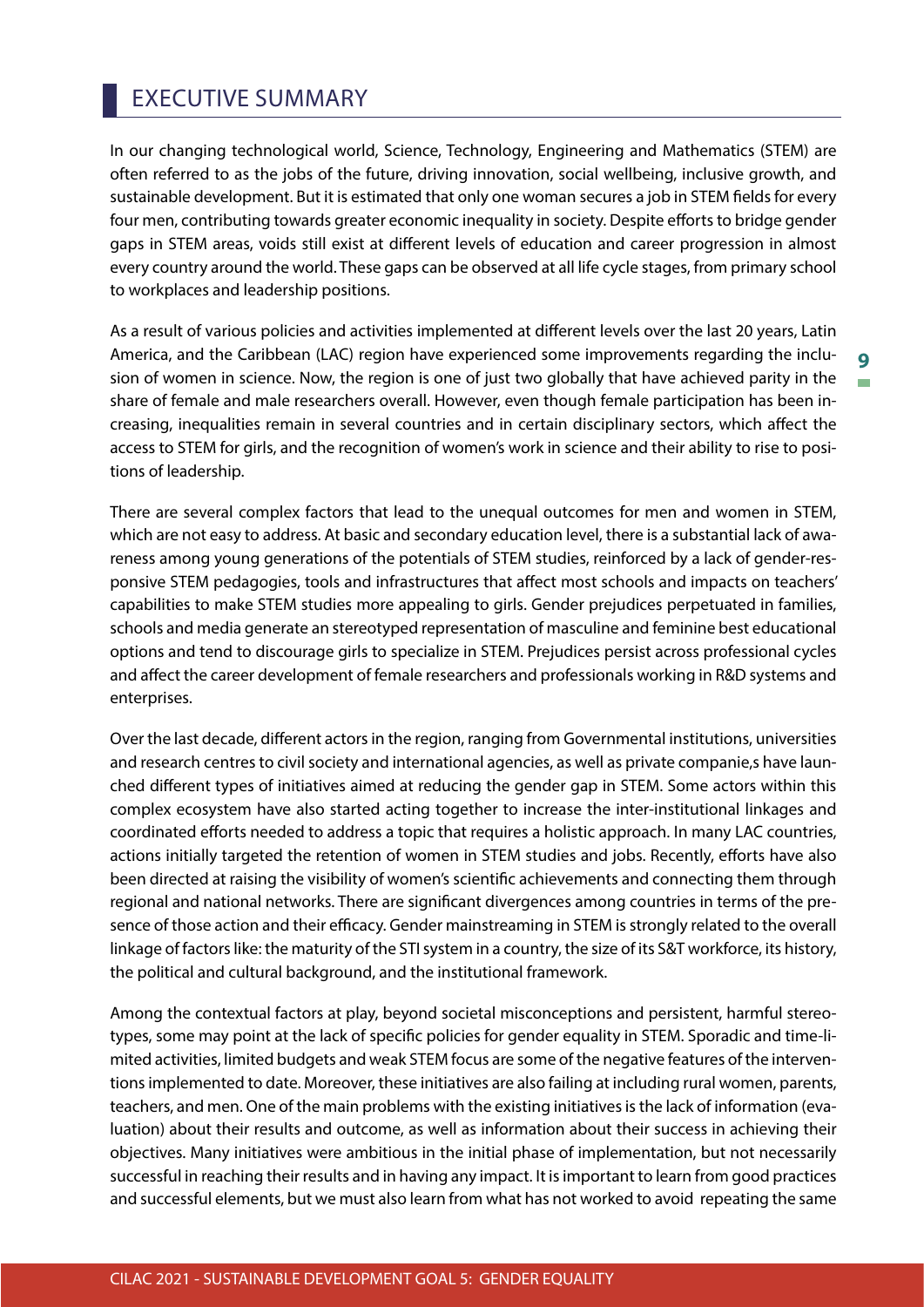mistakes. This requires, nevertheless, transparency from actors implementing these initiatives, as well as robust and honest evaluations.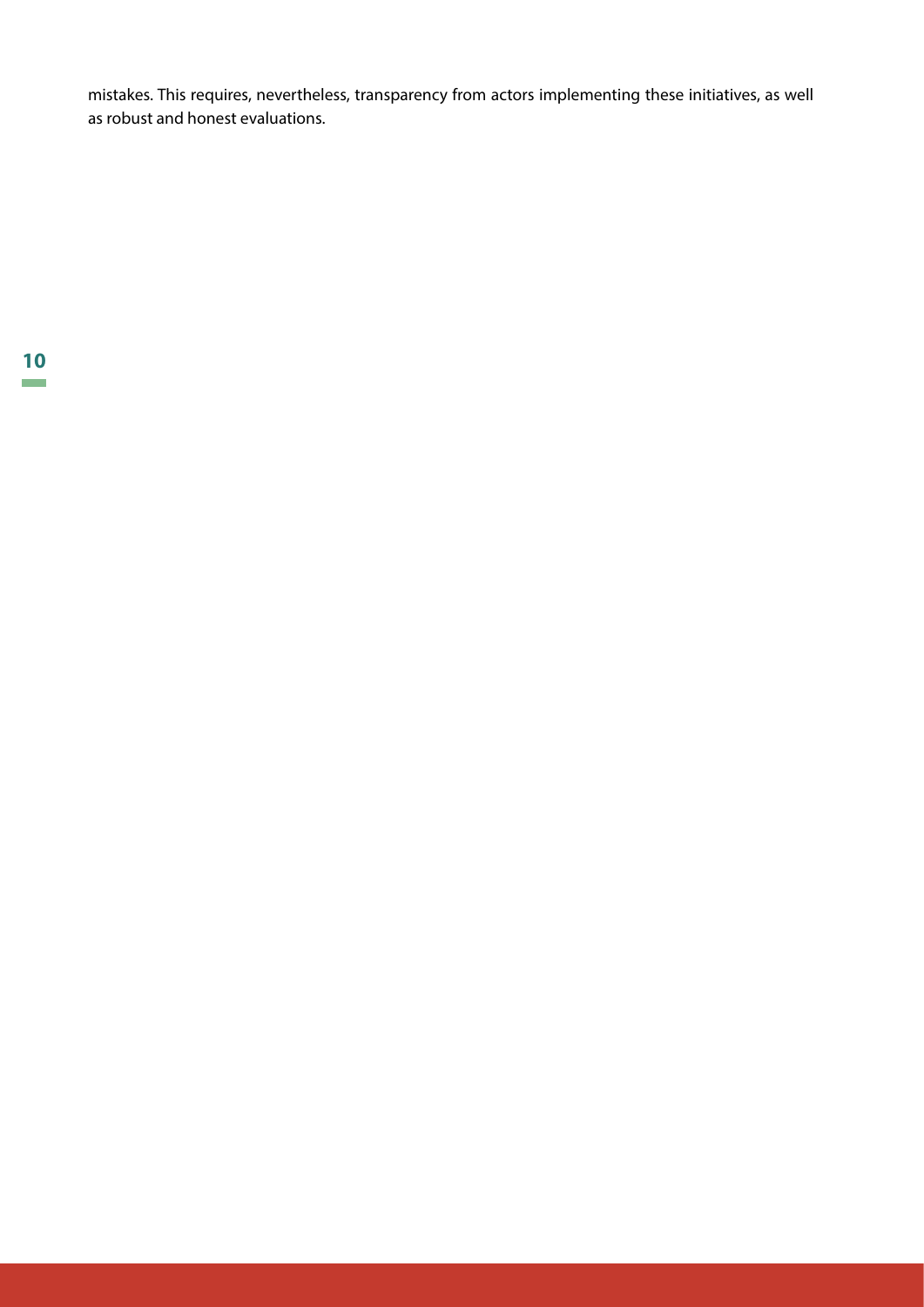## 1. INTRODUCTION - SETTING THE GLOBAL CONTEXT

In the past two years, the world has gone through a fundamental transformation which has changed the way we live, work, and think, and which shows no signs of abating. This has had resounding implications for women's participation at all levels of education, scientific research, and practice (Bello, Blowers y Schneegans 2021).

There are unprecedented global challenges such as the COVID-19 pandemic and the ever more extreme, tangible effects, of climate change along with their consequent impact on food security, shelter, sanitation, and health. Yet we have also seen an abundance of opportunities offered by what has been termed the 'fourth industrial revolution', including technological advances, machine learning and artificial intelligence, not to mention the response by the scientific community to COVID-19.

Science, Technology, Engineering and Mathematics (STEM) are responding to the changing technological world and are often referred to as the jobs of the future, driving innovation, social wellbeing, inclusive growth, and sustainable development. Predictions emphasise that future jobs will require STEM and ICT skills, with several sources anticipating that these skills will be required for approximately 75% of jobs (EQUALS and UNESCO 2019).

But there are multiple barriers which lead to a lack of willingness or opportunity for girls to choose a career in STEM. For this reason, it is estimated (WEF 2016) that only one woman secures a job in STEM fields for every four men, contributing towards greater economic inequality in society. In advanced digital technologies, the proportions of women are particularly low. For example, in the worldwide Artificial Intelligence (AI) sector, only 22% of total professionals are women. (WEF 2018) This gap is visible in all the top 20 countries with the highest concentration of AI employees. According to WEF for the three LAC countries present in this group, the gap is still worse. It is also estimated that among machine learning researchers, the share of women is only 12% (Bello, Blowers and Schneegans 2021).

As AI and advanced digital technologies are changing the way people live, produce and work and are key factors in future jobs, women must not be left out. Women have a critical stake in participating in the digital economy to ensure that Industry 4.0 does not perpetuate, or worse, exacerbate the gender biases that have historically existed.

Despite efforts to bridge gender gaps in STEM areas, voids still exist at different levels of education and career progression in almost every country around the world (Bello, Blowers and Schneegans 2021). These gaps can be observed at all life cycle stages, from primary school to women in high positions in STEM careers (A. Bello

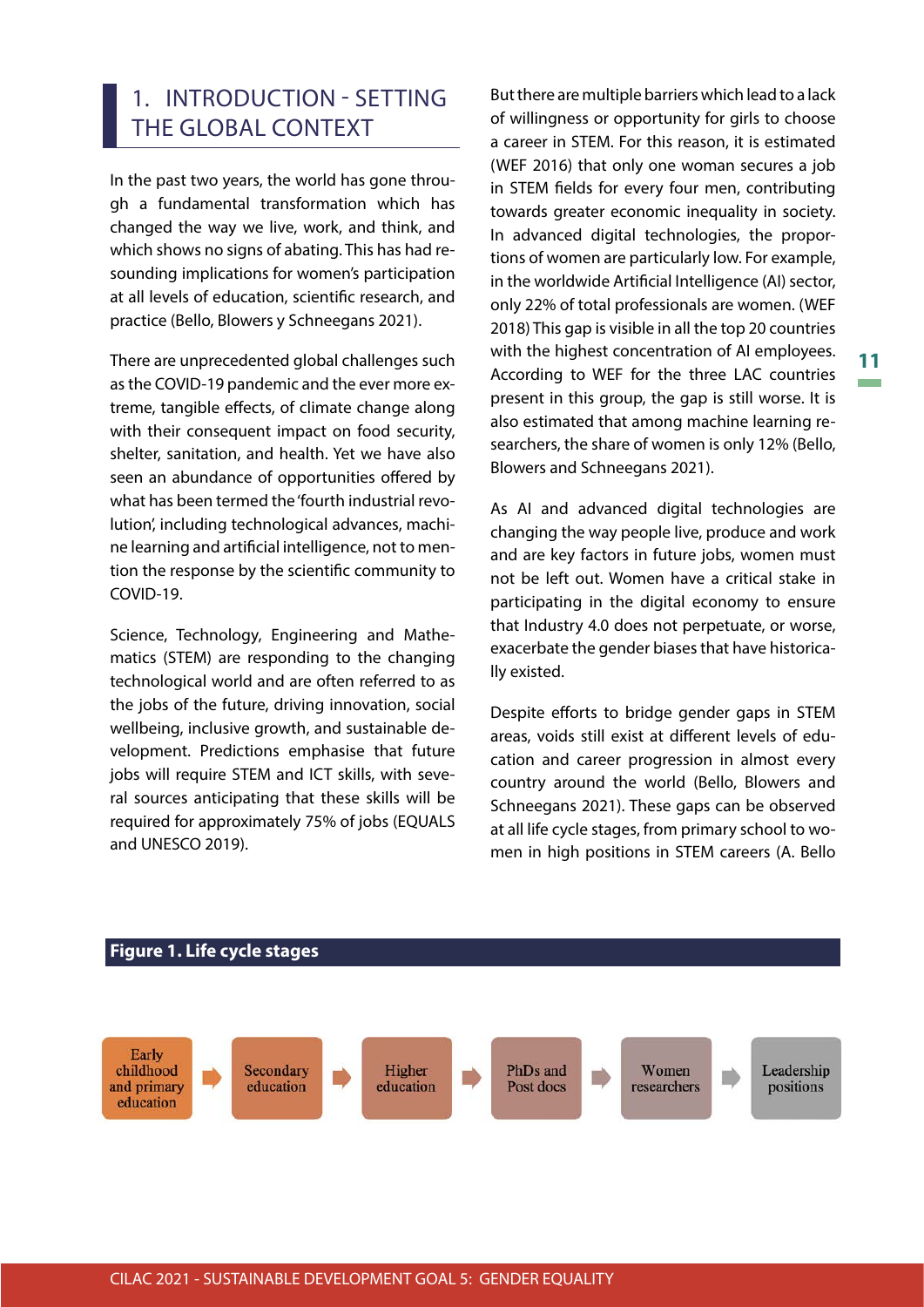2020). According to data from the last UNESCO Science Report (USR) and from UNESCO Institute for Statistics (UIS), in 2020 the global average percentage of women researchers was 33%, while at the national level, just under a third of countries achieved what is classed as "gender parity" (with women making up 45%-55% of researchers). This gap is even wider in within some STEM fields.

There are several complex factors that lead to the unequal outcomes for men and women in STEM and are present at different levels of the life cycle (see Figure 1). Consequently, they are not easy to address. Moreover, gender prejudices that are perpetuated in families, educational communities, and workplaces, are one of the most present factors along all life cycle stages. Economic, cultural, social, and religious contexts intersect on these processes, generating gaps that can become chronic and reinforce economic and social differences (UN Women 2020).

There are many positive reasons for promoting gender equality in STEM along all life cycle stages.

- **•** First and foremost, there is the rights-based, or social justice argument. Gender equality and access to science are recognised as human rights by the Universal Declaration of Human Rights (art. 2 and art. 27).
- **•** Through STEM education, students are prepared for the job market of the future as well as to make a workforce Industry 4.0-ready. Therefore, there is a need to develop STEM capabilities for the future needs by aligning educational curricula with industry relevant skills. According to a recent collaborative study across 29 United Nations programmes, it was envisaged that more than 7.1 million jobs will be displaced by 2020, and that half of currently existing jobs will disappear by 2050 (World Economic Forum 2018). More than 60% of children entering primary school today could eventually end up working in jobs that do not yet exist

and many of these new jobs will be based on STEM. It is vital that girls and women get equal access to the emerging workplace of the future.

- **•** Promoting STEM education for girls and young women will help close the gap in the existing STEM workforce, which will bring about wider societal benefits. Closing the gender gaps in STEM education would lead to an increase in European Union (EU) GDP per capita by 2.2% - 3.0%, and the creation of between 850,000 and 1,200,000 jobs by 2050 (European Institute for Gender Equality-EI-GE 2017). We must also consider that a typical STEM worker earns two-thirds more than non-STEM workers (Funk y Parker 2018) thus, achieving gender equality in STEM becomes a strategy to support lifting entire families out of poverty.
- **•** Women as a diverse group bring a rich variety of experiences and perspectives that are invaluable and contribute to better quality in science and innovation. A study of 2.5 million scientific publications suggests that those authored by teams of researchers with greater ethnic diversity receive more citations than papers co-authored by individuals with similar backgrounds (Freeman 2014). Moreover, scientific output can be more valuable to society if the teams of researchers reflect the diversity within our societies. Diversity in science contributes to new and expanded learner cohorts, alternative voices, narratives, teaching strategies, curricula and methodologies which influence not only the scientist but enhance the outputs and outcomes of science, benefitting all of society. Achieving gender equality in STEM is not just about numbers, nor is gender equality only relevant to women: gender concerns the cultural practices and expectations (often though not always reflected in policies) that govern men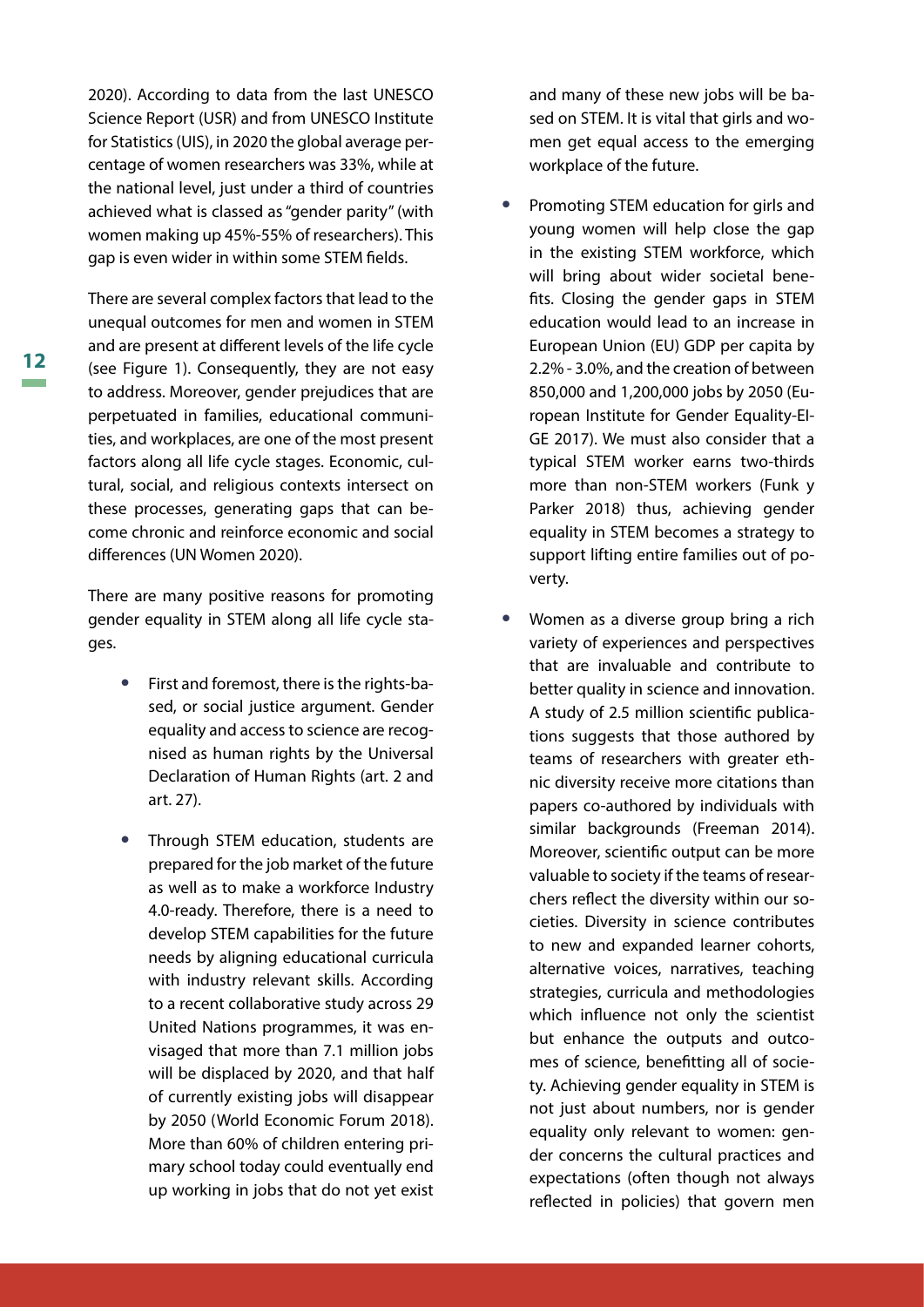and women's expected, endorsed and actual behaviour.

- **•** Reaching gender equality in STEM would also benefit scientific productivity. A recent study from the Inter-American Development Bank (IDB 2017) shows that by eliminating gender inequality in the promotion to high academic degrees in Mexico, the national academic system would benefit from an increase in scientific productivity (number of articles published in peer-reviewed journals) of between 17% and 20%.
- **•** Sustainable development requires more science and more scientists, and therefo-

re gender equality in STEM is also key for achieving each one of the 17 Sustainable Development Goals (SDGs) of the UN 2030 Agenda (UNESCO 2018).

Latin America and the Caribbean (LAC) is one of the two regions, along with Central Asia, that has achieved parity in the share of female and male researchers overall. (UN Women 2020) However, numbers can be deceiving, and this paper will explore the many challenges women face across LAC when pursuing a career in STEM as well as in reaching higher and leadership positions (horizontal and vertical segregations).

#### **Box 1. General factors hampering girls and women taking up careers**

- **•** Lack of awareness among young generations, particularly girls, of the potentials of STEM studies.
- **•** Overall misunderstanding across society of the STEM careers themselves, which tend to be considered more difficult and harder than other studies and professions, such as those related to social sciences.
- **•** Lack of gender-STEM pedagogy and tools, as well as infrastructure, which affect most public and private schools, especially those located far from urban and cultural centers.
- **•** Persistent poverty and high socio-economic inequality among intra-national regions affect social access to TICs resources (digital competences, communication infrastructures and computational appliances). Girls and woman tend to be more affected by poverty than the overall population.
- **•** Intersectionality factors interplay of gender with race, LGBTIQ+ identity, and class affects girls and women in different ways, increasing levels of discrimination starting in the classroom and continuing throughout academic careers.
- **•** Sexism in society, and particularly in academia, is a serious issue hampering the progression of women students and academics in STEM disciplines and affecting the access to senior and leadership positions.
- **•** Low level of digitalisation across students and the society, which contributes to the gap in uptake of STEM careers between boys and girls and change stereotypes about STEM careers themselves.
- **•** Lack of women role models to change stereotypes and increase interest in STEM, particularly among the youngest.

Source: own elaboration based on bibliographic review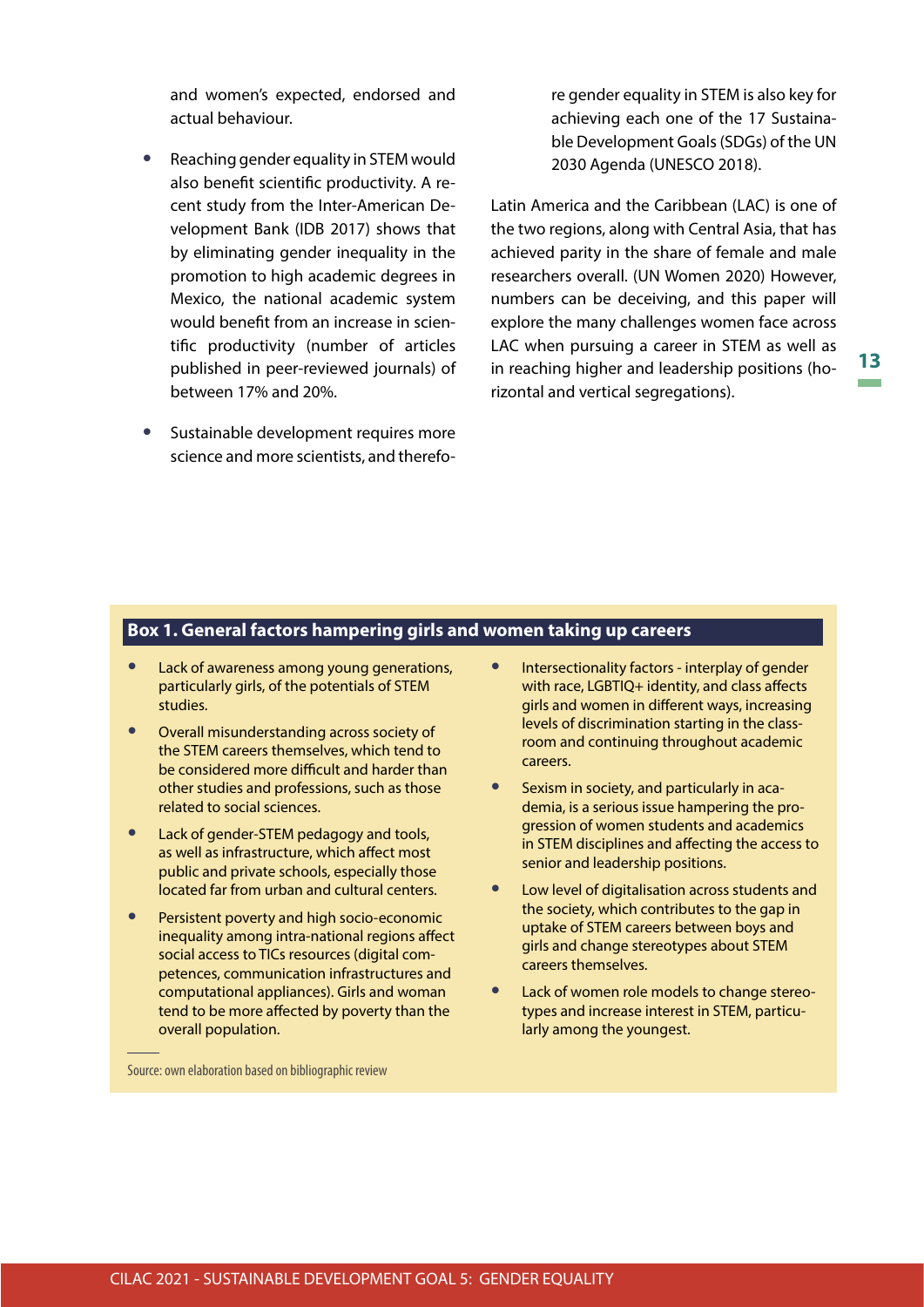## 2. GENDER AND SCIENCE IN LATIN AMERICA AND THE CARIBBEAN THROUGHOUT THE LIFE CYCLE

As a result of various policies and activities implemented at different levels over the last 20 years, countries in the LAC region have experienced

some improvements regarding the inclusion of women in science, at different stages of the life cycle. Early studies in LAC (Estébanez 2004) showed by 2000 an average of 40 % of female researchers in five countries for regional R&D capabilities. By 2016 the average for the same group was 49% (RICYT 2021); (CNPQ 2016). Currently, LAC is one of the two regions in the world that

#### **14**





(Source: Estébanez 2004; CNPQ 2016; RICYT 2021)

achieved parity among researchers (UN Women 2020).

In recent years greater attention was paid to map the empirical situation of gender equality through the production of specific studies about the absence and invisibility of women in science, and the application of gender perspective to STI indicators, such as the UNESCO SAGA project or the studies conducted by IDB (IDB 2017) and UN Women (UN Women 2020), among others.

However, even though female participation has been increasing, inequalities remain in several countries and in certain disciplinary sectors, which affect the access to STEM for girls, and the recognition of women's work in science and their ability to rise to positions of leadership (see section 2.4). The region also presents an heterogenous setting. In some counties more than in others, the path to gender equality in academic and research careers, particularly in STEM, still need to be fully walked. As a general feature, even within the same country, there are several differences among regions, and huge discrepancies between rural and urban areas.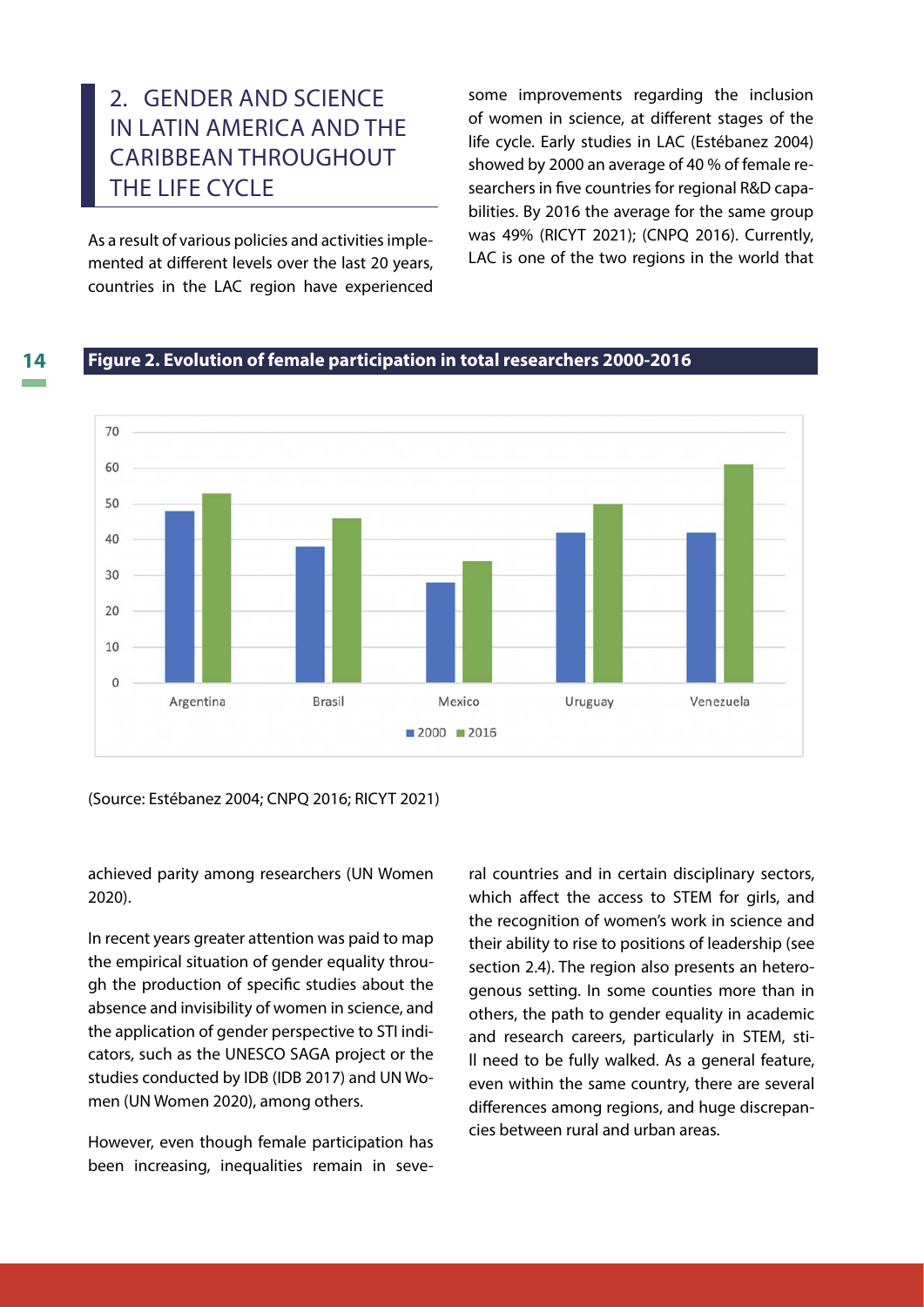The sections below describe the gender gap throughout the life cycle across LAC.

#### **2.1. Early childhood and primary education**

Girls' exclusion from education begins early and increases throughout their lives. All over the world in developing countries, around 125 million girls of primary and secondary age are out of school (UNICEF 2020).

In LAC a high proportion of girls and boys attend elementary education, but differences in terms of disciplinary performance appear early and throughout primary education. In stark contrast to the performance of girls in many other parts of the world, fewer girls than boys are achieving minimum proficiency levels in math at the upper primary level in most countries in Latin America (10 out of 12) (UNICEF 2020).

Several studies have pointed out the scope of the problem. The *Tercer Estudio Regional Comparativo y Explicativo* - TERCE (UNESCO 2016) has shown that regionally girls do better on reading tests while boys do better in maths; a phenomenon that increases as children progress through primary education and onto secondary (UN Women 2020). For instance, in Brazil, in the fourth grade, boys score 195.6 points in maths and girls 194.1, with only 1.5 points difference, but in eighth grade, boys outperform girls in maths tests by 9.1 points (INEP 2009). In Argentina, the results of the 2016-17 *Aprender* test (maths and language) suggested that while at primary education girls and boy perform similarly, by secondary education 10% more girls than boys have difficulties reaching maths and language basic levels (Lotitto y Szenkman 2020).

These performance features should be linked to stereotyped socialization. During early primary socialisation at family places, children internalise gender social representations and norms that build their first perceptions about feminine and masculine roles in the social world. For example, the kind of toys, readings, movies they will choose; how dress or other cultural practices which are related to socially established gender roles. One

frequent phenomenon is the weak emotional linkages and the lack of interest in technological games and elementary science interest amongst girls that grow up in social environments where those practices are considered masculine (González García y Pérez Sedeño 2002).

These stereotypes will induce a segregated bias that in turn will shape their relationship with school and educational choices. Moreover, girls are generally not encouraged or trained to perform in STEM-related fields in the same way as boys (UN Women 2020). However, recent studies are showing that cultural changes are already taking place in society, which could be reflected in the career choices of the next generation (Catedra Regional UNESCO Mujeres, Ciencia y Tecnología en LAC 2017).

The transition from primary to secondary school seems to be crucial in consolidating the students' mentality regarding field-specific ability beliefs (EU European Union 2020). It is indeed at secondary level where the main barriers for girl STEM enrolment consolidate.

#### **2.2. Secondary education**

Both boys and girls show good levels of attendance in secondary education across LAC countries. According to UIS figures, there is a gender balance or a slightly high female participation than male at secondary studies. For example, the 2019 data, shows that four countries reach parity (Bolivia, Brazil, Chile, Colombia) while another other nine reach slightly higher female participation (UIS 2021).

However, the performance gender gap only deepens. There is a difference in the mathematics skills of boys and girls, as illustrated by the share of pupils having reached at least the minimum threshold of competence in this discipline (UIS, 2018) (see Figure 3).

Also, the PISA Test 2018 reported a difference in Mathematics and Science favouring boys over girls, above the OECD average, and typical across LAC countries. By the end of the lower level of secondary education, female pupils had reached a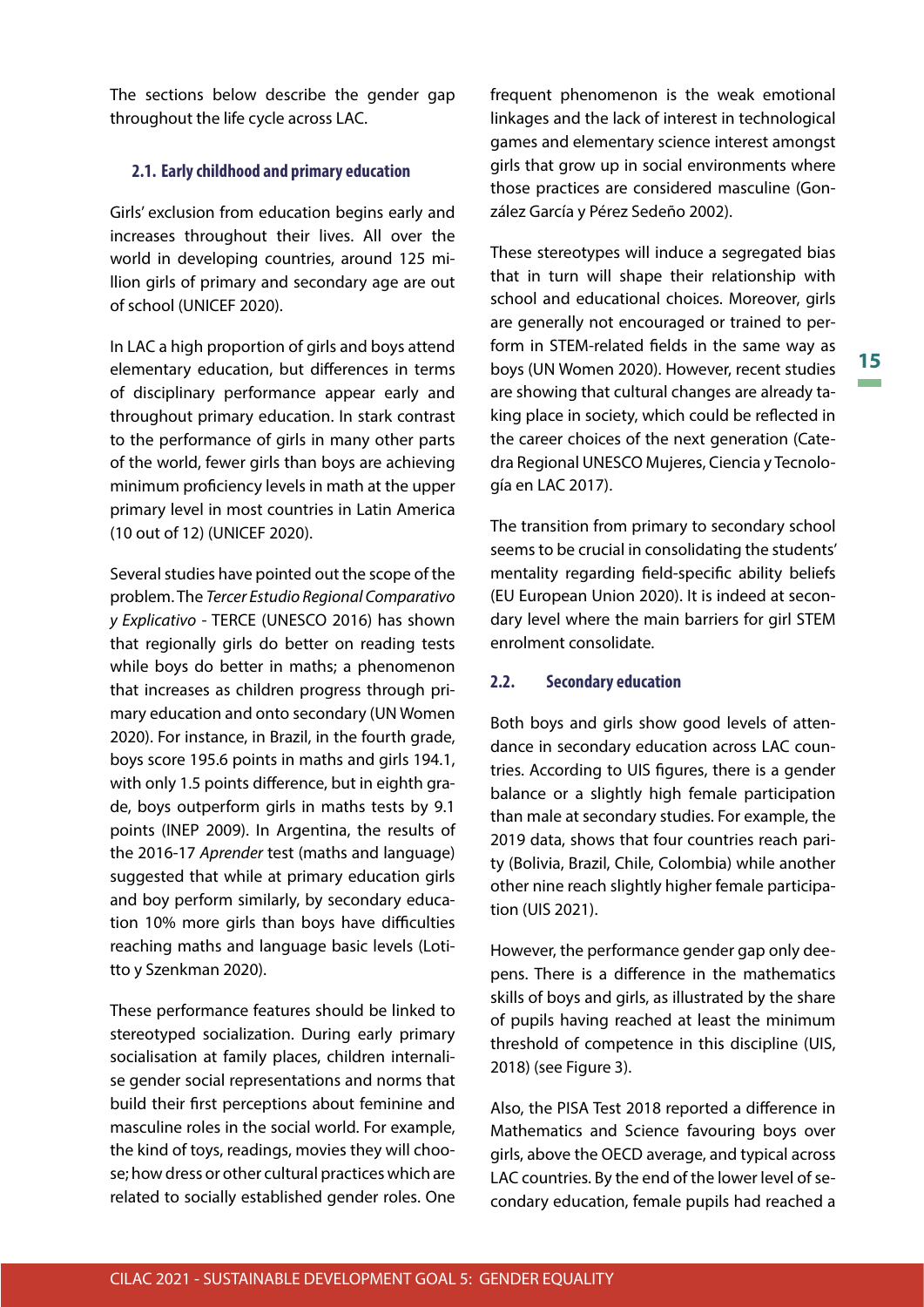#### **Figure 3. Share of male and female pupils with the minimum math skills, 2018 (or latest available year)**



Source: UIS (data consulted in September 2021)

lower proficiency in mathematics than the male fellows (OECD 2019).

The data also shows that one out of three students is interested in a science-related career, but that the expectations of future occupation are gender-biased already as teenagers: boys are on average twice as likely than girls to consider an engineering career. In some LAC countries (Colombia, Dominican Republic, and Mexico) this gap is particularly pronounced. An ICT-related career was considered by only 1% of girls, against 8% of boys (OECD 2019).

Social and academic environments may represent crucial barriers for girls to maintain their interest in STEM. Among the factors influencing girls' and women's participation, progression, and achievement in STEM education the most common explanations for inequalities include four main dimensions (UNESCO 2017): the student; family and peers; the school; and society.

#### **2.3. Higher education**

In higher and further education, the underrepresentation of women in STEM and related fields appears as a strong feature. Stereotypes and social patterns are key influencers in career decisions and maintenance.

In LAC, academic engagement of women is oriented to the care industry and disciplines related with humanities. This trend is seen as a phenomena of horizontal segregation in tertiary studies by which women are concentrated into social sciences, humanities and life sciences (representing 70% of total students in Education and Health & welfare disciplines) while specific fields such as mathematics and statistics only have around 32% of female participation (except for Uruguay where women are overrepresented) (RICYT 2021) (Red Indices 2021).

This pattern is also evident among graduates and specially at the Ph.D. level. Globally, only 35% of all students enrolled in STEM-related fields are women (UNESCO 2018). In most LAC countries (with some few exceptions), women are also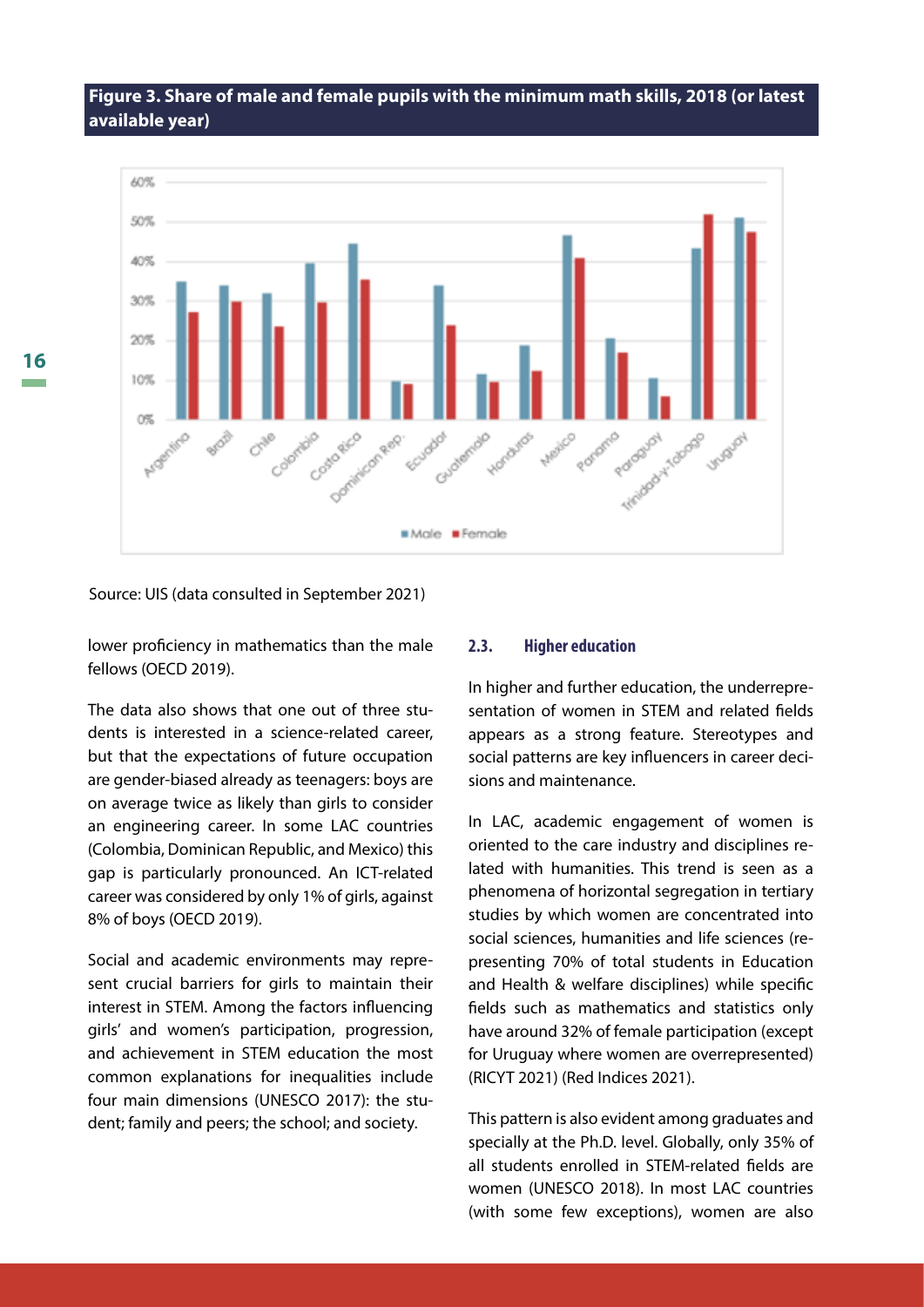#### **Figure 4. Share of female students in tertiary education by field of study, 2018 (or latest available data )**



Source: RICYT (data consulted in September 2021)

a minority and rarely exceed 40% among graduates in broad fields of engineering, industry, construction, information and communication technologies (where Chile notably only has 12% women graduates), and in agriculture and veterinary science (with the exception of Argentina with 62 %) (UIS 2021).

#### **2.4. Research positions**

In LAC, 46% of all researchers are women, a number far exceeding the global rate of 33%. (RICYT 2021). During the last ten years, this participation has showed an increasing trend, despite a relative stagnation at the end of the period.

However, these achievements hide a more nuanced reality. Figure 6 illustrates the significant disparity among LAC countries in terms of female representation at R&D activities, ranging from

less than a third in Peru and Mexico to more than parity in Trinidad and Tobago and Venezuela. Nine out of the 17 countries in focus (Argentina, Brazil, Costa Rica, Jamaica, Panama, Paraguay, Trinidad and Tobago, Uruguay and Venezuela) have reached gender parity (share comprised between 45% and 55%). (RICYT 2021).

Additionally, despite an increased presence among researchers, women still experience a strong glass-ceiling<sup>1</sup> effect that prevents them from reaching high seniority levels (vertical segregation) – a phenomena also known as the "leaky pipeline" (WIPO 2018).

First steps in gender segregation begin in the transit from university education to research positions. As shown in Figure 7, this pattern produces the "scissor effect": beginning with a high participation of women in postgraduate studies,

<sup>1</sup> Glass-ceiling phenomena refers to invisible barriers that affect the advance of women in their careers, particularly their access to upper-level management.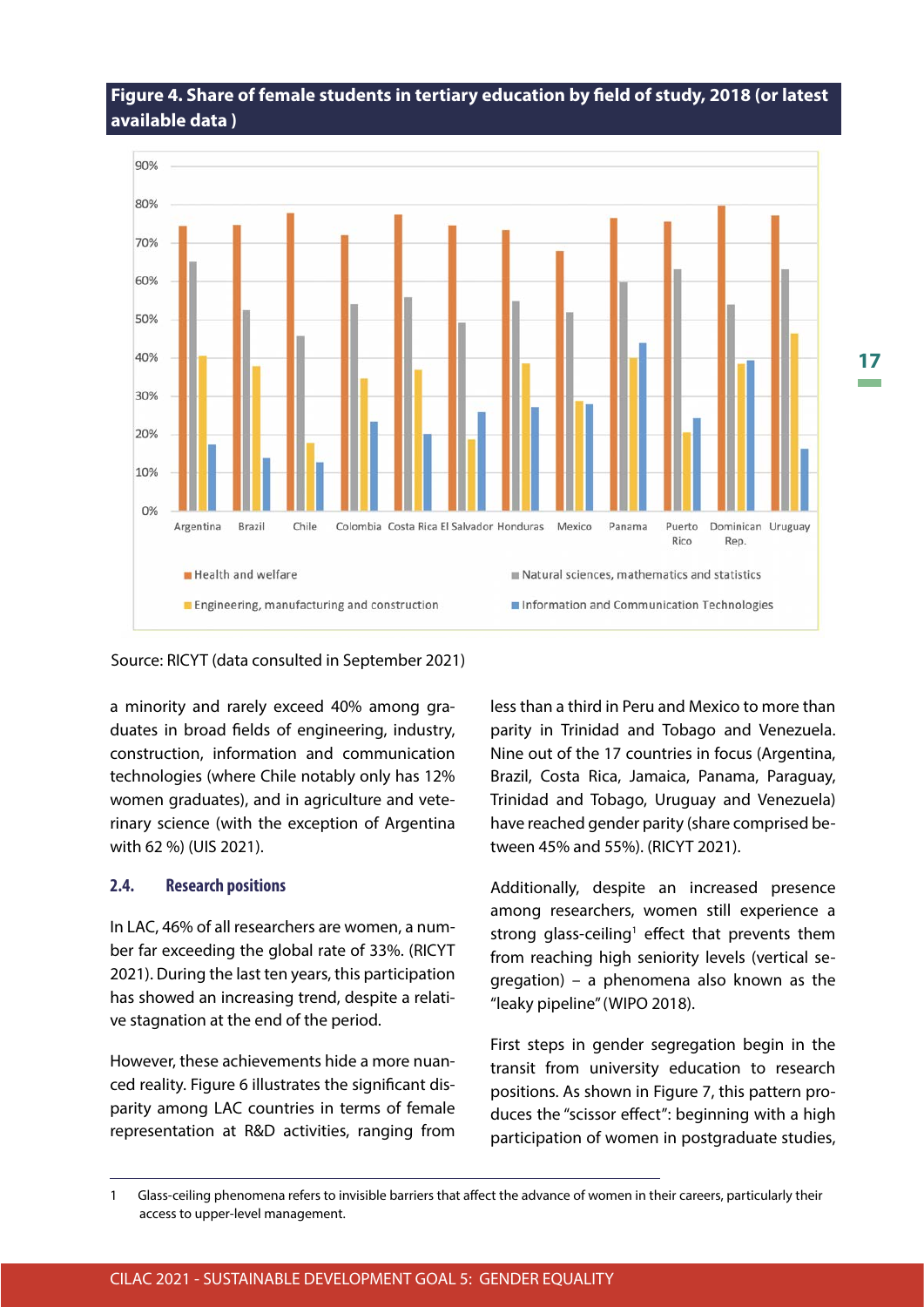#### **Figure 5 Female researchers in LAC 2009-2018**



Source: RICYT (data consulted in September 2021)

#### **Figure 6. Share of female researchers in LAC countries 2019 (or latest available data )**



Source: RICYT (data consulted in September 2021); CNPq Diretório dos Grupos de Pesquisa, 2016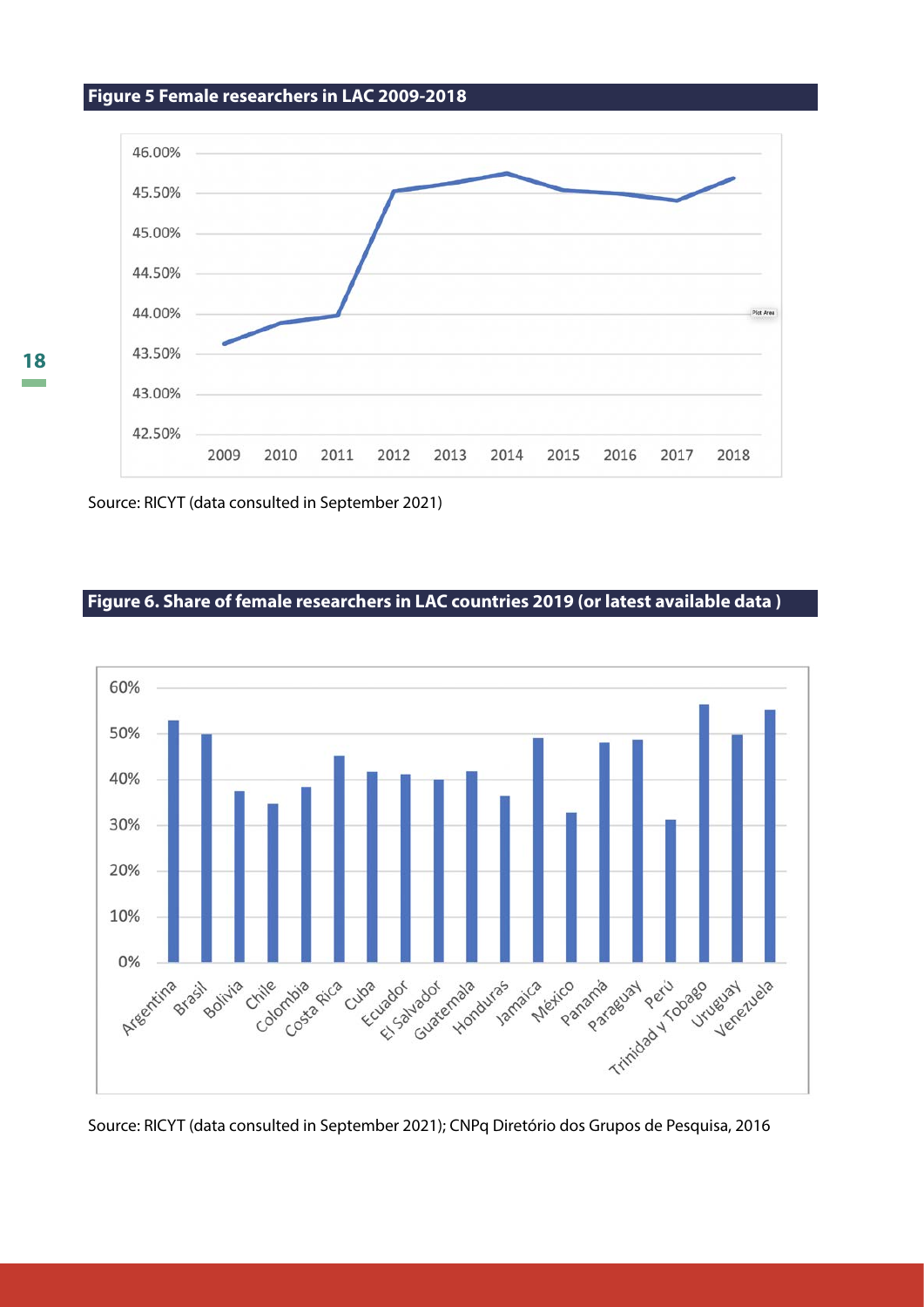



Source: own computations based on UIS (data consulted in September 2021)





Source: own computations based on (SICYTAR 2018)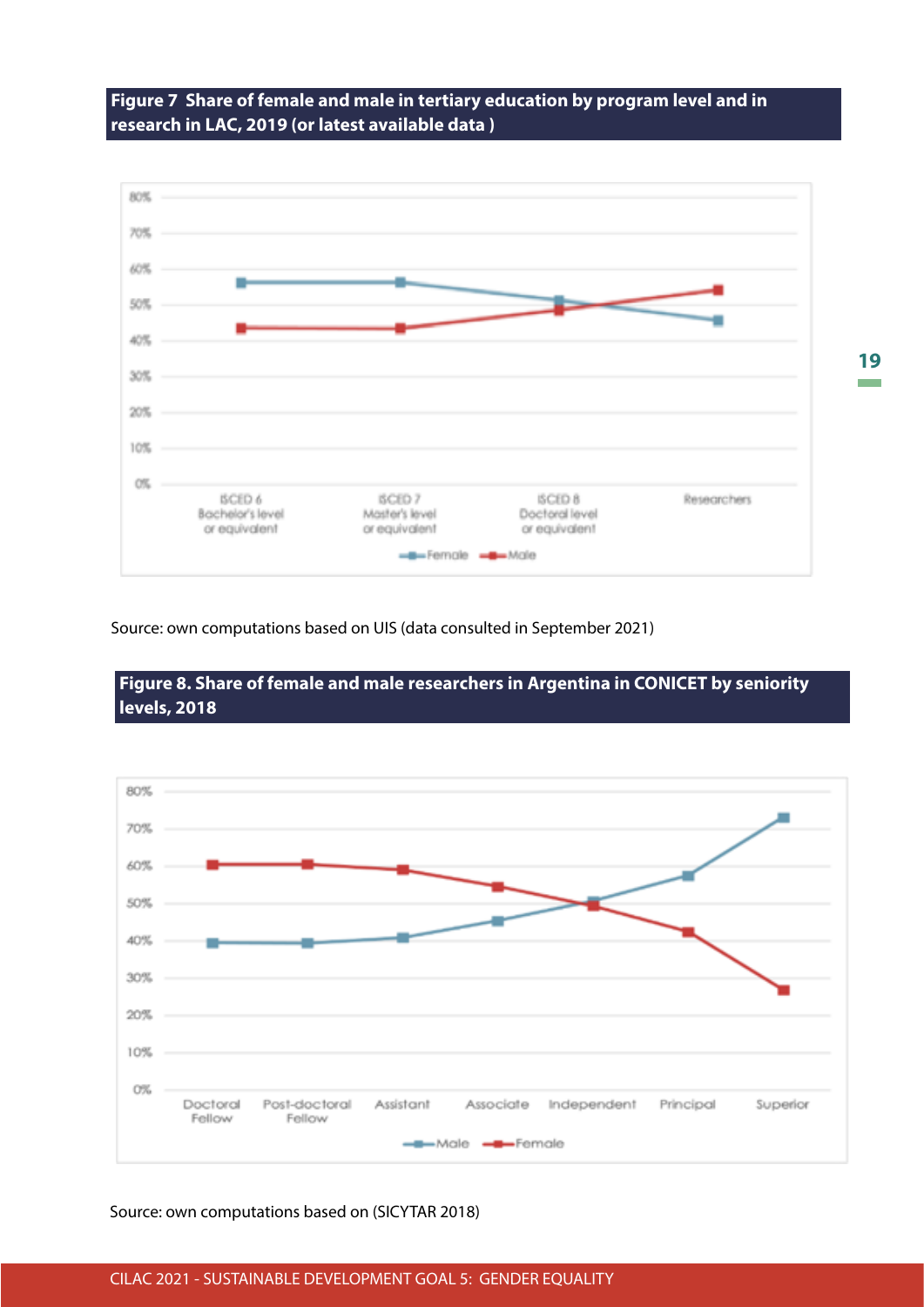



Source: (Areas, y otros 2020)

female presence decreases over the course of the scientific career, and the gender share is reversed when we reach the level of researcher.

Due to numerous factors (explored in Section 3), this gender segregation persists throughout a woman's progress in her research career. LAC women are under-represented in upper academic and leadership positions and, in general terms, in any power space. In a similar way that stereotypes build STEM scientific career as masculine, power is also seen as a male competence.

Although data by seniority is available only for a few countries, and it is unreliable to compare seniority grades since they differ greatly among countries, the data available in two countries clearly shows this trend. Figure 8 and Figure 9 display this path for Argentina and Brazil.

Women are also underrepresented across research positions in STEM fields, a phenomenon known as horizontal segregation. Figure 10 shows that, according to the data of RICYT 2018, the percentage of women researchers working on engineering and technology topics in the region is much lower than that of men. In 2018, the share of female researchers working on engineering and technology topics was between 19% in Bolivia and Peru and 37% in Ecuador. Women are also still underrepresented in agricultural and veterinary science but tend to be overrepresented in research in medical and health sciences and in social sciences in most of the countries.

In summary, although the LAC region shows better results than the world average in terms of parity among researchers, there are still multiple barriers, such as cultural stereotypes and gender-based expectations, that prevent women from reaching the highest levels in research and affect their disciplinary choices. The gender parity is seen at the access level and in specific areas, mostly natural sciences, health, and others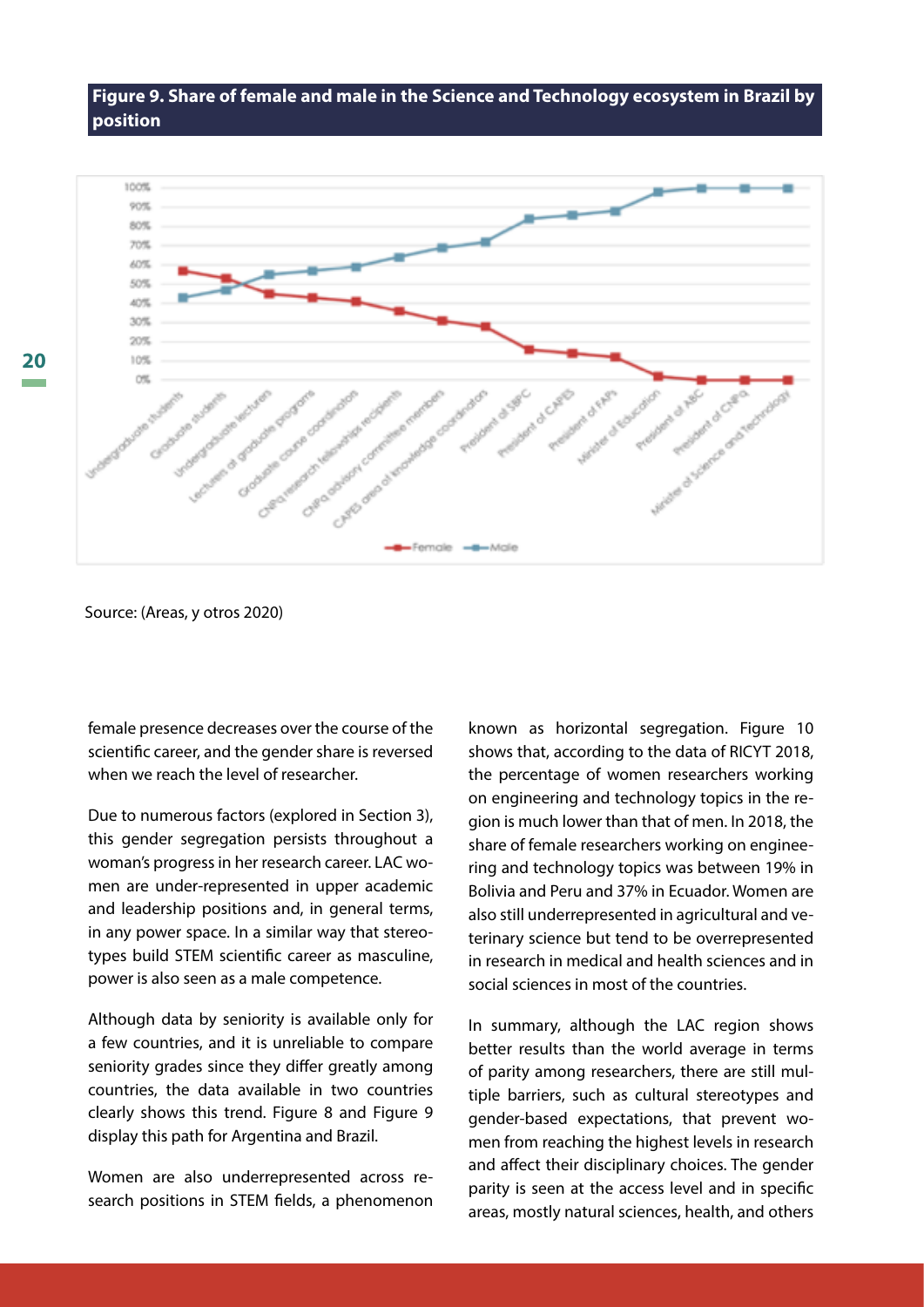#### **Figure 10. Share of female researchers by field of study, 2018 (or latest available year)**



Source: RICYT (data consulted in September 2021)



**Figure 11. Situation of women researchers (FTE) in Latin America as % of total researchers according to the sector of work 2019, (or latest available year)**

Source: RICYT (data consulted in September 2021)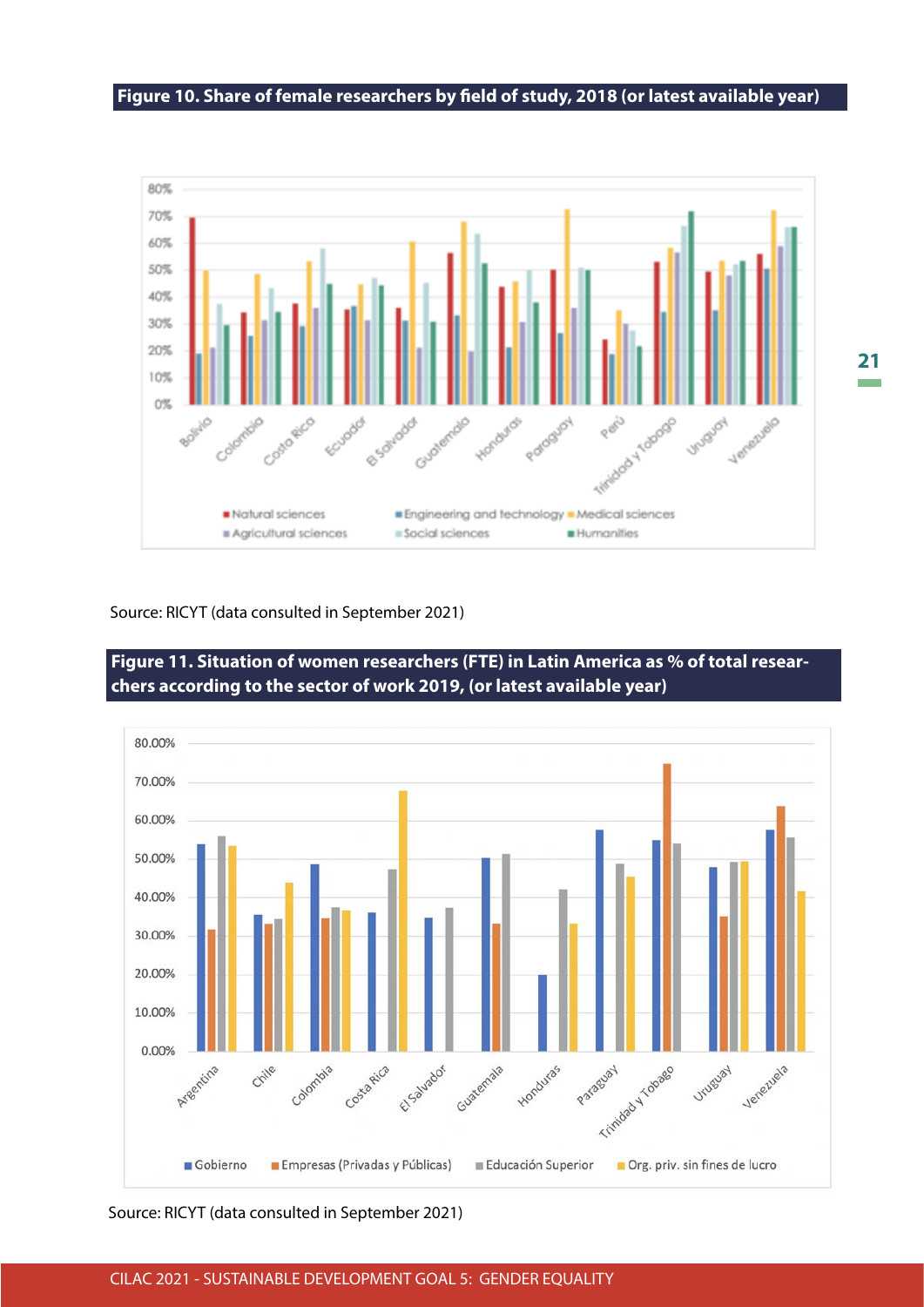associated with the care industry, which obfuscates significant gaps, such as those in technology, engineering, and math's, which have a significant impact on access to high paid and influential fields such as AI, software development and advanced digital technologies.

While Figure 10 referred to the gender gap affecting R&D employment in government and Higher Education sector, the underrepresentation of women in research is even more pronounced in the enterprise sector. Indeed, the share of women researchers employed in this sector in five out of seven countries with available data -Argentina, Chile, Colombia, Guatemala, Uruguay- is less than 35% of researchers employed, as shown in Figure 11 (RICYT 2021).

#### **2.5. Scientific and technological production**

Around the world, women scientists publish less than their male counterparts (Liza Howe-Walsh y Turnbull 2016). A recent study analysing 2.87 million papers of computer science literature through 2018, shows that, if current trends continue, parity will not be reached before the year 2100, and this is according to the most optimistic projection models of the study (Wang , Stanovsky e Weihs 2019).

In LAC, the involvement of women in scientific production is very heterogeneous across the region. In particular, the share of scientific articles that include the participation of at least one female author ranks from 43% in El Salvador to 72% in Brazil. Following Brazil, the top countries are Argentina (67%) and Guatemala (66%), while the countries where the share is below 51% are Nicaragua, Chile, Bolivia, Ecuador, Costa Rica, Dominican Republic, and Honduras (OEI 2018). When looking at all the authors of scientific publications between 2014 and 2017, parity has been reached at the regional level as 46% of authors are women (OEI 2018).

#### **Box 2. Science careers, gender and COVID-19**

COVID-19 has broadly impacted the science community. Researchers are struggling to align the work of STEM investigators and limited access to laboratories and time-sensitive experiments. While more evidence is needed for an in-depth analysis of the effects of the COVID-19 pandemic on women in the STEM workforce, initial studies are already showing the amplification of challenges and barriers for women scientists.

A study from the Australian Academy of Science (AAS), show that job insecurity affects more women than men and could significantly set back recent gains towards gender equality in STEM fields (Australian Government 2020). The high proportions of women employed on short-term contracts and the fact that women still tend to take on a

greater share of domestic and caring responsibilities are at least partly to blame. In Mexico women take on 72% of domestic labour on average (INEGI 2019).

In another study (Than, Yin y Myers 2020)it was reported that female scientists from USA and Europe testified a 5% larger decline in research time than their male peers, reaching a 17% decline when they have at least one child five years old or younger. Reduction of work hours or unemployment for STEM women, will challenge the victories achieved for women scientists in the last decade.

In terms of publications, initial analyses suggest that women's publishing rates have fallen relative to men's amid the pandemic. Women are posting fewer preprints and starting fewer research projects

than their male peers (Frederickson 2020)(M. Frederickson, 2020). Furthermore, in many countries, there was an amplification of male voices in the media and research institutions. In the UK, according to data gathered by the Expert Women Project (EWP) from the University of London, found an imbalance of 2.7 men for every female expert featured on the UK's flagship TV and radio news programmes on the political handling of the coronavirus outbreak across Britain.

As stated by the UN in the Policy Brief "The Impact of COVID-19 on Women" (April 2020)

*"COVID-19 is not only a challenge for global health systems, but also a test of our human spirit. Recovery must lead to a more equal world that is more resilient to future crises".*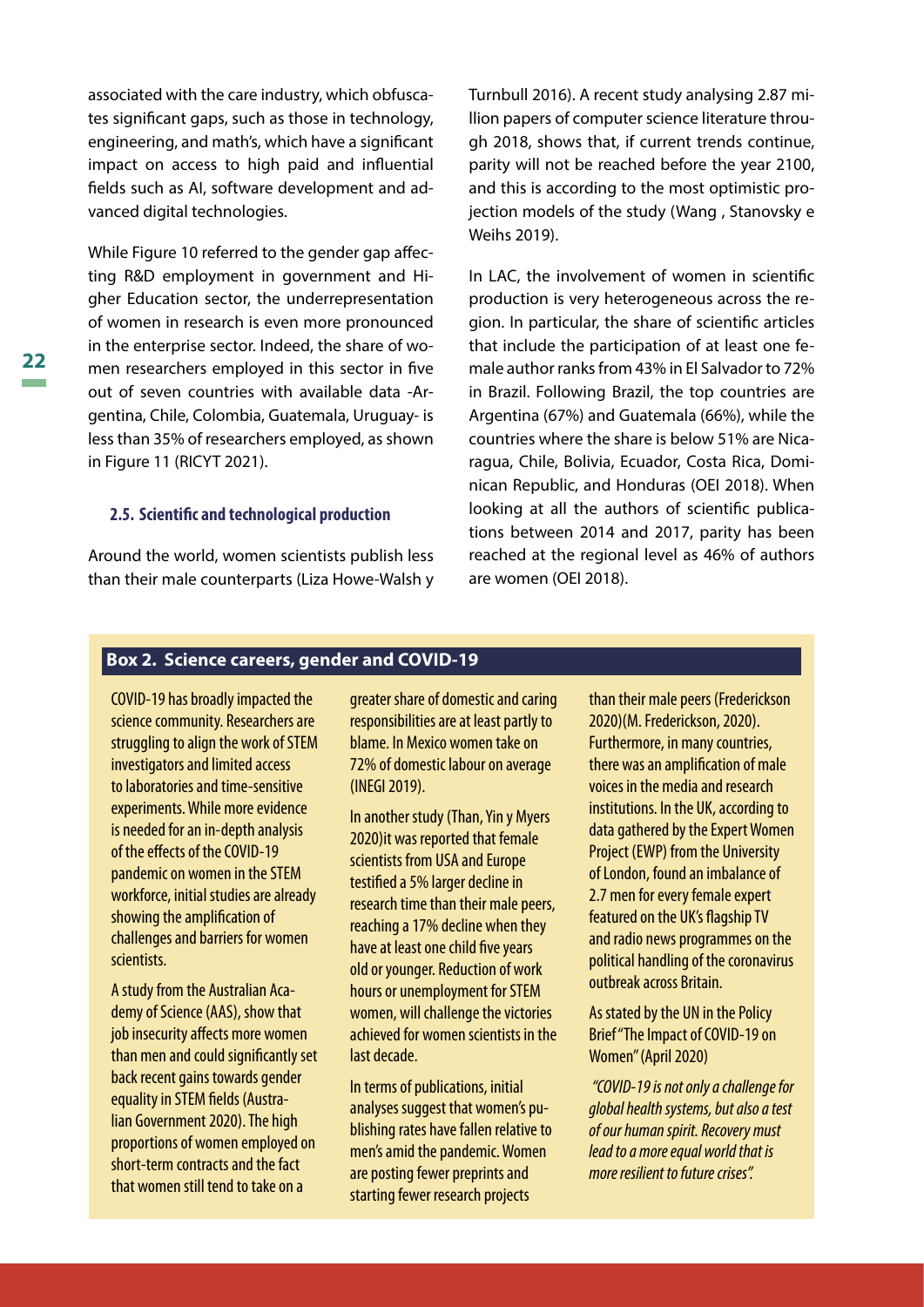#### **Figure 12. Share of female authors in LAC countries, 2014-2017**



Source: OEI (data consulted in September 2021)

Despite women's participation in scientific production, studies show that women are less likely than men to be first or last authors -more prestigious authorship positions- and that women-authored publications receive fewer citations. Also, the percentage of women listed as first and last authors is negatively associated with a journal's impact factor. In other words, the higher impact factor, the less female presence (Shen, Webster and Shoda 2018).

Compared to the proportion of scientific papers they publish each year, the proportion of women using the patent system is low. According to WIPO data, in LAC only a third of the international patent applications include at least one-woman inventor. Regarding the US patents filled by Latin American<sup>2</sup> assignees, only 22% are filled by women (Sifontes and Morales 2020). Moreover, the participation of women in the international patent system differs according to the fields. They are well represented in biotechnology (58% of the patents include at least one women inventor), pharmaceuticals (56%), and organic and food chemistry (55% and 51% respectively). In contrast, only 16% of patents related to machine tools, 15% to civil engineering and 14% to mechanical elements have at least one-woman inventor (WIPO 2018).

<sup>2</sup> The countries considered in the study are Argentina, Brazil, Costa Rica, Chile, Cuba, Colombia, México, Panamá, Peru, Uruguay, and Venezuela.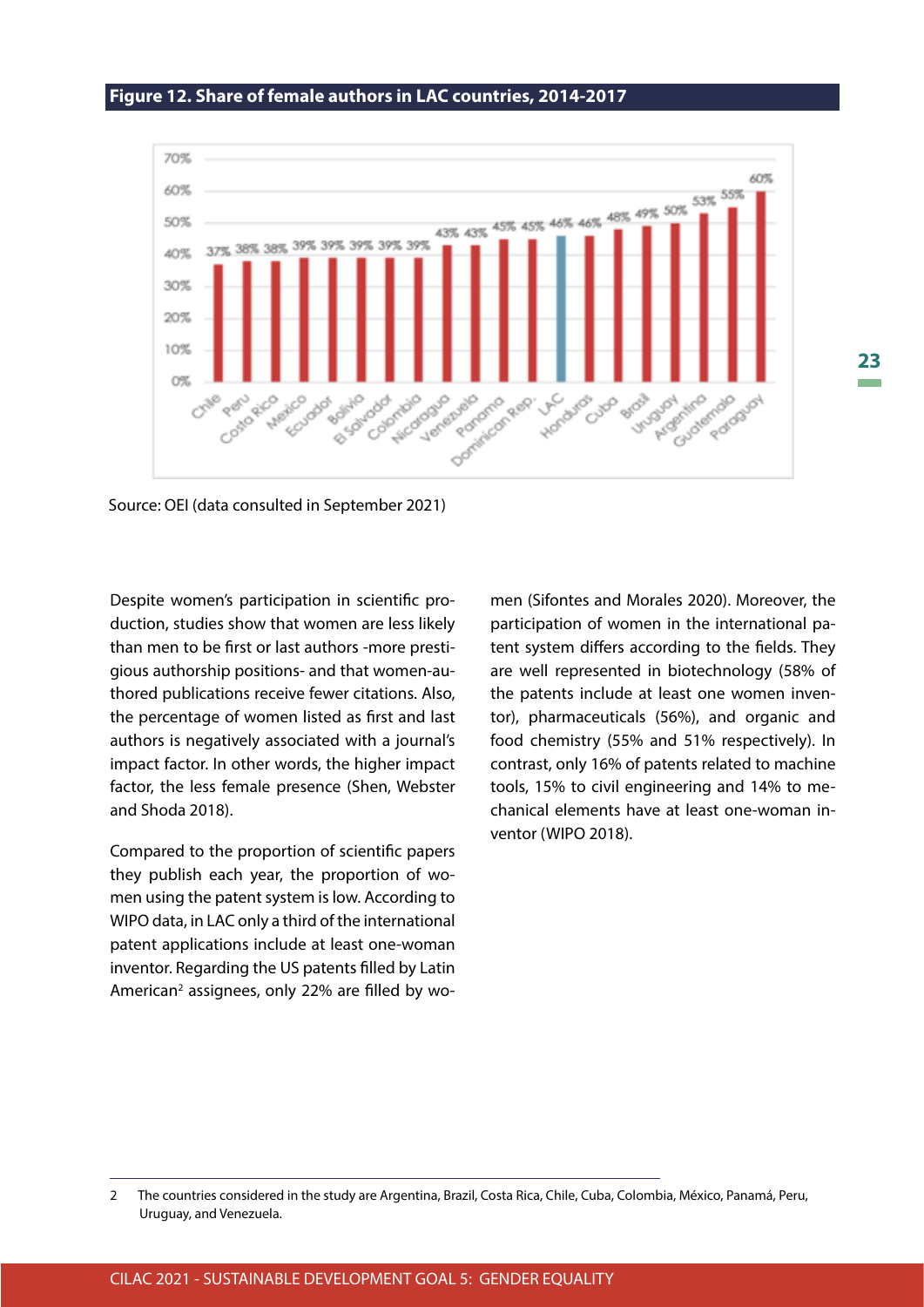#### **BOX 3 : Availability of statistical information**

Over the last 10 years, the collection of sex-disaggregated data has increased in Latin America, both in the area of science and technology and in higher education. Among the most visible examples is the work of the Ibero-American Network of Science and Technology Indicators (RICYT) and the Ibero-American Network of Higher Education Indicators (INDICES). They have been working together with the national bodies responsible for statistical production across the region to produce comparable indicators (RICYT 2021) (Red Indices 2021).

But up-to-date data on higher education and research and development (R&D) activities in the region is needed to analyse the current situation and trends in the gender gap in STEM. Moreover, as the results of the UNESCO SAGA Project have recently highlighted, there is a significant lack of sex-disaggregated data on gender equality in STEM, which hampers sound mapping of the needs and the development of better oriented initiatives and evidence-based policies.

This is not always an easy task, given that some countries still have an information bias that makes it difficult to fully comprehend the situation of women and to design specific policies founded in evidence. While most countries have the basic indicators (i.e number of R&D personnel and institutional sector by sex) the availability decreases as the level of detail and complexity of the data increases. This is particularly critical when looking at the specific fields that make up STEM.

The following table shows the percentage of Latin American countries reporting the five main gender indicators to RICYT over the last ten years, expressed in both individual's headcount (HC) and full-time equivalents (FTE) . The data is available at www.ricyt.org".

| Regional coverage of science and gender indicators, 2021 |      |            |  |  |
|----------------------------------------------------------|------|------------|--|--|
|                                                          | НC   | FTF        |  |  |
| <b>Female Staff</b>                                      | 100% | 71%        |  |  |
| Researchers by employment sector                         | 88%  | 65%        |  |  |
| Researchers by scientific discipline                     | 65%  | 47%        |  |  |
| <b>Researchers by training level</b>                     | 65%  | 53%        |  |  |
| Researchers by age group                                 | 35%  | <b>24%</b> |  |  |

*Source: own computations based on RICYT data*

## 3. BARRIERS TO THE PARTICIPATION OF WOMEN IN STEM

#### **3.1 Stereotypes**

Gender stereotypes are among the factors that explain the gender segregation affecting women's integration into STEM studies and the negative incidence in retention and career advancement. Stereotypes take place at different instances of life cycle: childhood and the interplay with family and school socialization; youth vocational elections for university studies; and critical stages in decision-making process at scientific workplace. Even though those stereotypes appear to be less persistent among new generations, women remain affected by them (A. Bello 2020).

Families, communities, and educational institutions – the main brokering agents of broad cultural patterns – influence from very early stages study preferences and scientific and technological vocations. During primary socialisation children internalise gender representations and norms that build their first perceptions about feminine and masculine roles in the world. Because girls are less encouraged to perform in STEM-related subjects, gender bias appear already in early childhood (UNESCO 2018) and tend to discourage girls to specialise in STEM.

At primary and secondary school stage, teachers and institutions might keep reinforcing (consciously or not) that bias by assuming that some disciplines are more appropriate for girls and others for boys, and by applying gender-blind pedagogies which end up reproducing stereotypical behaviours and impacts. Girls and young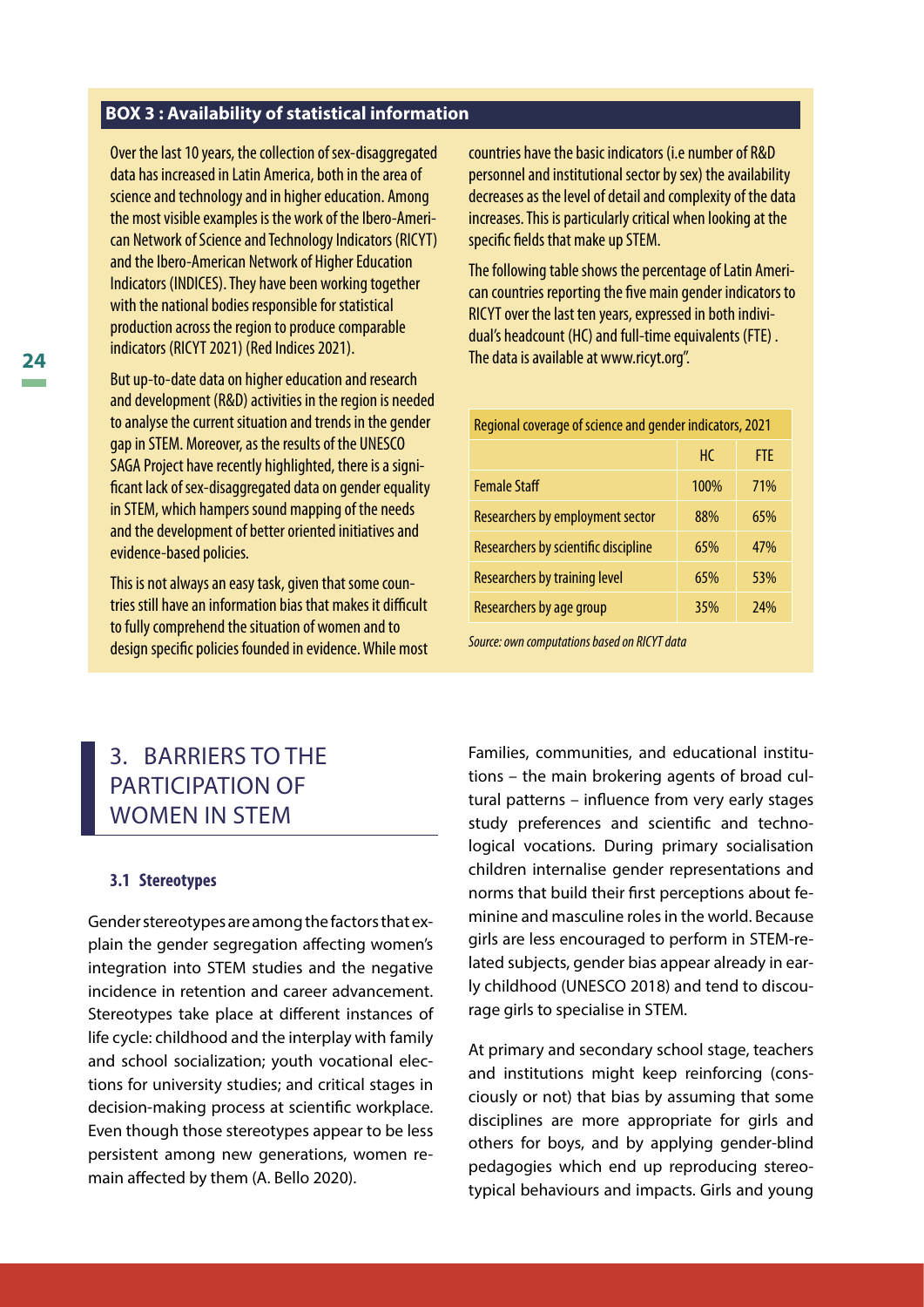women are seen as *"best prepared for caregiving and household tasks"* rather than for STEM fields.

Discipline choices are gendered in different ways by girls', boys' and non-binary people's preferences. Less attention of boys in so considered "feminine" studies is also a matter of gender stereotyping. And individual's intersectionality also contributes to educational choices. For this reason, actions intended to build equity should be oriented to all groups.

These types of horizontal gender segregation in education are widely acknowledged as one of the roots of gender segregation in science.

#### **3.2 Obstacles to professional advancement**

Career progression within STEM is a hard task and requires time and resource, for any person working in science. As part of the professional process, one is expected to get PhD credentials and recognised post-doc experience, to produce a significative amount of quality papers, to obtain fellowships abroad and other critical achievements required to be hired as researcher in a scientific institution and, eventually, to be promoted (European Commission 2012). Professional requirements imply almost exclusive dedication, high levels of geographical mobility and available time.

For women, once they obtain their first academic position, different types of obstacles affect specifically their advancement in the scientific profession. First, there are strong social expectations about the right moment to establish a family that influence decision-making, besides the biological clock determinants: at the so called "rush hour", women face biological childbearing decisions. The family-or-science dilemma discourages young women to get into scientific careers and produces early system dropouts acting as a filter. This problem is reinforced as there is not enough institutional support to assist women in the face of these challenges.

On the other hand, the definition of good science and best professional performance is associated with a complex set of factors, closely related, yet differentiated among disciplines, and of course linked with other broad problems related to science as a job in different contexts. The standards of scientific excellence that are translated into evaluation criteria can define scientific trajectories and impact strongly on promotion opportunities. Besides those universal rules that govern professional advancement, other factors are involved in the exercise of scientific profession. Some of them affect women and men equally, but others are highly gendered, often because a gender-blind approach is taken to their design.

For example, literature reviews show, as evidence of prevailing cultural stereotypes, that the quality of men's work is unconsciously better evaluated than women's work when reviewers are aware of the gender of the person to be evaluated, but not when the gender is unknown (European Commission, 2012).

Due to what is known as "peripheral science" (Diaz y Vessuri 1983) scientific excellence can be expressed in Latin America in other forms than global standards usually applied to STEM research evaluation. Many research topics, socially relevant to local needs, may not be considered issues of relevance according to global scientometrics trends. This is also the case for technical tasks, often related to applied science, that are linked to external demands or extension activities. Because of gender discrimination practices, women are more likely to oversee these kinds of tasks in the research workplace and/or attending to issues of local relevance in research projects. These complex factors might of course affect men and women working in different countries. In the end they are part of a stratification process strongly related to the sexual division of labour which reinforce gender bias to a differentiated degree.

These examples are part of the multiple barriers that affect women's advancement in scientific careers, widely described in the gender literature by metaphors like the '*leaky pipeline*', '*Sticky Floor*' and '*Glass Ceiling*'. These barriers hold back woman researchers, keeping them in lower posi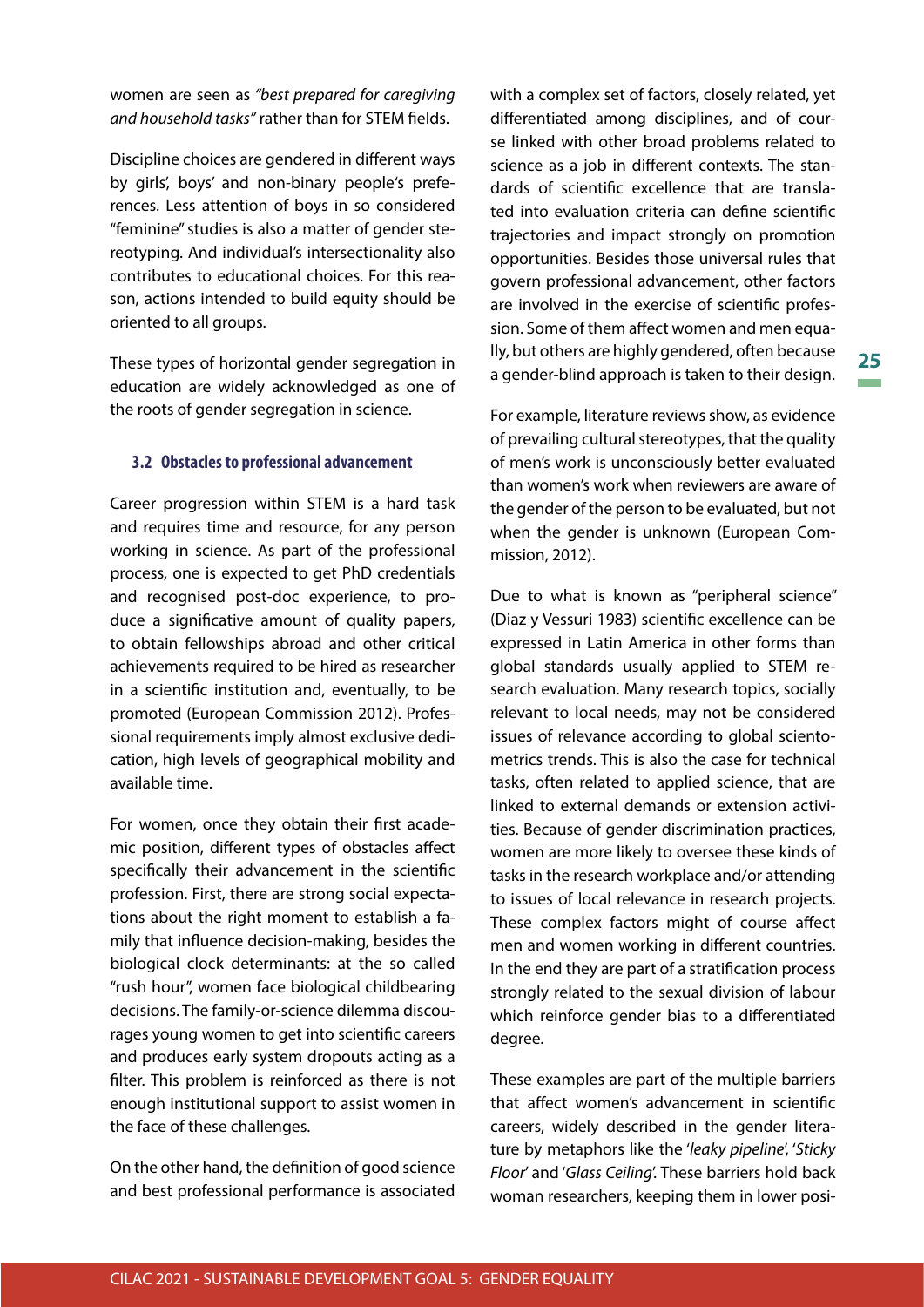tions, even in the cases of similar credentials, abilities, and scientific productivity (Fox Keller 1995) (Etzkowitz, Kemelgor y Uzzi 2000).

#### **3.3 Caregiving and household responsibilities**

Despite some improvements in the division of household labour, women still shoulder the main responsibility for caregiving and domestic duties. Not only does this speak to prevailing gender stereotypes, but more importantly the lack of organisational and structural facilities within HE institutions to deal with parental tasks (nursery and breastfeeding facilities, kindergarten, maternity/paternity leave regulations, etc.). As a result, there are significant barriers for women with care responsibilities to effectively pursue their careers.

Cultural contexts, economic constraints, socio-institutional agreements for the participation of woman with children in the workforce -including family moral and physical support - will vary across countries and regions but always are strong factors which determine the continuity and advance of woman in scientific careers.

Gender differences present in "*academic habitus*" (Bourdieu 1990) acquire the form of norms, visions and perceptions directed to organise priorities and decisions related to that dilemma. These are often understood and normalized as "lifestyle values" that bring women to family priorities in career decisions, to occupational sacrifices, or work flexibility, especially when they have children. But men's' preferences, as recent evidence have showed (UNESCO 2018) do not change significantly with or without children.

Several pieces of evidence show that marriage and children do not appear to have a significant influence on women's scientific productivity and academic performance (Krapf et al., 2014). In the case of motherhood, there is evidence showing no significant influence on overall women's scientific productivity. In 10.000 responses to an economy researchers survey, no evidence of low research productivity was associated with motherhood (Matthias Krapf 2014) . But this overall trend changes in specific family contexts, like unmarried woman, maternity before 30 years old or having more than one child. Under these circumstances, when work-family balance became more uncertain and complex, a detrimental effect on research productivity could be observed.

In a recent study in Argentina, several female scientists were interviewed to get testimonies about caregiving duties related to childbearing and career advancement. (Lotitto y Szenkman 2020). Most of them indicated that in the early stages of their academic career - with more professional competition and less possibilities to delegate work- motherhood generated a disadvantage in comparison their male colleagues: access to publications, scholarship or participation in research projects became more difficult.

Moreover, having the primary responsibility for caregiving and household tasks makes it more challenging for woman to attend informal or formal meetings out of the academic schedule. Those meetings are usually the opportunity for academic political negotiations, exchange of information and other critical issues to gain power inside the scientific profession. To sum up, all these constraints build institutional barriers in part formal, in part informal, that affect the gender gap

#### **3.4 Sexual harassment and other gender-based violence (GBV)**

Efforts at 'gender mainstreaming' can be undermined by sexist practices such as sexual harassment (Morley 2010). Sexual harassment and other forms of GBV impact significantly on women in HE and on the choices they make about the work they do, an issue that all research funders should be accounting for. The risks involved in undertaking fieldwork shouldn't be undermined, and all institutions need to do a lot more on safeguarding their students.

LAC region has the largest number of feminicides worldwide and the second highest rate of teen pregnancies in the world. It has been reported ( Maldonado-Maldonado y Acosta 2018) that women living in Brazil and Mexico are strongly affec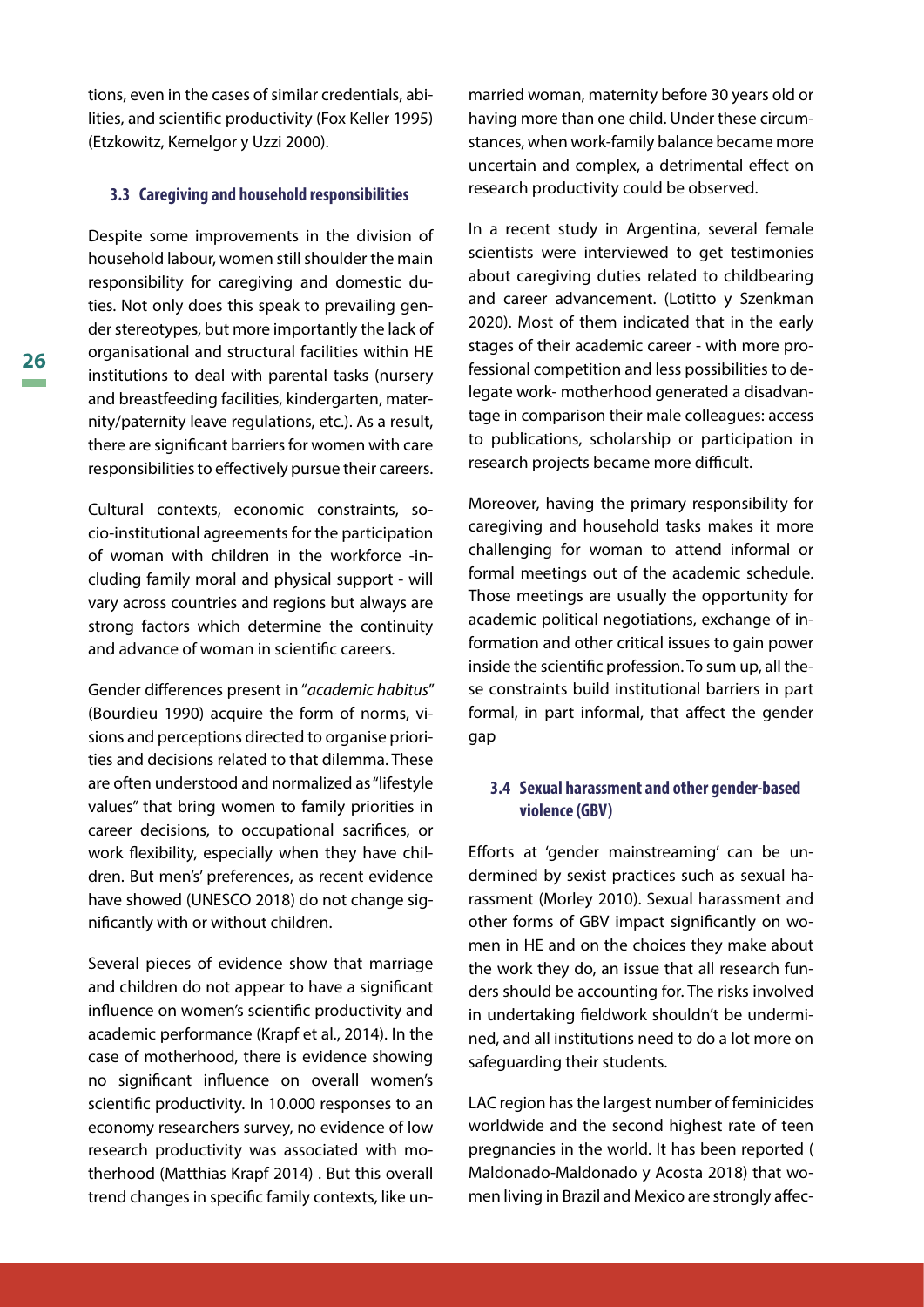ted by the culture of "machismo", experiencing physical and psychological violence, discrimination, lack of equal opportunities and limited recognition for their work, abilities, and capacities. While access to HE for women is not a significant issue, there are several primary areas of concern: disparities between men and women in promotion and leadership; and sexual harassment of female students and female faculty.

#### **3.5 Obstacles in professional leadership and decision-making roles**

Women are under-represented in professional leadership and decision-making roles: in governing and evaluating bodies, as gatekeepers (members of leader councils and scientific organs) in upper academic positions; generally, in power spaces. As the social imagery of science and scientists seems to be male, power is also seen as a male competence. The naturalization of these biases works to the detriment of women, non-traditional men, and gender diversities in research decision-making spaces (European Commission 2008).

Section 2 clearly shows the gender pattern throughout career advancement: women's participation in science begins high at first but decreases as positions increase in seniority. Around the world, a lot of evidence has been collected to make visible the lack of presence of women in senior roles.

A range of dimensions, widely covered by literature, explain the critical and complex challenges that women must face to access a leadership role at science. Alongside the institutional barriers and caring responsibilities highlighted above, formal, and informal gender practices play an important place.

A lack of institutional transparency and accountability affects evaluation procedures applied to funding and promotion for example. These practices facilitate gender discrimination hidden inside the way peers, academic heads and other gatekeepers apply standards of excellence. For example, women candidates are evaluated less competent than men for top positions both by female and male peers (European Commission 2008).

Moreover, in evaluation process where publications outputs are key criteria, there are certain aspects which reinforce gender inequality, such as it being more common for the first author position to be male. Social capital resources as mentioned above, play a specific role in gender discrimination: as part of the "boys clubs" or other similar gendered networks, male candidates acquire additional advantage to be promoted to senior positions (Liza Howe-Walsh y Turnbull 2016).

In other professional places, female leadership is also affected by the conjunction of those factors and results in fewer women having the experience to lead STEM organisations. This has been shown in the case of the academies of science around the world, where less than 10% of their members are women (UNESCO 2018).

## 4. MAIN ACTORS AND INITIATIVES IN LAC

Over the last decade, different actors in the region, ranging from Governmental institutions, universities and research centres to civil society and international agencies, as well as private companies have launched different types of initiatives aimed at reducing the gender gap in STEM. Some actors within this complex ecosystem have also started acting together to increase the inter-institutional linkages and coordinated efforts needed to address a topic that requires a holistic approach. In addition, programs launched at a global level by international organisations often have had a presence in many LAC countries.

Across LAC, actions initially targeted the retention of women in STEM studies and jobs. Recently, efforts have been directed also at raising the visibility of women's scientific achievements and connecting them through regional and national networks (UN Women 2020). In recent years,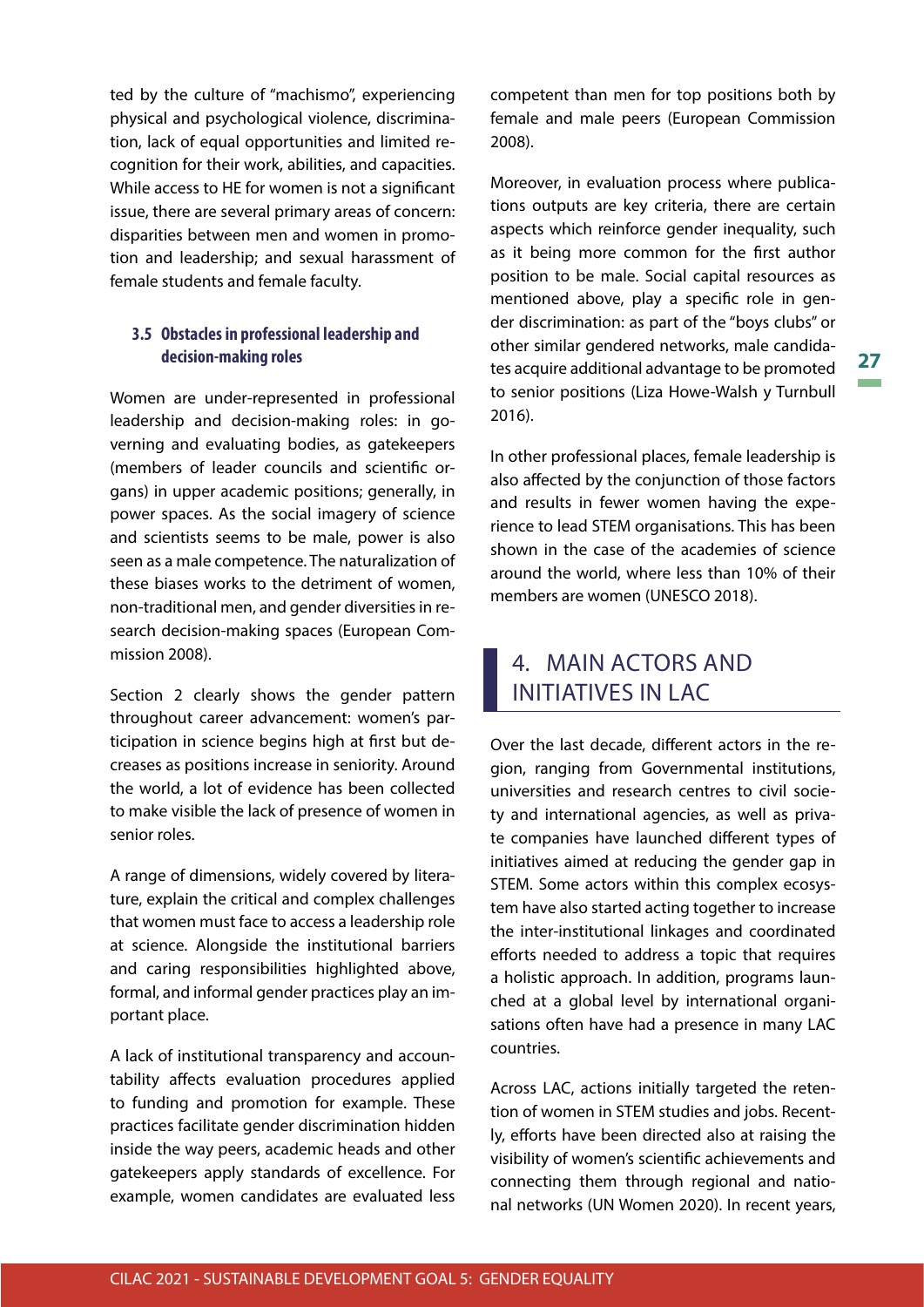countries are also setting up specific inter-institutional committees to work on gender equality in STEM. Although not yet numerous, interesting efforts have been made by NGOs, governments, and international organisations to address the specific challenges faced by indigenous and rural women in scientific education.

The following sections present some of the main institutional actors in the LAC countries.

#### **4.1 Government**

An increasing number of governments in the region are recognizing the need for mainstreaming gender equality and reducing the gender gap in STEM as a crucial element for strengthening the national R&I ecosystem and for the benefit of society as a whole.

As a first outcome, the inclusion of **gender perspective in overall public administration** is now well established in several countries, through the design of policy tools such as national equality plans, ministries for women and observatories against gender violence. These types of actions may have sub-national and local expressions through specific secretariats with local agendas. In some cases, in the frame of these actions, specific actions for equity in STEM have been introduced. For example: the *Secretaria Especial de Políticas para mulheres* (SPM-PR) at the Brazilian President's office has launched a call for initiatives titled "Girls and Young Women Doing Exact Sciences, Engineering, and Computing".

Recently, the number of specific policies, programmes, and legal instruments directed to address gender equality in STI has been growing. Some countries have included references to the topic in their national STI plans and policies. Others have taken a step further with the setting up of specific **policy on gender equality** in STI. For instance:

- **•** *Política Institucional Equidad de Género en Ciencia y Tecnología 2017-2025* (Chile);
- **•** *Política Nacional para la igualdad entre mujeres y hombres en la formación, el*

*empleo y el disfrute de los productos de la Ciencia, Tecnología, las Telecomunicaciones y la Innovación 2018-2027* (Costa Rica),

**•** *Programa Nacional para la Equidad de Género en la Ciencia, la Tecnología y la Innovación* (Argentina).

The creation of **governmental offices and committees** at high administration level has been other way to elaborate specific recommendations for gender equity in STI. For example: the *Consejo Asesor Presidencial de Mujeres Empresarias* at *VicePresidencia - Consejería para la Equidad de la Mujer* (Colombia) , and the *Comité Pro Mujer* at *Consejo Nacional de Ciencia y Tecnología* (Peru).

Specific programmes with focus on **STEM education** enable the creation of more acute equity actions directed to reinforced girls' interest in science studies and technology activities. For instance:

- **•** *Coalición STEM* at *Secretaría de Educación Superior, Ciencia, Tecnología e Innovación* (Ecuador),
- **•** *Niñas STEM PUEDEN* at *Secretaría de Educación Pública* (México),
- **•** *"Hackers Girls Colombia"* at the *Ministerio de Tecnologías de Informacion y Comunicacion* (Colombia),
- **•** *E-chicas* and *Supermáticas* clubs at the Ministry of Education (República Dominicana).

Many countries have launched **actions to support female participations in STEM** careers and entrepreneurship such awards , scholarships and networks For example:

- **•** *Premio Mujeres Científicas de Nicaragua* (at *Consejo de Ciencia y Tecnología*) (Nicaragua),
- **•** *Becas del Gobierno Mexicano para madres* (at *Consejo Nacional de Ciencia y Tecnología*) (Mexico),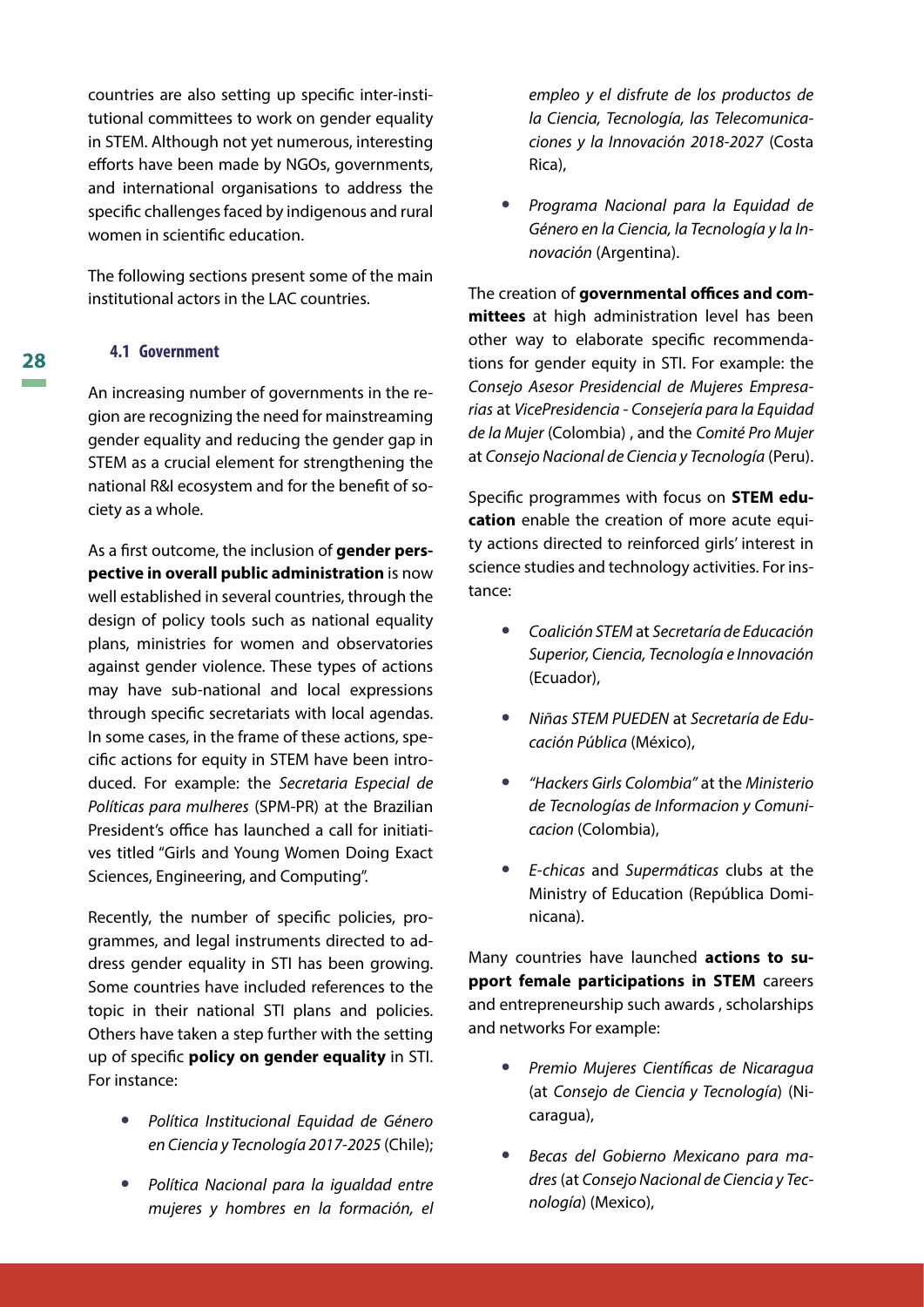Finally, the production of general STI and gender statistics are a starting point for evidence-informed policies. Hence, most of LAC countries have started including sex-disaggregated data in at least some of their STI indicators.

#### **4.2 Higher education institutions**

Universities are playing a pivotal role in reducing the gender inequality in STEM at all levels. They are not only putting in place institutional policies and strategies to promote the participation of women in STEM field (García-Peñalvo, Bello and Domínguez 2019) but they are also implementing strategies, policies and mechanisms to attract young women to STEM careers, as well as to retain and promote them in scientific careers.

Universities in the region are putting in place policies and plans for the institutionalisation and mainstreaming of the gender equality approach that are addressing gender equality at different levels.

Some examples are the *Universidad de la República del Uruguay*, which has an Open Commission on Gender Equality (that began operating in 2012), or the *Instituto Tecnológico de Costa Rica*that has an Office of Gender Equality (since 2013) to promote equal opportunities by improving women's access to education and work in the fields of science and technology.

Efforts have also been made by universities to attract women to STEM through campaigns and strong outreach programmes, open days and career talks in schools, among other activities. For instance, the *Universidad Nacional del Litoral* in Argentina via the Women Scientists of the Past, Present and Future, an initiative focused on changing stereotypes towards women in STEM and attracting more women (sensitising primary and secondary school students to gender and science).

Measures have also been taken to prevent gender bias in student admissions, via gender training for admissions counsellors or gender-balanced selection committees.

Quotas and other measures to influence gender balance have also been introduced. An example is the Faculty of Physical and Mathematical Sciences of the University of Chile, with the *Programa de Ingreso Prioritario de Equidad de Género* (PEG), which offers 70 special vacancies for women on the waiting list (i.e. under the last applicant selected in the regular admission process established by the Council of Rectors of Chilean Universities).

Parental leave, extension of the duration of scholarships for paternity leave, maternity and child care allowances have also been set up by different universities (especially in Argentina, Brazil and Chile).

Furthermore, several networks and spaces for dialogue have been set up within universities, which also collaborate with other social actors, such as schools or non-university faculty among others.

#### **4.3 International organizations**

International organisations have participated extensively in bringing the subject to the regional and national agendas.

Among United Nations Agencies, UNESCO has both supported and initiated a range of programmes, from larger scale regional networks to specific regional initiatives and local activities on gender equality in STEM. The *For Women in Science Fellowships Programme* was launched in cooperation with L'Oréal for the recognition of female researchers and their contributions to global challenges. The *STEM and Gender Advancement* (SAGA) project, in cooperation with the Swedish International Development Cooperation Agency, provides tools for governments and policymakers to reduce the existing gender gap in STEM fields. In the same context, *GenderInSite,* in cooperation with the Organisation for Women in Science for the Developing World OWSD, has used a gender lens to look at the consequences of policies and programs in the STEM fields, ai-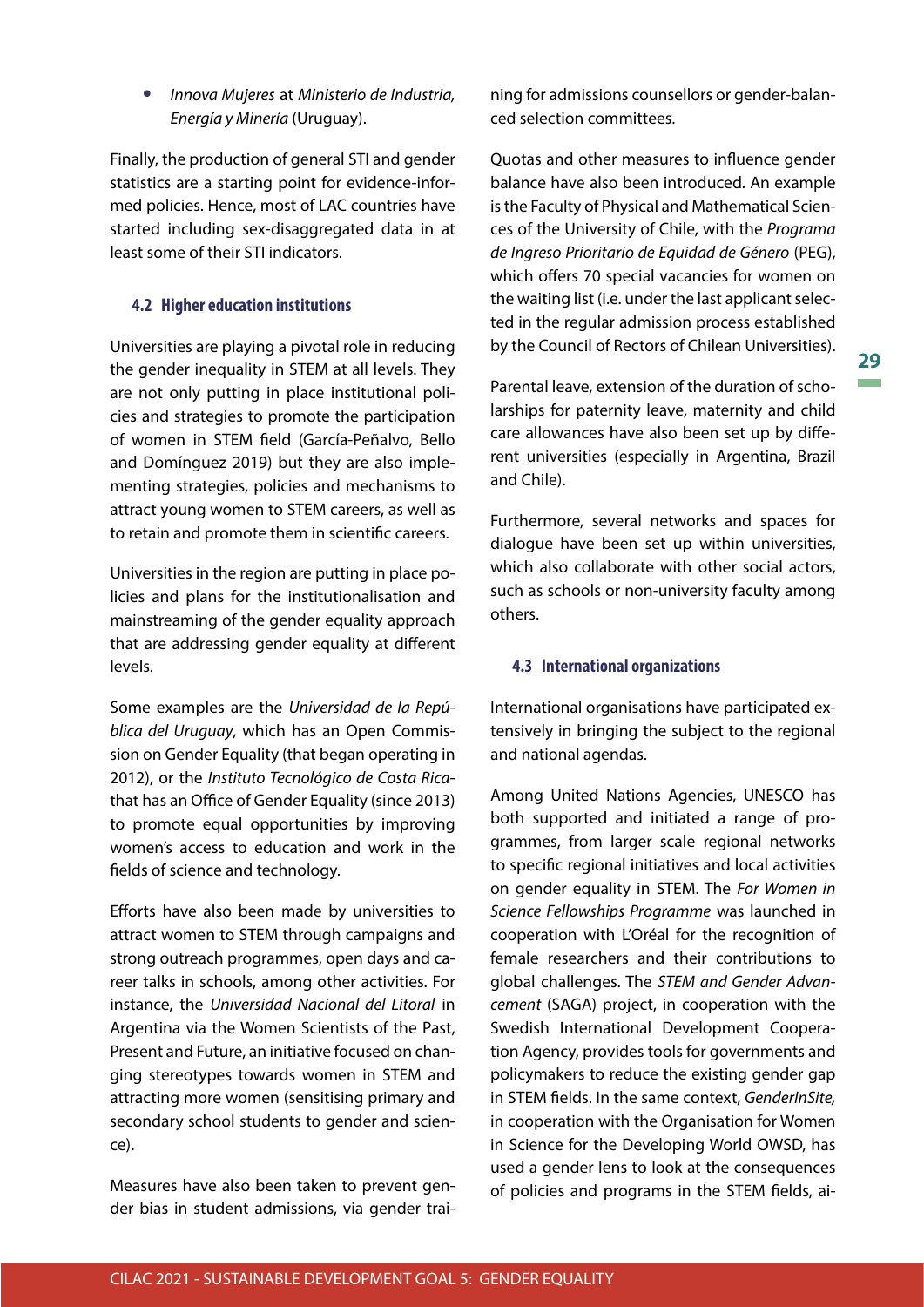ming at revealing the gaps in the equal participation of women and men. OWSD is a global actor and provides fellowships and award programs to promote career women scientist in the developing world.

UN Women launched in 2016 the *Equals Global Partnership* with the International Telecommunication Union (ITU), the International Trade Centre, GSMA (Groupe Special Mobile Association) and the United Nations University. Their work has been ground-breaking in raising awareness about digital gender equality. *Tech4Girls initiative*, implemented in Argentina and Brazil, aims at boosting girls' confidence in STEM by developing tech and computing skills of girls. In association with Costa Rica NGO Cooperativa Sulá Batsú has implemented TIC-as *La Ciencia nos Necesita*. The program focuses on rural women and the development of their technological skills.

Among international funding institutions, the Inter-American Development Bank (IADB) has financed different projects such as *STEM - WISE Latin America* and has also carried out different studies on the topic. The World Bank is also another active actor in the region (see Box 4).

The European Union has supported several initiatives in the region, for instance through the *Erasmus+ Program* and EU Horizon 2020. Two examples are the W-STEM initiative with 9 universities in LAC, engaged in improving strategies and mechanisms of attraction, access and guidance of Women in Latin-American STEM Higher Education program (Chile, Colombia, Ecuador, Costa Rica and Mexico), and the *ACTonGender* project, which works directly with academic and scientific institutions that seek to include more gender equality into their education plans.

#### **Box 4. Encouraging Women's and Girl's Participation in STEM in Lower and Middle Income Countries - the World Bank**

Beyond the wage gap that comes with women being underrepresented in STEM, low female representation in these fields is a missed opportunity for economies. Getting more women and girls into STEM would expand and make better use of the available talent pool. At the firm level, it can improve productivity, creativity, and profits (see (Hammond, et al. 2020) for a detailed review of the literature). With so much at stake, it is important to encourage women's and girls' participation in STEM through a holistic approach. The World Bank has been working with different countries in Latin America and the Caribbean to explore policies and tailor them to national goals and priorities. Below some examples of specific initiatives undertaken in the region.

#### **Diagnosing and tackling gender bias within the classroom.**

Building on a robust evidence base, the World Bank developed Teach, a free classroom observation tool that aims to support analysis of the quality of teacher practices that help develop the socioemotional and cognitive skills of students (Molina, et al. 2018). One of the four components of the tool measures whether the teacher creates a culture that is conducive to learning by treating students with respect, responding to their needs, and challenging stereotypes. It measures the extent to which the teacher does not exhibit gender bias and does challenge gender

stereotypes in the classroom. Measuring teaching practices is a first step toward improving teaching practices. To address findings in the Teach assessment, the World Bank developed Coach, a new program to foster good teaching practices. The plans include addressing and challenging gender stereotypes and biases in the classroom in training materials for teachers. Teach and Coach have been successfully implemented in countries in the LAC Region, including Brazil, Colombia, Ecuador, Guyana, and Uruguay.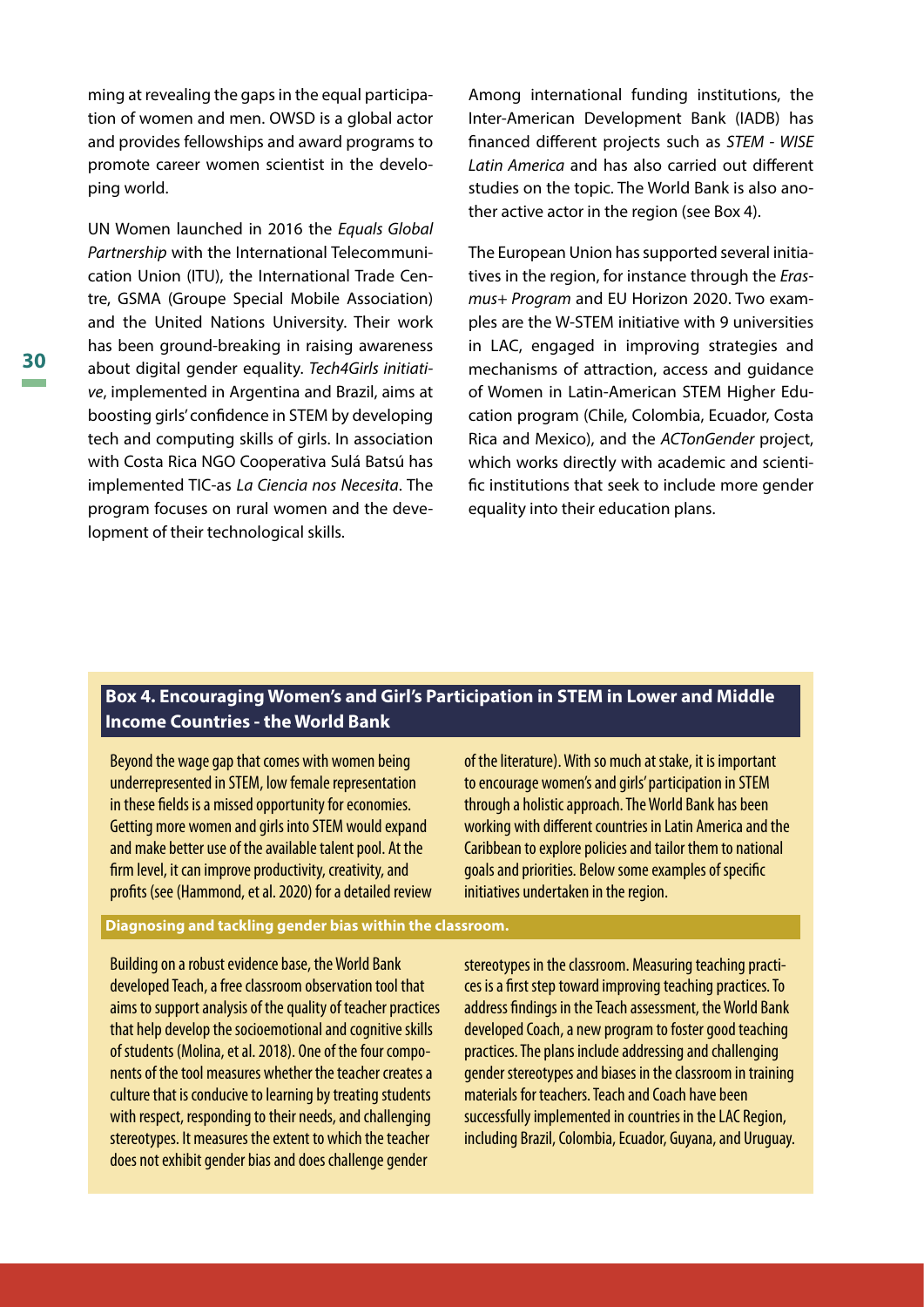#### **Preventing and responding to gender-based violence (GBV) in STEM fields.**

A multitude of factors prevent women and girls to enter and remain in STEM fields of education and work, including disproportionate childcare responsibilities in the home, mobility restrictions, and different forms of GBV. The World Bank is committed to invest in preventing and addressing GBV as part of its Safe and Inclusive Schools Initiative, which aims to ensure all girls and boys have healthy environments and feel safe to learn. Addressing discrimination and violence in school and on the way to school in contexts of high prevalence of violence against children lessens one of the main barriers to education and learning. By 2023 its target is to have from 12 to 36 projects with specific

interventions to prevent school violence. Currently, a project in the Dominican Republic includes teacher training on school violence prevention.<sup>1</sup> At the higher education level, operations are taking key steps to prevent, report, and respond to sexual harassment and abuse (Rubiano-Matulevich 2019). These include: (i) developing a strong anti-sexual harassment policy (and code of conduct); (ii) establishing a fair, accessible, and transparent complaints mechanism that ensures confidentiality and security while reporting an incident; and (iii) educating and raising awareness among students and staff at all levels on how to recognise, prevent, and respond to sexual harassment.

#### **Allocating resources to provide financial incentives for bringing more women into STEM operations.**

This is particularly critical given that higher parental educational attainment and higher household income are often associated with the level of children's engagement and performance in science (Betancur, Votruba-Drzal and Schunn 2018). In Peru, the Strengthening the Science, Technology, and Innovation System project aims to contribute to gender equality by increasing the participation of women in Peru's Science, Technology, and Innovation (STI) system. In particular, the operation provides specific incentives to female researchers encouraging and increasing their participation by: (i) assigning an additional weight on candidacies by female researchers (that is inversely proportional to the number of women researchers in the field) in the selection process for the doctoral scholarships and (ii) financing entrepreneurship grant windows that will prioritise proposals led by women. In St. Lucia, where there is evidence

of a low representation of females employed in technical positions in the energy sector, the World Bank is supporting government's efforts to provide educational, training, and employment opportunities for women through the Renewable Energy Sector Development Project. Activities include: (i) offering a new annual scholarship program dedicated to women to pursue electrical or mechanical engineering degrees; (ii) offering extended 3 to 9-month apprenticeships for women enrolled in the electrical and mechanical engineering programs; (iii) conducting outreach programs at the secondary school level to inform soon-to-be graduates of the educational and employment opportunities in the engineering and energy sectors; and, (iv) hosting annual job fairs to support its graduates to find gainful employment in the energy sector.

1 https://blogs.worldbank.org/voices/taking-fight-against-gender-based-violence-schools https://www.worldbank.org/en/topic/education/brief/safe-and-inclusive-schools-initiative-ensuring-healthy-environments-for-all-boys-and-girls-to-learn

#### **4.4 Private Sector**

The private sector has emerged as a new and significant actor launching both smaller and larger initiatives targeting the various stages of the life cycles at both regional and national level.

Some examples in the region, include:

- **•** STEM program provided by *Mastercard* targets girls at a young age, teaching them about the company's technology.
- **•** Women TechMakers by *Google* provides visibility and motivates women interested in technology through various events.
- **•** Companies are well equipped and experienced in developing young girls' leadership skills, such as through *Oracle's Woman Leadership Initiative* in Colombia, providing motivational talks.

**31**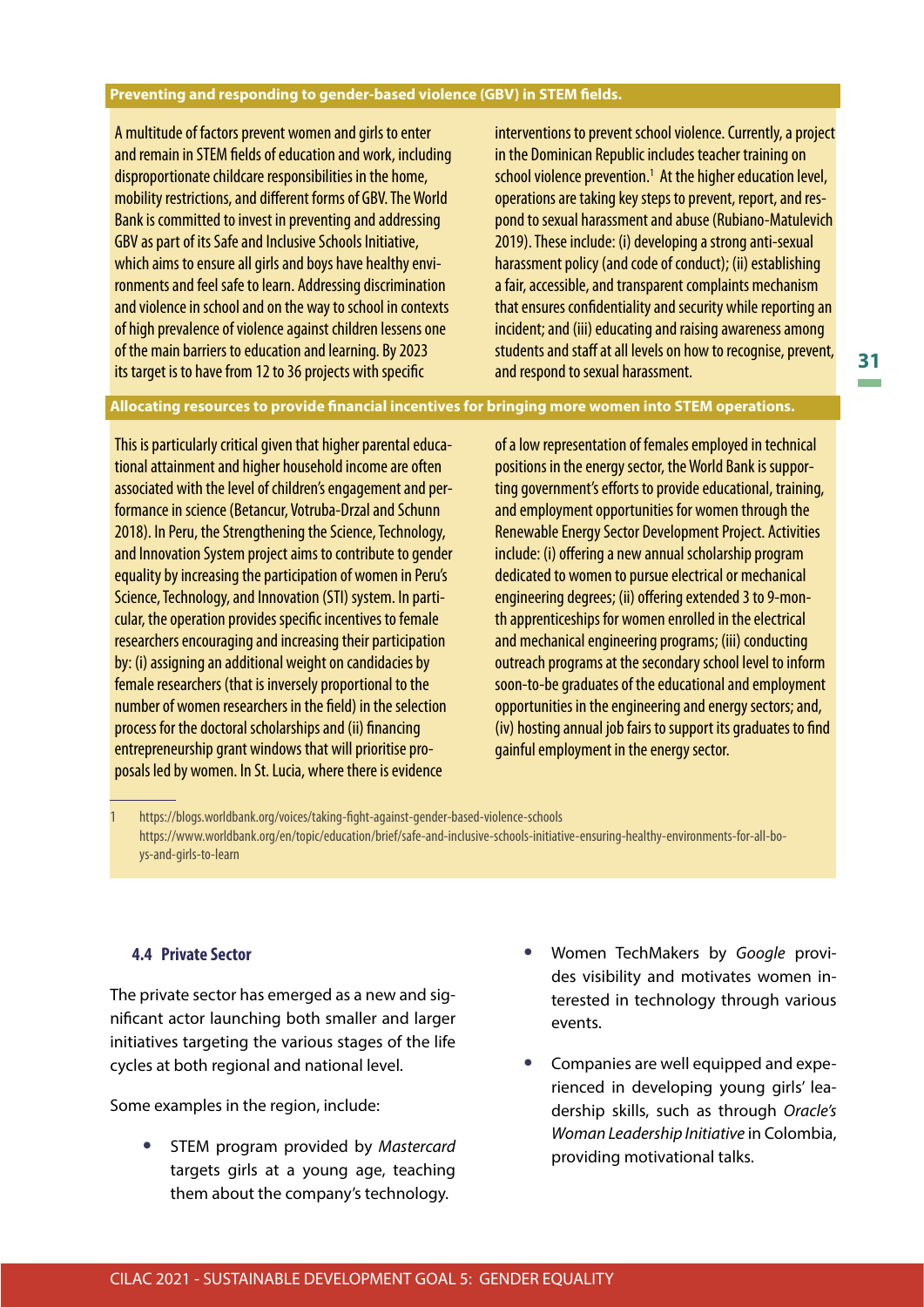- **•** *Intel* gives vocational training and connects students in their last year of studies with Intel engineers. Thus, the private sector offers new opportunities for further collaboration and innovative projects.
- **•** *Coderise* implemented by the Coderise Foundation in cooperation with Holberton School, targets especially underprivileged youth in Colombia and the Dominican Republic through software programming education and digital skills. Their program Code your Future in Colombia also gives opportunities to refugees and disadvantaged youth who want to become software developers. The organisation also offers English speaking skills boot camp for young people who want to work abroad.

#### **4.5 National and international cooperation agencies and embassies and civil society organisations**

Different civil society organisations in the region working towards promoting women in STEM focus on different aspects of the development of women as scientists, from attraction to retention and advancement. Among others:

- » *Women Who Code* is an organisation working globally to enhance the role of women in roles as technical leaders, executives, founders, board members, and software engineers.
- » *TECHnovation Girls* is a program exclusively for young women to inspire the pursuit of STEM. It runs the largest global technology and entrepreneurship competition for junior high and high school aged girls (10-18 years of age).

Cooperation agencies in several countries have also made contributions, in partnership with local public or private organisations, towards addressing the gender gap in STEM. Some examples include:

- **•** *Swedish International Development Cooperation Agency (Sida)* works in cooperation with international organisations like OWSD and UNESCO on gender and STEM issues.
- **•** *The International Development Research Centre (IDRC)* from Canada has a strong intervention in gender-focused research support in the region. It has launched the *Postdoctoral Stays Program for Indigenous Mexican Women in STEM* in cooperation with the Mexican governmental agency *CONACyT* and the *Centre for Research and Higher Education in Social Anthropology (CIESAS).*
- **•** The *Organización de Estados Iberoamericanos* (OEI), as the main regional multilateral cooperation agency, supports different national projects to implement gender equity plans in gender, science and education. OEI also supports the bi annual Iberoamerican Gender, Science and Technology Congress, an initiative from a regional network of gender S&T academics.
- **•** Several embassies and foreign governments representations in LAC have support initiatives, for instance, in Peru, the British Embassy has supported the program *STEM es para Chicas* aimed at primary and secondary school level and the US Embassy has supported the program *Stem para todas* aimed at secondary students. In Mexico the US Embassy has also contributed to the program *Mujeres en STEAM* in Yucatan.

#### **4.6 Overview of actions in LAC**

There are significant divergences among countries in terms of the presence of those actions and their efficacy. Gender mainstreaming in STEM is strongly related to the overall linkage of factors such as the maturity of the STI system in a country, the size of its S&T workforce, its history,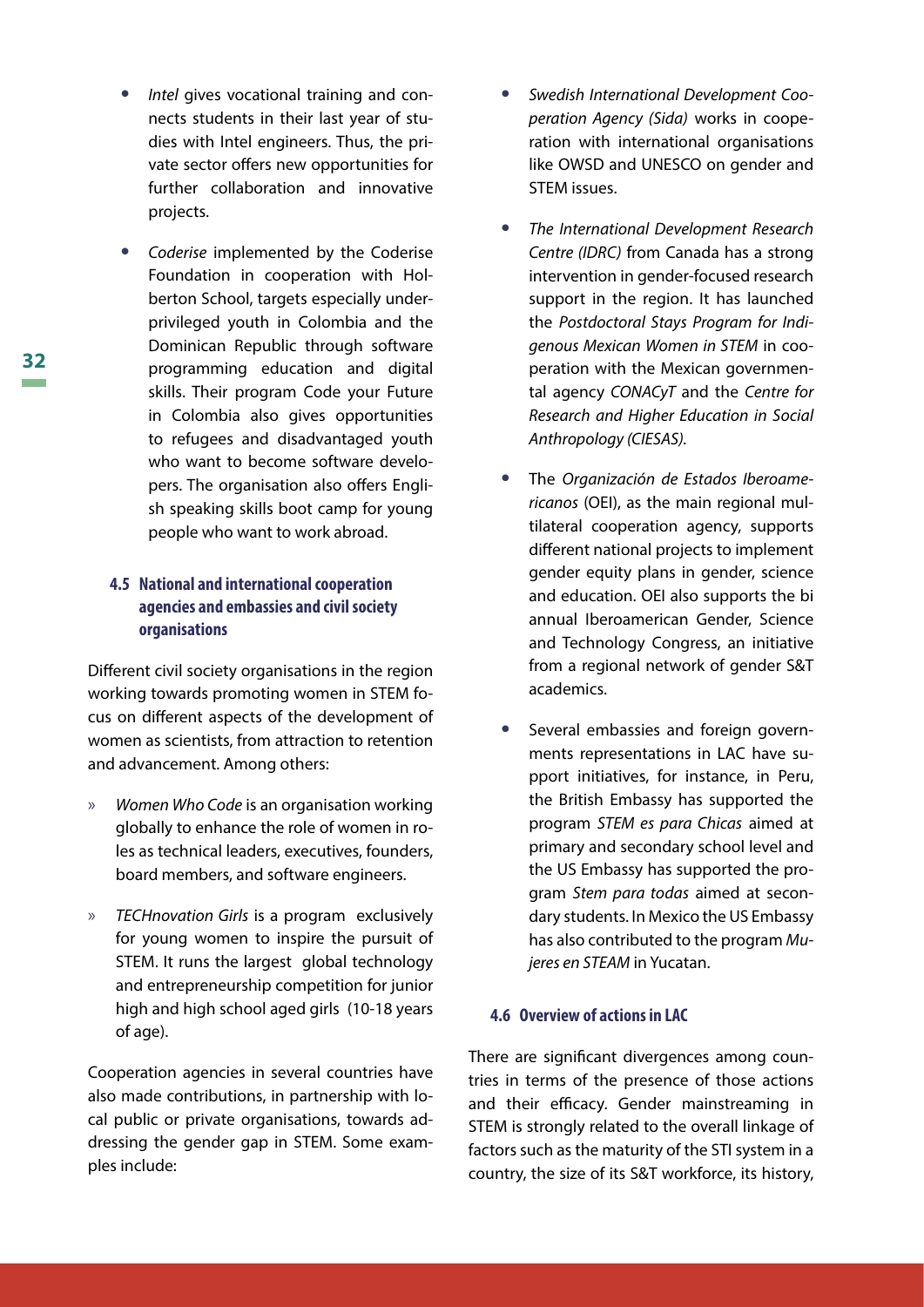#### **Box 5. Women in Science Programme in the Americas -the British Council**

The British Council Women in Science Programme in the Americas aims to promote a more diverse and gender-representative science by: increasing the presence of girls in STEM; supporting STEM scientists with training; strengthening networks of researchers in collaboration with the UK; and developing policies to promote increased access and influence of Women in Science.

Despite an increased presence among researchers in the region, we recognise that women still face many challenges when pursuing a career in STEM, and that these are complex and varied, and consequently are not easy to address.

To tackle these challenges, we have adopted a life cycle approach, with initiatives aimed at young girls, right through to experienced researchers. We approach our work with an intersectional lens, recognising the diversity within gender identities and backgrounds.

Our impact is defined across four dimensions:

1. Inspiration: childhood, training, and early-stage career decisions

- 2. Recognition: support for career development and formal and informal credentials, as well as academic outputs
- 3. Influence: increased representation of women at all levels in higher education and Research/ policy settings, and representation to support inspiration
- 4. Institutional development: supportive working cultures and improved settings and outcomes for women in science.

Across Latin America and the Caribbean, we have collaborated with partners such as UNESCO, King's College London and the Museu do Amanhã (Museum of Tomorrow) and to implement projects spanning the life cycle: from delivering teacher training for gender sensitive or transformative pedagogies for school-aged children in Brazil and Colombia, to providing mentorship for researchers in México and Perú, and designing a Gender Equality Framework for Higher Education systems in Brazil.

In 2021 we also launched the global Women in STEM Scholarship, so far providing a full bursary to 48 women from 8 countries in the

region who would otherwise have been unable to study a Master's in the UK. Indeed, since 2018 we have engaged with more than 14,000 female researchers, academic staff and students; our content has been viewed by more than 70,000 people; and our STEM Scholarship campaign has reached 20 million people across the region.

We work via a multi-stakeholder approach, bringing policy makers from different countries together to participate in forums and policy dialogues on STEM and gender equality. We aim to establish by 2022 the UK-AMERICAS Women in Science Association, a region-wide initiative capitalising on shared practice, providing context specific learning, and serving as a key space to strengthen influence and transformational policies for Women in STEM in partnership with UK women organisations, academics and researchers.

For more information on the program visit our website for opportunities, podcasts and the Women in Science magazine.

https://www.britishcouncil.org.br/ mulheres-na-ciencia

the political and cultural background, and the institutional framework (UNESCO 2018).

An overview of these initiatives shows that there is a focus aimed primarily towards secondary education level, and the PhD/post-doctoral level, as well as at women researchers. Besides networks and roundtables, there are also award programs and fellowships to recognise the performance of young and ambitious women researchers and scientists. Several programs have also targeted the surging group of young women entrepreneurs, or STEMpreneurs, by supporting them through initiatives and, occasionally, by providing them with funds for their start-ups and e-businesses. Mentor programs have been particularly relevant to ensure references for young women pursuing a career in the STEM fields.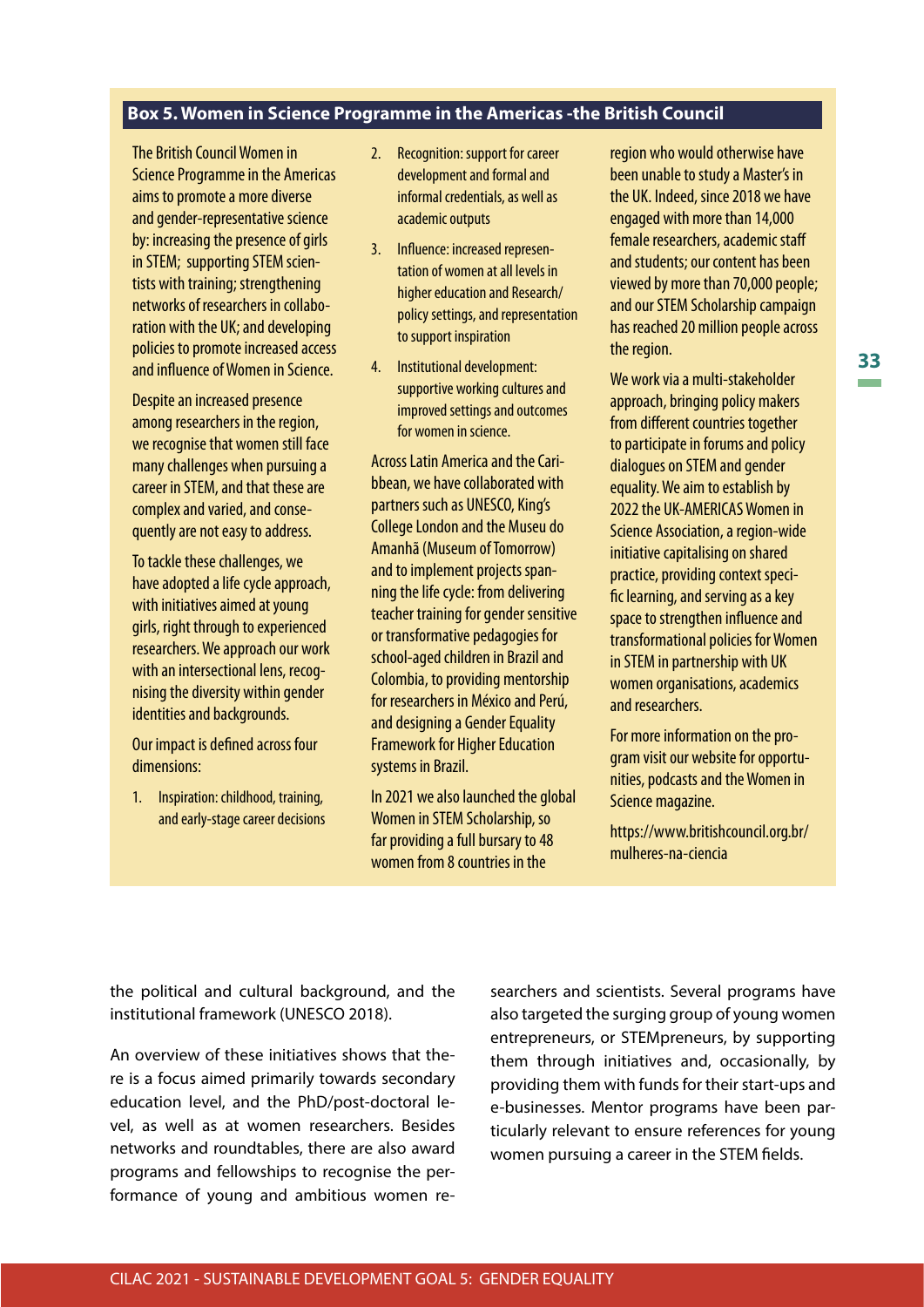## 5. CONCLUSIONS AND RECOMMENDATIONS

The LAC region has experienced significant improvements regarding the inclusion of women in STEM at different stages of the life cycle and, nowadays, is one of the two regions in the world with the highest percentage of women researchers. Different actors have played a significant role in promoting gender equality. As a result, gender is being mainstreamed in LAC public agendas confirming the importance of the last decade's work to raise awareness of gender gaps in STEM. Most of the countries in the region have undertaken actions at the policy level to improve the setting, including equality laws and plans, STEM initiatives at university level, among others. Private and international actors have also played an important role in the process of bringing visibility to the topic.

#### **5.1 Challenges ahead: a regional outlook**

Despite this progress, the region still presents a highly varied context in terms of uptake of STEM by women and girls, and gaps and barriers are still present at the different stages of the life cycle as a consequence of multiple variables. In some counties more than in others, the path to gender equality in academic and research careers, particularly in STEM, still need to be paved. Furthermore, horizontal and vertical segregation still persist in all the countries of the region.

A significant **lack of awareness** among the younger generations regarding the potentials of STEM studies has emerged and there are several different factors making STEM studies and jobs less 'attractive' for girls and young women. This is compounded by the fact that in several LAC counties there is an overall misunderstanding across society of the STEM careers themselves, which tend to be considered more difficult and harder than other studies and professions, such as those related to social sciences. Of course, this is a clear cultural barrier affecting STEM vocations for all young people. Linked to this, there is the stereotyped social representation of gender about educational performance and career choices. Although the situation is changing, boys and young men are frequently perceived as having the required aptitudes to tackle STEM studies and STEM careers are still perceived as male domains.

**Stereotypes** are pervasive across society and misconceptions are also held by families and teachers. Actions addressing the challenges of stereotypes particularly focused on these groups are thus highly needed.

At education level, among others, two characteristics in particular, hinder girls' enrolment in STEM studies and reinforce the gender gap trends. First, a **lack of gender-responsive STEM pedagogies, tools and infrastructures**, which affects most public and private schools, especially those localised far from urban and cultural centres and in rural areas, and impact on teachers' capabilities to make STEM studies more interesting, specially for girls. Secondly, the persistent poverty and structural dualism (strong socio economical differences among intranational regions) affect social access to TICs resources (digital competences, communication infrastructures and computational appliances). Moreover, girls and woman tend to be more affected by poverty than overall population.

Given the socioeconomic features of the region, it is highly important to consider **intersectional discriminations**. Generally, afro-descendent girls and women or those from indigenous communities, face serious barriers when aiming at STEM careers. Therefore, public authorities and a variety of societal actors are increasingly making the case for a more inclusive scientific culture, which may be achieved by changing discriminatory attitudes, internal working and staff selection procedures of educational and research institutions. Also, language barriers need to be addressed, as indigenous girls are often excluded from education at the primary level because classes are not in their mother tongue but only in the national language.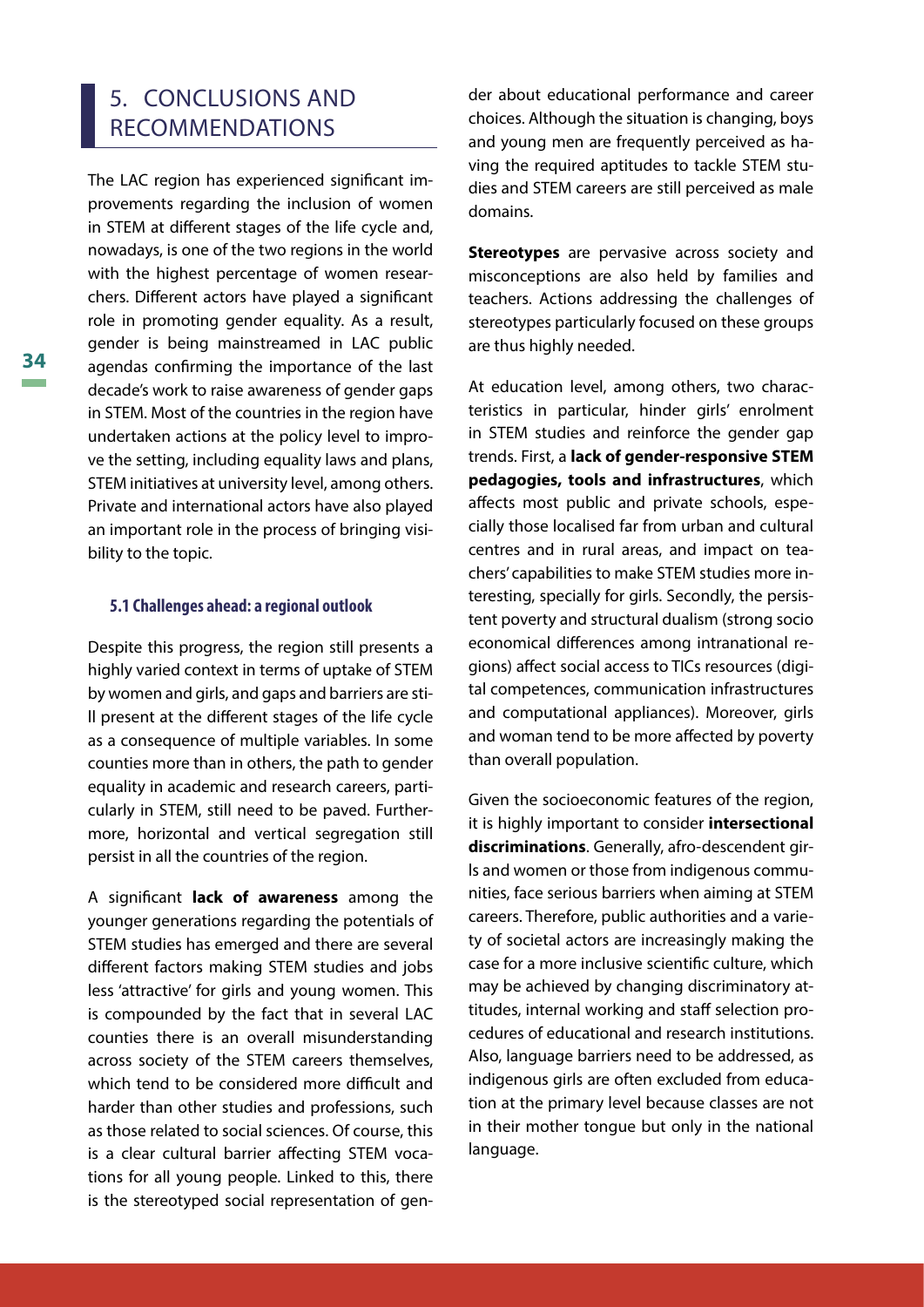The lower the socio-economic background, the more relevant all these barriers are for the development of girls and women through education. On the top of these, **sexism in society**, and particularly in the academia, is a serious issue hampering the progression of female students in STEM disciplines and the access of women researchers to more senior and leadership positions. In several cases, such as in STEM faculties, this '*cultura machista*' is reflected in the organizational structure and working procedures, which gives unbalanced panels for choosing new professors, with men outnumbering women.

As in several other low and middle-income countries, low engagement with scientific careers can also be due to the overall **low level of digitalisation** across students and society as a whole. Addressing such challenge may contribute to address the gap in uptake of STEM careers between boys and girls and change stereotypes about STEM careers themselves.

In cases where women chose to pursue STEM studies, it may be difficult for them to **progress in a career**. Female professionals having achieved higher positions, have often complained of having worked harder than male colleagues and of having benefitted less than men from financial opportunities for research.

Among the contextual factors to be taken into consideration, beyond societal misconceptions and persistent, harmful stereotypes, some may point at the **lack of specific policies for gender equality in STEM**. Sporadic and time-limited, activities, limited budgets and weak specific STEM focus are some of the negative features of these interventions. Moreover, these initiatives are also failing at including rural women, parents, teachers, and men.

This weakness of gender policies is frequently related to institutional instability which in turn generates an absence of long-term policies. Science is a complex achievement that needs strong planning, clear engagement with implementation activities and regular monitoring of applied policy results.

One of the main problems with the existing initiatives is the **lack of information** about their **results and outcomes**, as well as information about their success in **achieving their objectives**. Many initiatives were ambitious in the initial phase of implementation, but not necessary successful in reaching their results and in having any impact. It is therefore important to learn from good practices and successful elements, but we must also learn from what has not worked. In this way, it will be possible to avoid repeating the same mistakes. This requires, nevertheless, transparency from actors implementing these initiatives. This lack of impact assessment (and its links with weak coordination and articulation activities) leads to a frequent overlapping of gender initiatives between different actors withing the public and private actors. Furthermore, sex-disaggregated data on gender equality in STEM is also needed to effectively map the needs and for the development of evidence-based policies.

#### **5.2 Recommendations**

The COVID-19 pandemic has highlighted the key role of STEM and of women in STEM in response to this and other crises. The following recommendations are a starting point for overcoming the multiple challenges related to gender equality in STEM in the region highlighted previously.

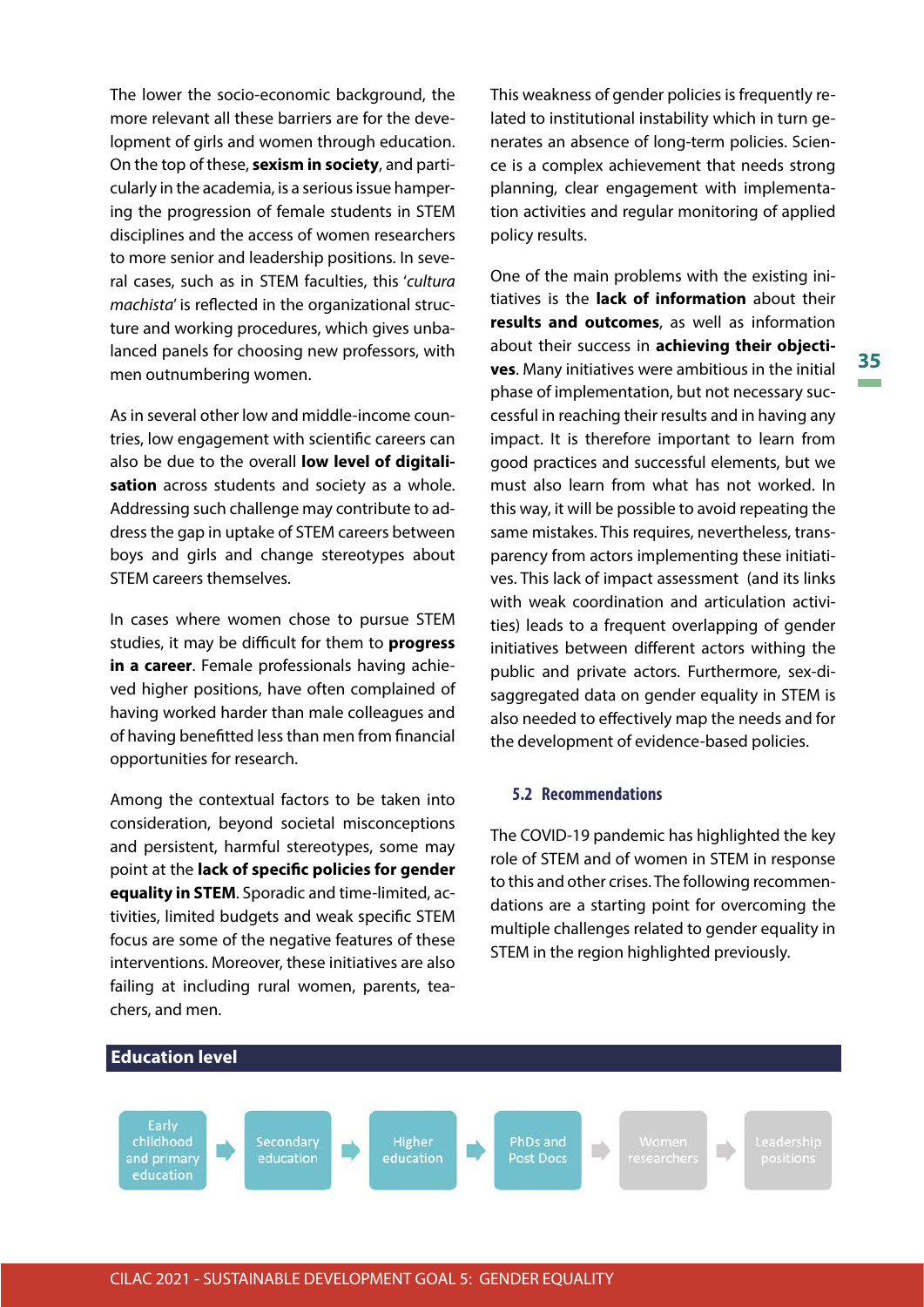Evidence has shown specific educational gaps in STEM. Addressing them could contribute to increasing employment and productivity and reducing occupational segregation.

One of the main recommendations is to **address the social and cultural stereotypes** in LAC countries present at all stages of the life cycle. STEM engagement, interest, and future career aspirations are shaped by gender norms, biases and stereotypes. Education can play a fundamental role in encouraging children and young people's interest in STEM and in attracting more girls to STEM.

Initiatives, even in the early stages, should consider **working with teachers and families** to identify and tackle stereotypes at school. Early actions could provide a first step towards fostering girls and young women´s passion for STEM studies and to reinforce scientific and digital skills.

The lack of role models gender bias in parental expectations and a lack of female secondary STEM teachers have been often recognised as one of the key challenges. The **inclusion of gender dimension in STEM teaching skills and pedagogical strategies** could not only improve the condition for equality but also the quality of education in LAC countries. At all the stages of the life cycle, inspirational initiatives in education should be linked to technical skill empowerment.

In recent years, some initiatives are also favouring a STEAM approach (Science, Technology,

**STEM career development level**

Engineering, Art and Mathematics) in education, which promotes interdisciplinary learning that encourages creativity, collaboration and the design of effective solutions to solve problems or needs in social and environmental settings.

Some of the actions that could be implemented to address gender gaps in STEM at education level include:

- » Inspirational talks about role models, science vocations and stereotypes for girls in schools
- » Coding and tech festivals, digital skills trainings, and digital inclusion activities for students
- » Mentoring programs on STEM skills and careers for undergraduate level students
- » Public exhibitions and seminars, hackathons, and Wikipedia edit-a-thons
- » Assistance to young female students in STEM research projects
- » Outreach and engagement work with STEM stakeholders, schools and Universities
- » Trainings for teachers around gender dimension on STEM education and pedagogical strategies
- » Designing and implementing GBV guides in schools and universities



Different challenges such as stereotypes and lack of role models affect girls' interest in STEM from an early age. However, even when women graduate with degrees in STEM, many are not employed in STEM-related fields.

**Gender discrimination, harassment, bias in recruitment and the workplace** as well as lack of appropriate **re-entry mechanisms**, and **institutional barriers** (structure, governance, policies, norms and values) also discourage women from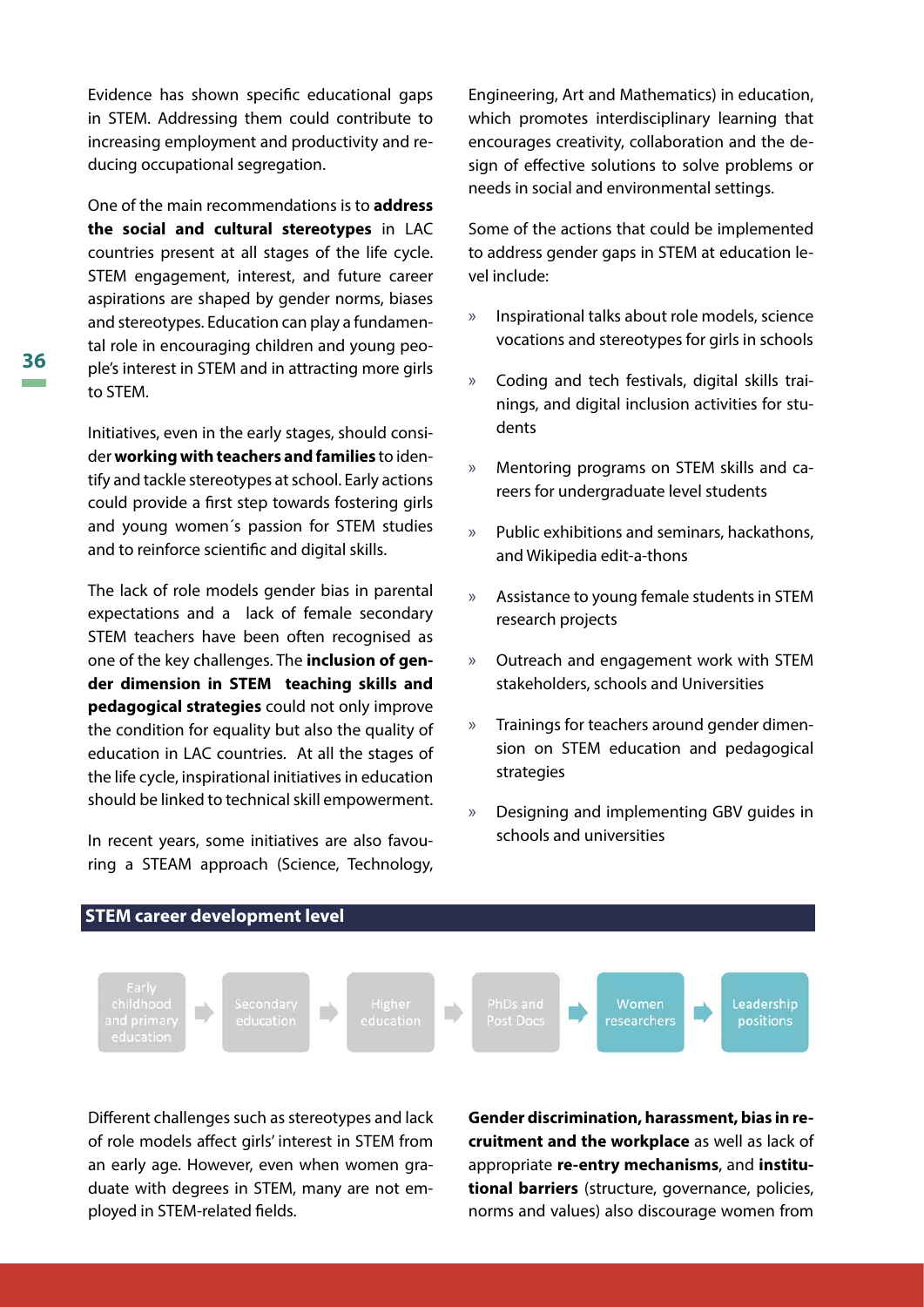entering, remaining or progressing in STEM related jobs.

Gender equality in recruitment, retention and promotion pathways should be enhanced. **Work-life balance** measures and equal work conditions need also to be promoted. In addition, to facilitate the progression of women in decision-making positions at academic or corporate boards, it is the necessary to train them in the personal development of **leadership skills**.

One of the strategies to strengthen the career development of women scientists and technologists are **mentoring programmes** based on systematic plans that integrate a gender equality approach. Although these experiences are still incipient in LAC, the results from other regions show that this type of mentoring promotes learning and competencies that allow women to design strategies to successfully achieve their objectives and overcome the obstacles they frequently face in the development of their careers (micro-inequalities, gender biases in the selection and promotion criteria that are detrimental to them, various manifestations of harassment, among others). To be effective, mentoring must be supported by an action/interaction plan with clearly stated objectives and duration, defined roles (mentors and mentees) and agreed-upon responsibilities and goals. Its duration, modalities and interaction times are established and agreed upon from the beginning, as well as the principles of confidentiality.

There is a need for the different actors relevant to STEM careers – including academic peers, managers, scientific leaders, members of evaluating boards etc.- to improve visibility and recognition of women in STEM, and more broadly, to achieve their effective participation in decision-making and agenda-setting in science, technology and innovation.

Some of the actions that could be implemented to address gender gaps in STEM at **career development level** include:

- » Scholarships and mentoring programs for female students and researchers - to foster STEM vocations and professional performance
- » Workshops on entrepreneurship and innovation for women in STEM
- » Exchange opportunities for high level career researchers (visits to labs, universities S&T parks in different countries)
- » Specific and practical training for young professionals in soft skills

#### **Policy and systemic level**

As discussed in the previous sections, a new paradigm based on a systemic approach is necessary to achieve structural changes, as well as more specific national STI gender equality policies and long-term national strategies. In this sense, initiatives should begin **with a inter-institutional dialogue**. To ensure the sustainability of initiatives, there is an urgent need for national strategies and policies that can outlive changes of government. For the best interventions it is necessary to coordinate actions and resources among public agencies and offices.

**Enforcing gender-sensitive and gender-transformative STI public policies** implies not only the definitions of goals and resources for their implementation but it also requires a political will to evaluate and share the results, outcomes and impacts of policies.

Furthermore, it should be stressed that any STEM strategy cannot forget about the gender gap, nor can the gender gap be addressed independently of the global STEM strategy.

Some of the actions that could be implemented at **policy and systemic level** include:

» Workshops with policymakers, corporate managers and gatekeepers on inclusive **37**

 $\mathcal{L}(\mathcal{A})$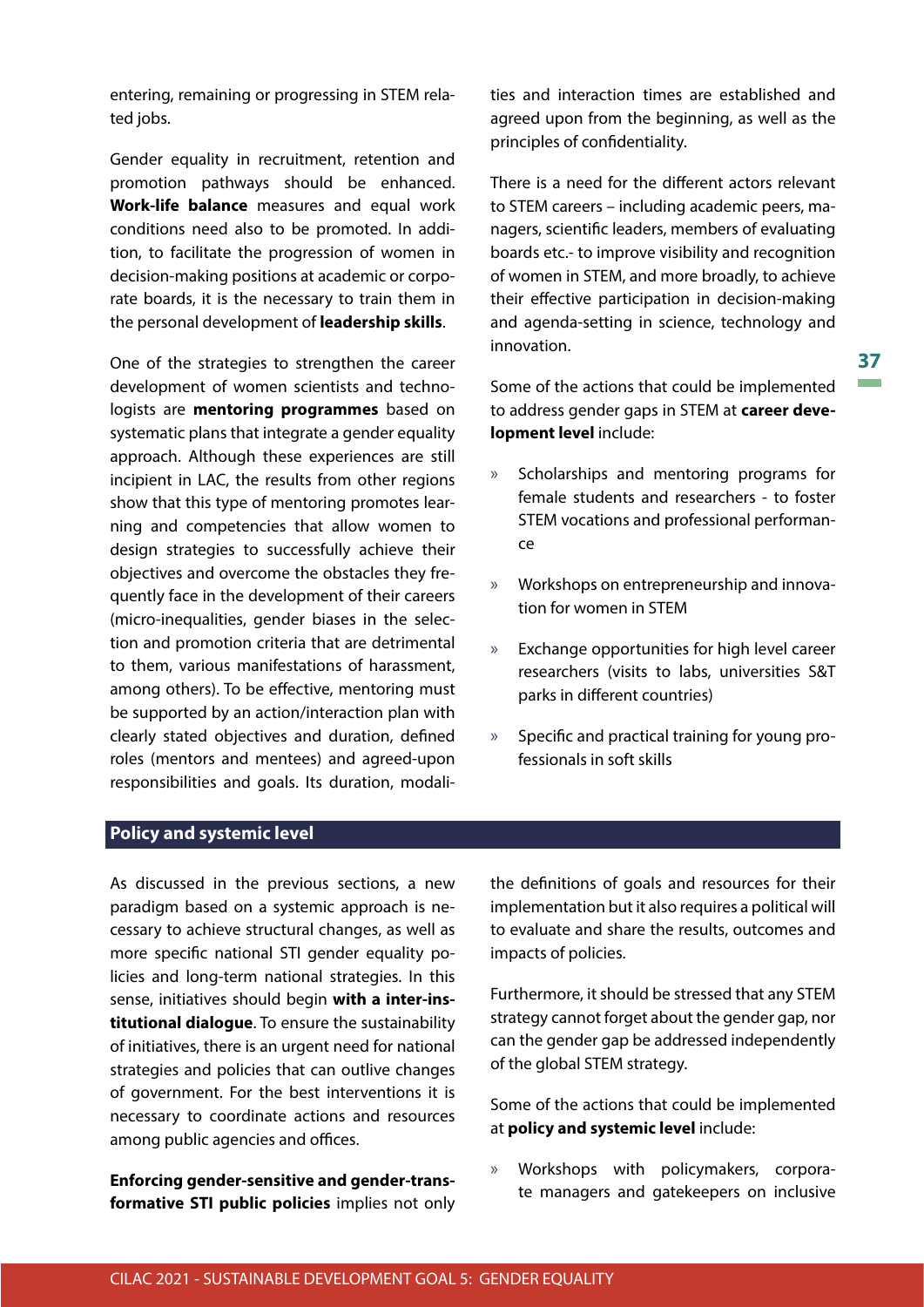approaches for STEM interventions (e.g., on flexibility on the workplace; on recognition of importance of maternity leave and acknowledge its impact in publishing and other relevant scientific metrics; etc)

- » Long-term policies that address the gender gap as well as monitoring and evaluation of policy implementation
- » Coordinating regional activities with different actors directed to policy discussion and exchange of experiences and good practices of gender equality in STEM
- » Initiatives to support public and private organizations for STI equity
- » S&T Indicators initiatives (workshops, trainings, events) on gender issues directed to S&T managers from government, university and private sector
- » Charter on gender equality in STEM (such as the 'UK-Americas Women in Science Association or Athena SWAN)– components related to inspirational initiatives at country and regional level.

### 6. BIBLIOGRAPHY

- Areas, R., Abreu A., Santana, A, & Barbosa, M. (2020). *Gender and the scissors graph of Brazilian science: from equality to invisibility*. OSF Preprints.
- Australian Government. (2020). *Rapid Research Information Forum "The impact of the COVID-19 pandemic on women in the STEM workforce"*.
- Bello, A. (2020). *Women in STEM in the Latin America and the Caribbean region*. Montevideo: UN Women.
- Bello, A., Blowers, T., & Schneegans, S. a. (2021). *To be smart, the digital revolution will need to be inclusive*. Paris: UNESCO. Science Report: the Race against Time for Smarter Development.
- Betancur, L., Votruba-Drzal, E., & Schunn , C. (2018). *Socioeconomic gaps in science achievement*. International Journal of STEM Education 5 (1): 38.
- Bourdieu, P. (1990). *The logic of practice*. Stanford: Stanford University Press.
- Catedra Regional UNESCO Mujeres, Ciencia y Tecnología en LAC. (2017). *Infancia, Ciencia y Tecnología: un análisis de género desde el entorno familiar, educativo y cultural (2017).* Buenos Aires: FLAC-SO, Catedra Regional UNESCO Mujeres, Ciencia y Tecnología en LAC.
- CNPQ. (2016). "Diretório dos Grupos de Pesquisa, 2016."
- Deloitte. (2019). *Women in STEM Technology, career pathways and the gender pay gap*. Deloitte.
- Diaz, Y., & Vessuri, H. (1983). *La ciencia periférica*. Caracas: Monte Ávila Editores.
- EQUALS and UNESCO. (2019). *I'd blush if I could.* Paris: UNESCO.
- Estébanez, M. E. (2004). *Estudio comparativo iberoamericano sobre la participación de la mujer en las actividades de investigación y desarrollo". Documento de trabajo Nº 42* I Centro Redes. 2012 http:// www.centroredes.org.ar/index. Buenos Aires: Centro Redes. Documentos de trabajo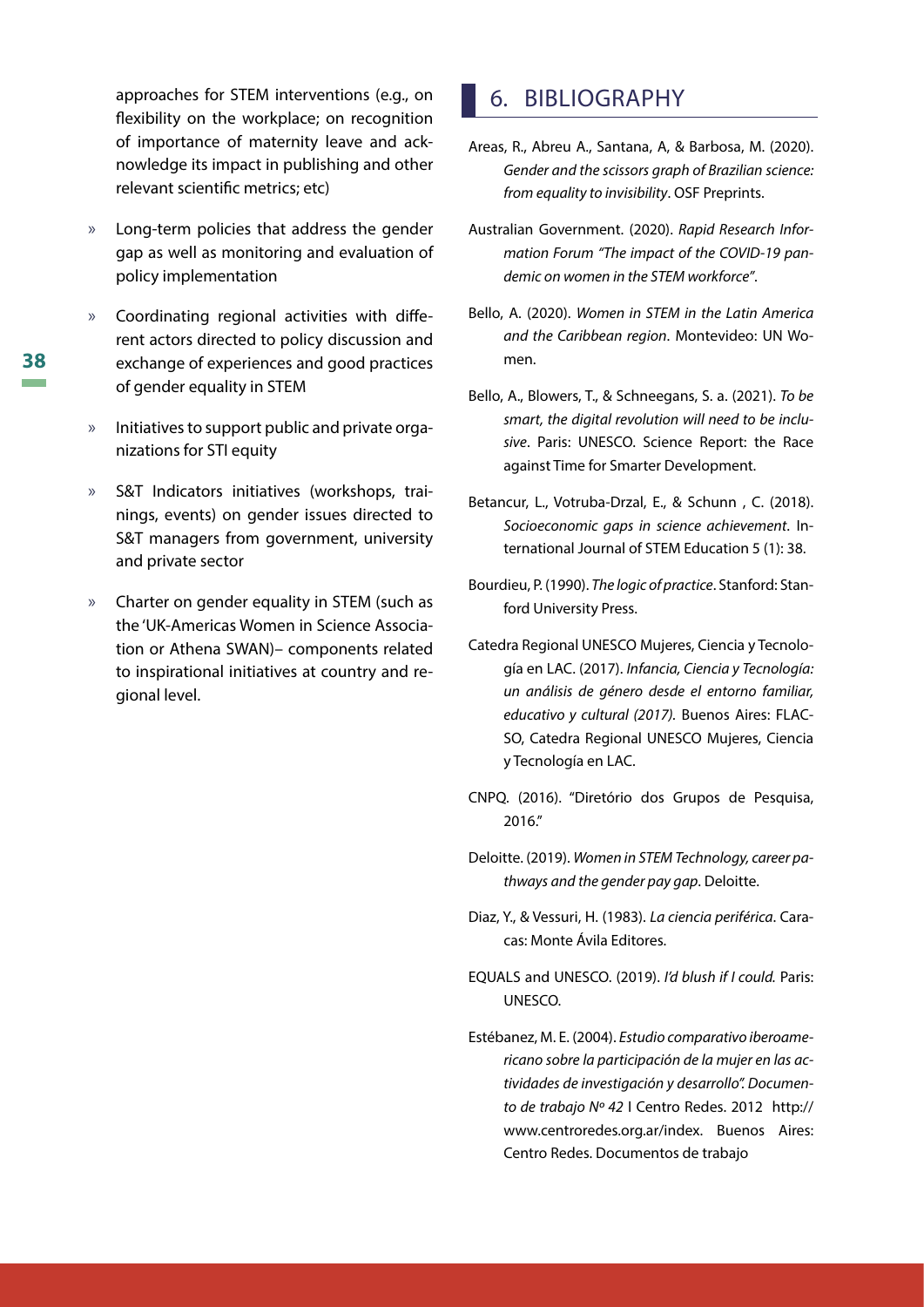- Etzkowitz, H., Kemelgor, C., & Uzzi, B. (2000). *Athena Unbound. The advancement of women in science and technology.* Cambridge: University Press.
- European Commission. (2008). *Mapping the maze: getting more women to the top in research*. Brussels: EU, 2008.
- European Commission. (2012). *European Commission, Meta analyses in gender and science*, Synthesis Report. European Commission.
- European Institute for Gender Equality-EIGE. (2017). *Economic benefits of gender equality in the EU. How gender equality in STEM education leads to economic growth*. Brussels: EIGE.
- European Union. (2020). *Education and employment of women in science, technology and the digital economy, including AI and its influence on gender equality*. Brussels: Policy Department for Citizens' Rights and Constitutional Affairs Directorate-General for Internal Policie.
- Fox Keller, E. (1995). "Fox Keller, Evelyn (1995): The Origin, History and Politics of the Subject Called 'Gender and Science': A First Person Account." In S. Jasanof, *Handbook of Science, Technology, and Society*. Newbury Park, Sage Publications): (pp. 189–204).
- Frederickson, M. (2020). *COVID-19's gendered impact on academic productivity*.
- Freeman, R. &. (2014). *Strength in diversity*. Springer Nature.
- Funk , C., & Parker, K. (2018). *Women and men in STEM often at odds over workplace equity*. Pew Research Center.
- García-Peñalvo, F., Bello, A., & Domínguez, A. (2019). *Gender Balance Actions, Policies and Strategies for STEM: Results from a World Café Conversation.* Salamanca: Education in the Knowledge Society, University of Salamanca.
- González García, M. ,., & Pérez Sedeño, E. (2002, enero-abril). "Ciencia, Tecnología y Género." (OEI, Ed.) *Revista Iberoamericana de Ciencia, Tecnología, Sociedad e Innovación* (2): 10-12.
- Hammond, A., Rubiano Matulevich, E., Beegle, K., & Kumaraswamy, S. (2020). *The Equality Equation: Advancing the Participation of Women and Girls in STEM*. Washington, DC.: World Bank.
- Howe-Walsh, L., & Turnbull, S. (2016). *Barriers to women leaders in academia: tales from science and technology*. Studies in Higher Education, vol. 41, no. 3.
- IDB. (2017). *Gender Gaps and Scientific Productivity in Middle-Income Countries: Evidence from Mexico.* Washington: Inter-American Development Bank.
- **39**
- INEP Instituto Nacional de Estduos e Pequisas. (2009). Brasilia: INEP.
- Instituto Nacional de Estadística, Geografía e Informática. (2021). INEGI. Retrieved from https://www. inegi.org.mx/temas/tnrh/
- Krapf M., Ursprung, H. W. & Zimmermann C. (2014). *Parenthood and Productivity of Highly Skilled Labor:. Evidence from the Groves of Academe*. IZA DP No. 7904.
- Lotitto, S., & Szenkman, P. (2020). *Mujeres en STEM: cómo romper con el círculo vicioso*. Buenos Aires: CIPPEC DPP 224.
- Maldonado-Maldonado, A., & Acosta, F. (2018). AR-CHIVES / VOL 94. *An Agenda in Motion: Women's Issues in Latin American Higher Education*.
- Molina, E., Pushparatnam, A., Rimm-Kaufman, S., & Wong, K. (2018). *Evidence-Based Teaching: Effective Teaching Practices in Primary School Classrooms.* Washington, DC.: World Bank.
- Morley, L. (2010). "Gender mainstreaming: myths and measurement in higher education in Ghana and Tanzania." *Compare: A Journal of Comparative and International Education*.

OECD. (2018). *PISA in focus n14*. Paris: OECD.

- OECD. (2019). *PISA 2018 Results (Volume II): Where All Students Can Succeed*. Paris: Organisation for Economic Co-operation and Development.
- OECD. (2020). *Dream Jobs? Teenagers' Career Aspirations and the Future of Work*. Paris: OECD.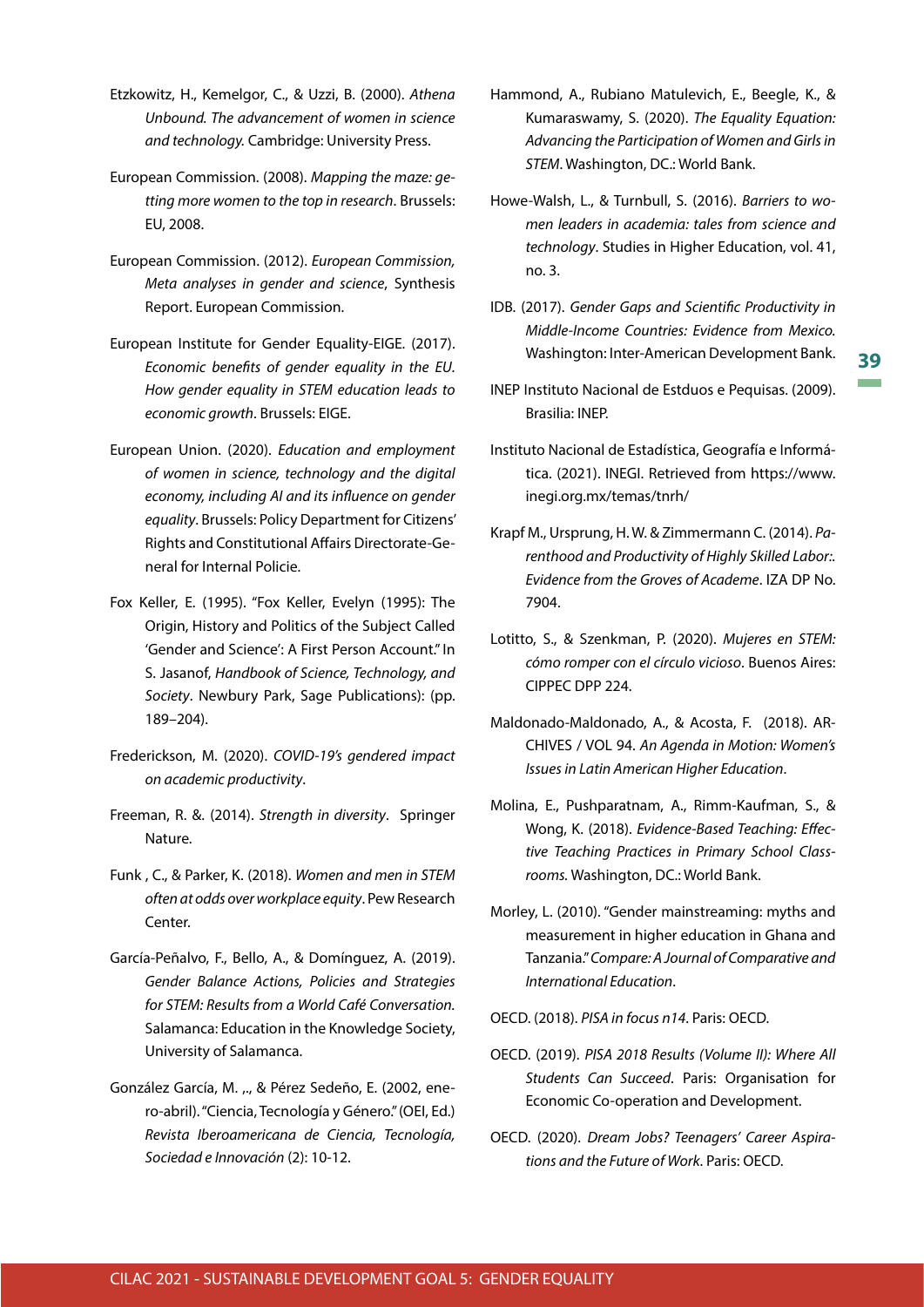- OEI. (2018). *Las brechas de género en la producción científica Iberoamericana*. Buenos Aires: Observatorio Iberoamericano de la Ciencia, la Tecnología y la Sociedad de la Organización de Estados Iberoamericanos.
- Red Indices. (2021). *Red Iberoamericana de Indicadores de Educación Superior -Red IndicES*-. Retrieved from http://www.redindices.org/.
- RICYT. (2021). *Red de Indicadores de Ciencia y Tecnología -Iberoamericana e Interamericana- (RICYT),* Retrieved from http://www.ricyt.org/.
- Rubiano-Matulevich, E. (2019). *A Guidance Note for Preventing, Reporting and Responding to Sexual Assault and Sexual Harassment in Tertiary Education Institutions.* Washington, DC. : World Bank.
- Shen, Y., Webster, J., & Shoda, Y. (2018). *Persistent Underrepresentation of Women's Science in High Profile Journals*. bioRxiv 275362.
- SICYTAR. (2018). *Portal de información de ciencia y tecnología argentino*. Retrieved from https://datos. mincyt.gob.ar.
- Sifontes, D., & Morales, R. (2020). *Gender differences and patenting in Latin America: understanding female participation in commercial science*. Scientometrics, Vol.124(3), p.2009-2036.
- Than, W., Yin, Y., & Myers , K. (2020). "Unequal effects of the COVID-19 pandemic on scientists. Nat Hum Behav." Nat Hum Behav (Nat Hum Behav 4) 880–883.
- UIS . (2021). Unesco Institute of stadistics . http://uis. unesco.org/.
- UNESCO. (2015). *UNESCO Science Report: towards 2030*. Paris: UNESCO.
- UNESCO. (2016). *Tercer Estudio Regional Comparativo y Explicativo TERCE.* Santiago: UNESCO.
- UNESCO. (2017). *Cracking the code: Girls' and women's education in science, technology, engineering and mathematics (STEM)*. Paris: UNESCO.
- UNESCO. (2018). *Telling SAGA: improving measurement and policies for gender equality in science, technology and innovation.* Paris: UNESCO SAGA (STEM

and Gender Advancement) working papers; Vol.:5; 2018.

- UNICEF. (2020). Mapping gender equality in STEM from school to work. UNICEF Office of Global Insight and Policy.
- UN Women. (2020). *Women in STEM in the Latin America and the Caribbean region*. Montevideo: UN Women.
- Wang , L., Stanovsky, G., & Weihs, L. (2019). *Gender trends in computer science authorship*. Cornell University.
- WEF. (2016). *The Global Gender Gap Report*. Geneve: World Economic Forum.
- WEF. (2018). *Global Gender General Report 2018*. World Economic Forum.
- WIPO. (2018). *Women and the international patent system: encouraging trends*. WIPO Magazine.
- World Economic Forum. (2018). *The Future of Jobs Report. World Economic Forum*, http://www3.weforum.org/docs/WEF\_Future\_of\_Jobs\_2018.pdf.